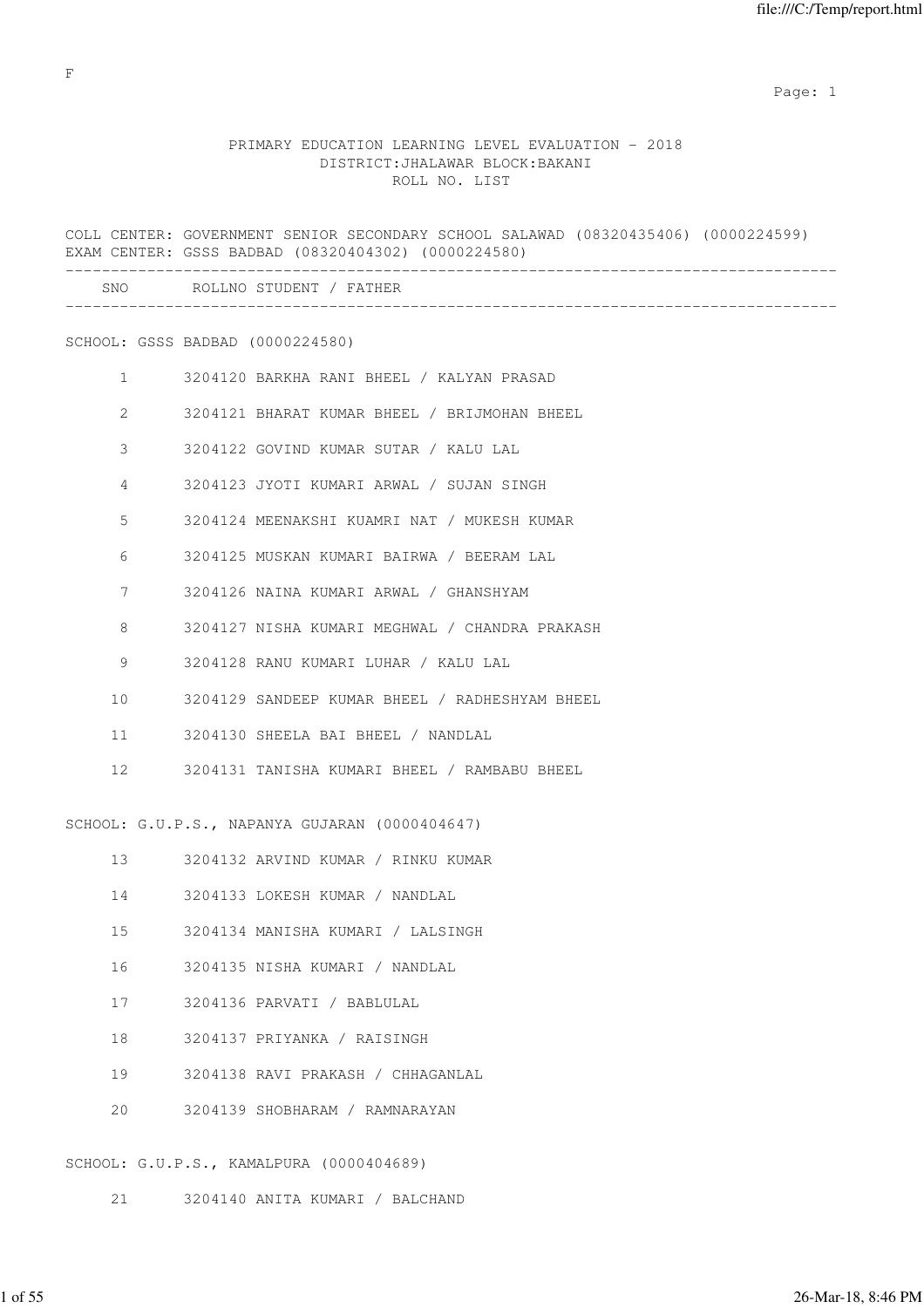## PRIMARY EDUCATION LEARNING LEVEL EVALUATION - 2018 DISTRICT:JHALAWAR BLOCK:BAKANI ROLL NO. LIST

COLL CENTER: GOVERNMENT SENIOR SECONDARY SCHOOL SALAWAD (08320435406) (0000224599) EXAM CENTER: GSSS BADBAD (08320404302) (0000224580) ------------------------------------------------------------------------------------- SNO ROLLNO STUDENT / FATHER ------------------------------------------------------------------------------------- 22 3204141 ASHA KUMARI / BIRDI LAL 23 3204142 DHEERAJ KUMARI / RAMPRASAD 24 3204143 JASWANT SINGH / KALULAL 25 3204144 KRISHNA KUMARI / BHAWANI RAM 26 3204145 KUNDAN LODHA / PARMANAND 27 3204146 MINAKSHI KUMARI / RADHESHYAM 28 3204147 MUKESH KUMAR / BHERULAL 29 3204148 SAPNA KUMARI / BHAIRU LAL 30 3204149 SHIVRAJ / BADRI LAL 31 3204150 SUNITA BAI / RAMESH CHAND 32 3204151 TANUJA KUMARI LODHA / UKAR LAL SCHOOL: G.P.S.,LAXMIPURA (0000404779) 33 3204152 KAVITA KUMARI / CHHAGAN LAL 34 3204153 PRAGYA KUMARI / SITARAM 35 3204154 REENA KUMARI LODHA / RAMESH CHAND 36 3204155 SNAHA KUMARI / PIRA CHAND SCHOOL: GUPS HARIPURA (BADBAD) (0000473663) 37 3204156 KAJAL KUMARI BHEEL / BADESINGH 38 3204157 KUNDAN BHEEL / RADHESHYAM 39 3204158 LAKHAN KUMAR BAIRWA / SHOBHARAM 40 3204159 LAKSHMI BAIRWA / JAGDISH CHAND 41 3204160 LOKESH BAIRWA / HEMRAJ 42 3204161 MONIKA BAIRWA / DURGA SHANKAR 43 3204162 VISHAL BHEEL / RANJEET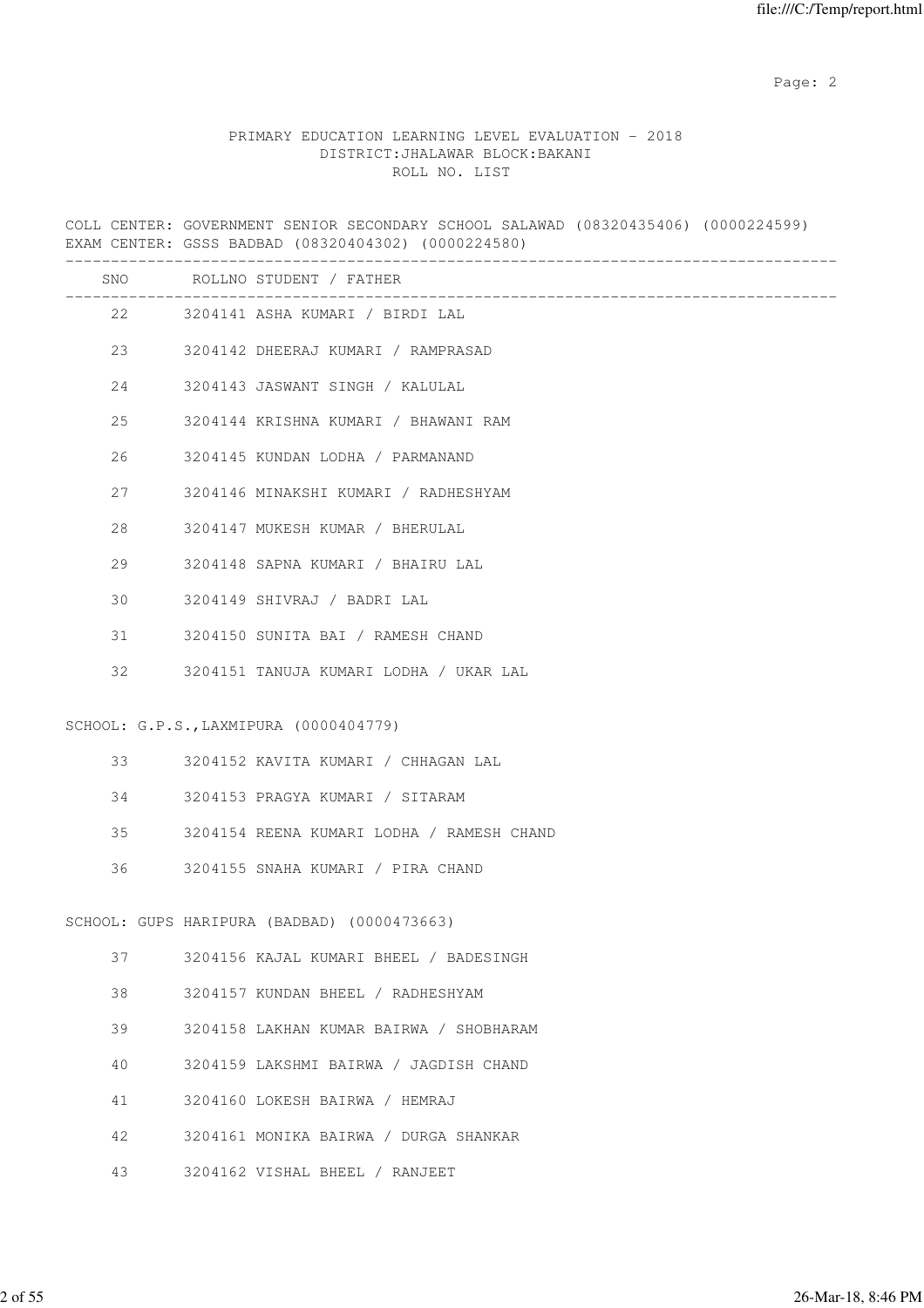# PRIMARY EDUCATION LEARNING LEVEL EVALUATION - 2018 DISTRICT:JHALAWAR BLOCK:BAKANI ROLL NO. LIST

COLL CENTER: GOVERNMENT SENIOR SECONDARY SCHOOL SALAWAD (08320435406) (0000224599) EXAM CENTER: GSSS BADBAD (08320404302) (0000224580) -------------------------------------------------------------------------------------

| SNC<br>$\sim$ | <b>CONTRACTOR</b><br>ROT<br>.NC<br>N<br>1 H H H H<br>– н ' Д<br>1н. |  |
|---------------|---------------------------------------------------------------------|--|
|               |                                                                     |  |

SCHOOL: G.U.P.S.,TITODIYA (0000500424)

44 3204163 POOJA KUMARI / BAJRANG LAL

45 3204164 PRIYA RANI / MEHARBAN SINGH

46 3204165 SARITA KUMARI / SHIVRAJ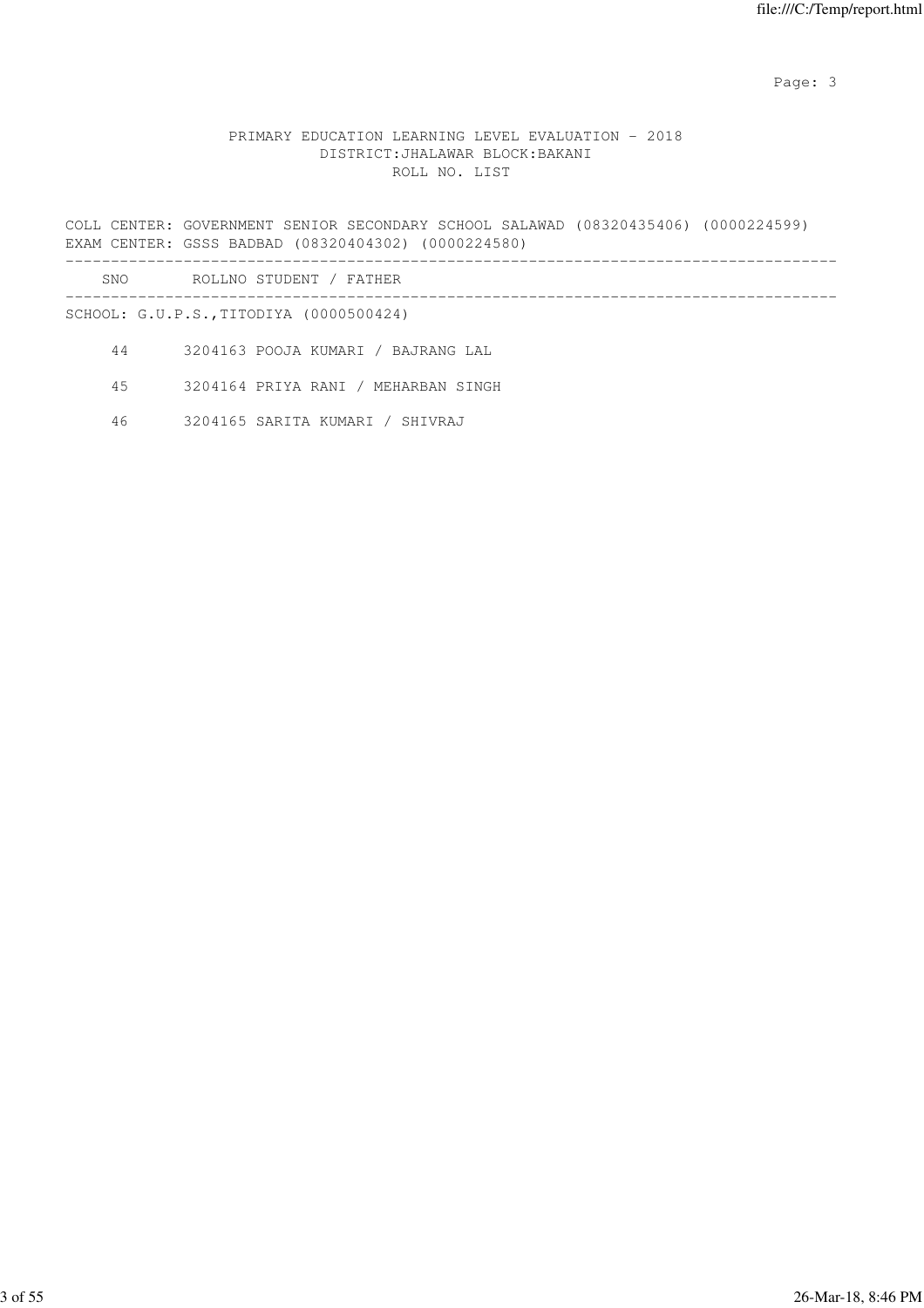#### PRIMARY EDUCATION LEARNING LEVEL EVALUATION - 2018 DISTRICT:JHALAWAR BLOCK:BAKANI ROLL NO. LIST

COLL CENTER: GOVERNMENT SENIOR SECONDARY SCHOOL SALAWAD (08320435406) (0000224599) EXAM CENTER: GSSS DEVNAGAR (08320406902) (0000224582) ------------------------------------------------------------------------------------- SNO ROLLNO STUDENT / FATHER ------------------------------------------------------------------------------------- SCHOOL: GSSS DEVNAGAR (0000224582) 1 3204166 ABHISHEK MEGHWAL / RAMESH CHAND 2 3204167 ANAMIKA DANGI / RAMESH CHAND 3 3204168 ANITA DANGI / BALCHAND DANGI 4 3204169 ANKIT DANGI / AMAR SINGH 5 3204170 ANUSUIYA LODHA / MOHAN LAL 6 3204171 ASHVINI KUMARI / MANOHAR LAL 7 3204172 GAYTRI DANGI / RAMLAL DANGI 8 3204173 HANSRAJ LODHA / BALCHAND 9 3204174 KANHAIYA LAL CHAMAR / BIRAM CHAMAR 10 3204175 KAVITA LODHA / BAPU LAL 11 3204176 KIRAN KUMARI / RADHESHYAM 12 3204177 LOKESH KUMAR / CHITAR LAL 13 3204178 NIRMALA LODHA / RAMESH CHAND 14 3204179 PANKAJ LODHA / MOHAN LAL 15 3204180 PAYAL KUMARI / BALMUKUND 16 3204181 POOJA KUMARI / NANDKISHOR 17 3204182 RAMBILAS / BALCHAND 18 3204183 SHANTI KUMARI SEN / SHANKAR LAL 19 3204184 SURENDRA KUMAR / GOPAL LAL SCHOOL: GSS BHUMADA (0000224622) 20 3204185 ANIL KUMAR / RODI LAL

- 21 3204186 ANKIT ERVAL / MOHAN LAL ERVEL
- 22 3204187 ANSUIYA / NANU RAM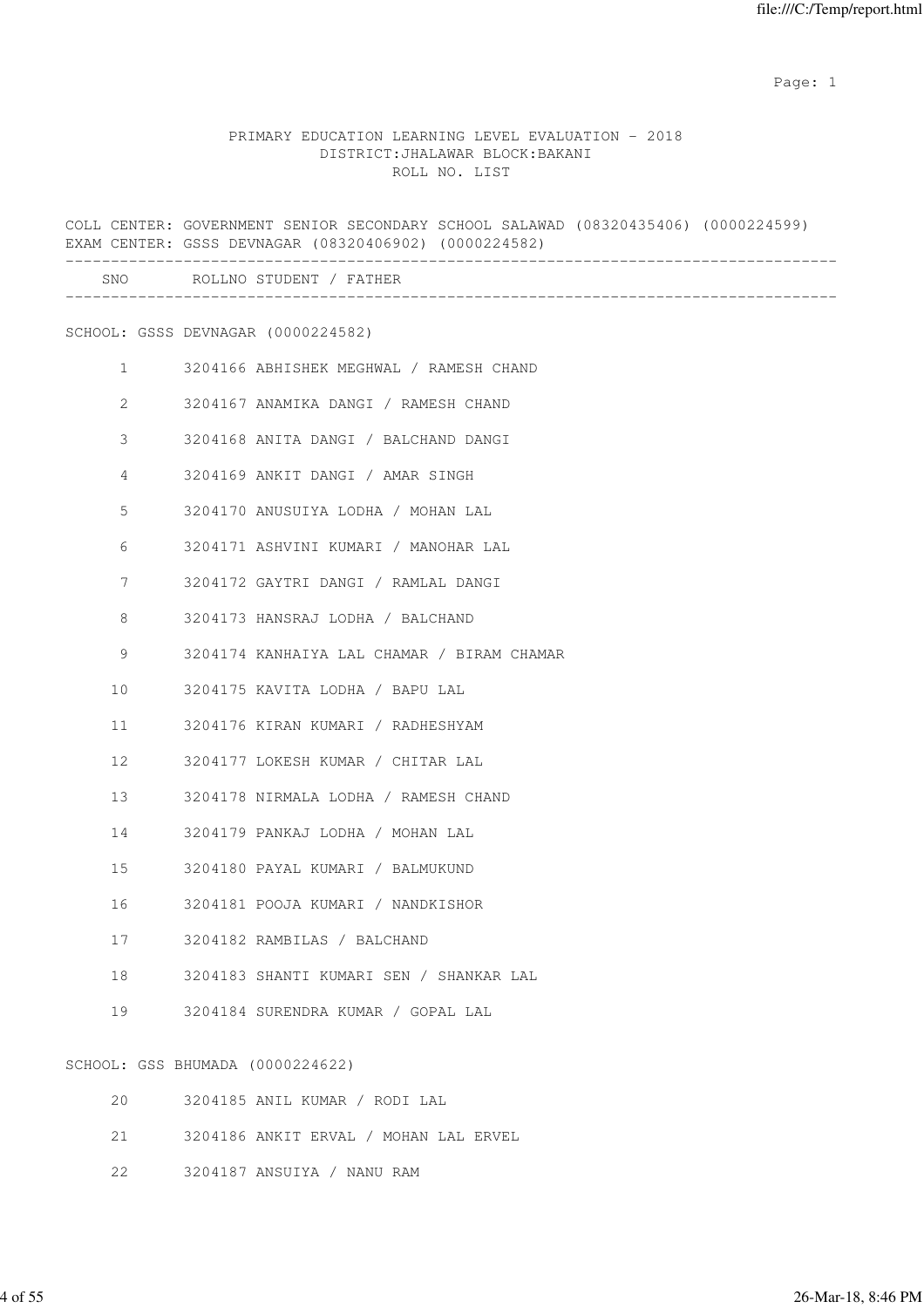## PRIMARY EDUCATION LEARNING LEVEL EVALUATION - 2018 DISTRICT:JHALAWAR BLOCK:BAKANI ROLL NO. LIST

COLL CENTER: GOVERNMENT SENIOR SECONDARY SCHOOL SALAWAD (08320435406) (0000224599) EXAM CENTER: GSSS DEVNAGAR (08320406902) (0000224582) ------------------------------------------------------------------------------------- SNO ROLLNO STUDENT / FATHER ------------------------------------------------------------------------------------- 23 3204188 ARJUN SINGH / PREM CHAND 24 3204189 GAYATRI KUMARI / MOHAN LAL 25 3204190 KALI BAI / KARAN SINGH 26 3204191 KIRAN KUMARI / RODI LAL 27 3204192 MADHAV SINGH / KISHAN LAL 28 3204193 MANBHAR / KRIPARAM 29 3204194 MANISHA KUMARI / JAGDISH CHAND 30 3204195 MANOJ KUMAR / PHOOL CHAND 31 3204196 NIKHIL KUMAR / MANOHAR LAL 32 3204197 NIKITA KUMARI / RAMESH CHAND 33 3204198 PRIYANKA / RAMPRSAD 34 3204199 RAJESH KUMAR / KESAR SINGH 35 3204200 RAJESH KUMAR / KESAR SINGH 36 3204201 RAM BABU / MANGI LAL 37 3204202 RAM NIVAS / RAM CHANDRA 38 3204203 RAVI KUMAR / KAILASH CHAND 39 3204204 SONU KUMAR / BHERU LAL 40 3204205 TEENA KUMARI / BAJRANG LAL 41 3204206 TEENA KUMARI / RAJESH KUMAR 42 3204207 TEENA KUMARI / MOTI LAL SCHOOL: G.P.S., NAPANYADALLA (0000403027) 43 3204208 ARJUN SINGH / BEERAM CHAND

| 3204209 RACHANA KUMARI |  |  |  |  | BANE SINGH |  |
|------------------------|--|--|--|--|------------|--|
|------------------------|--|--|--|--|------------|--|

45 3204210 RAJENDRA SINGH / KAMALSINGH

46 3204211 SANGEETA KUNWAR / NAND SINGH RAJPUT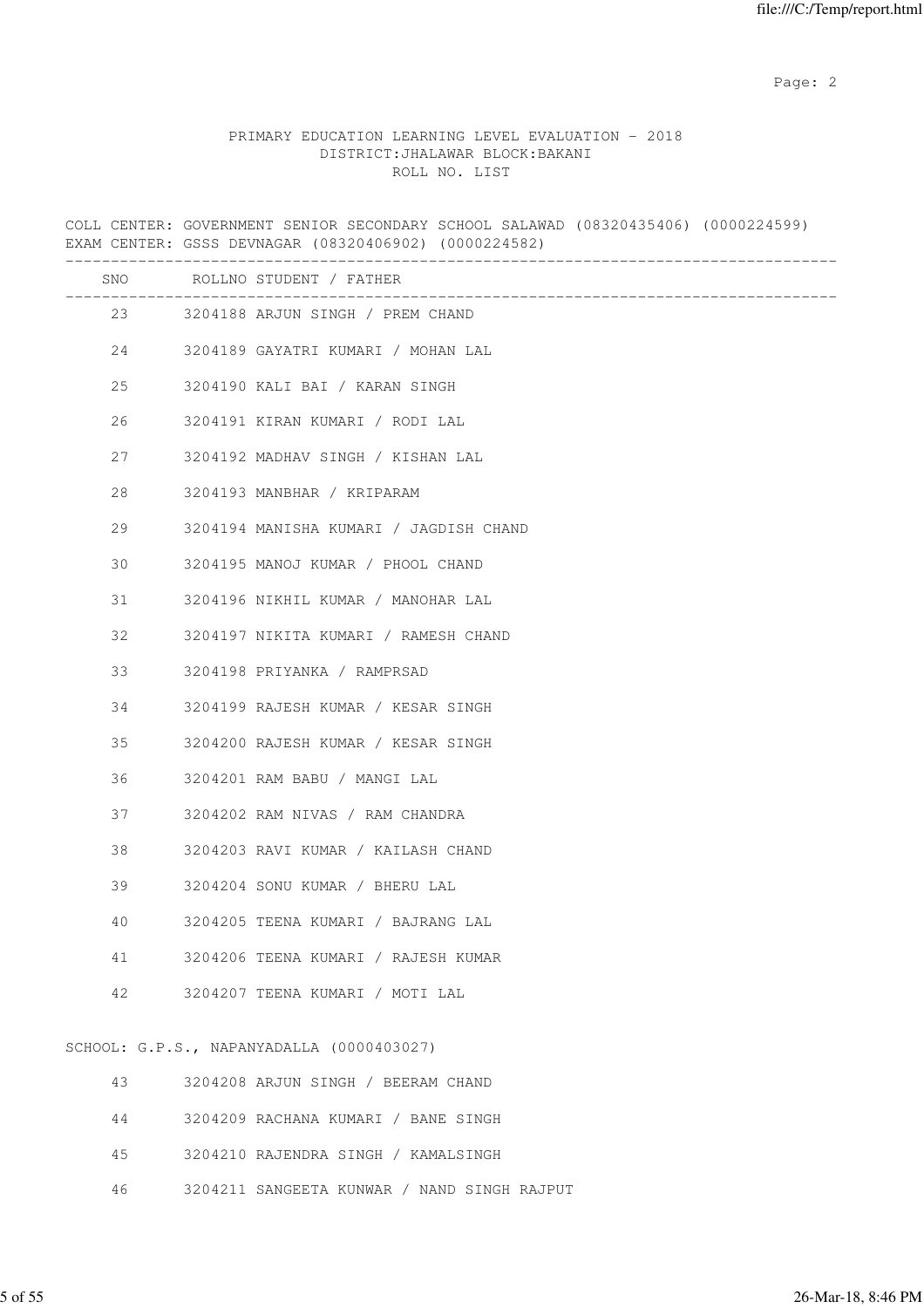### PRIMARY EDUCATION LEARNING LEVEL EVALUATION - 2018 DISTRICT:JHALAWAR BLOCK:BAKANI ROLL NO. LIST

COLL CENTER: GOVERNMENT SENIOR SECONDARY SCHOOL SALAWAD (08320435406) (0000224599) EXAM CENTER: GSSS DEVNAGAR (08320406902) (0000224582)

| SNO. | ROLLNO STUDENT / FATHER               |
|------|---------------------------------------|
| 47   | 3204212 TEENA KUMARI / SITARAM RUHELA |

#### SCHOOL: G.U.P.S., MOTIPURA (0000403094)

|  | 3204213 DEVRAJ GURJAR / BALCHAND GURJAR |
|--|-----------------------------------------|
|--|-----------------------------------------|

49 3204214 GOVIND GURJAR / BHAGVAN SINGH

50 3204215 HEMANT KUAMARGURJAR / RAMPRASAD GURJAR

#### SCHOOL: G.U.P.S., BHUMADI (0000403420)

|  | 3204216 | AARTI BHEEL |  |  | RAMI.AI. |
|--|---------|-------------|--|--|----------|
|--|---------|-------------|--|--|----------|

- 52 3204217 ANKITA MEGHWAL / VISNU MEGHWAL
- 53 3204218 ASHOK BHEEL / RAGHUNATH
- 54 3204219 DHAPU RAJPUT / BHANWAR SINGH
- 55 3204220 DILRAJ / BAJRANG LAL
- 56 3204221 HARIOM / PRAKASH CHAND
- 57 3204222 KIRAN MEGHWAL / VISNU MEGHWAL
- 58 3204223 KUSHAL BHEEL / HEMRAJ BHEEL
- 59 3204224 LOKESH BHEEL / GHANSHYAM BHEEL
- 60 3204225 MAHAVEER BHEEL / BHERULAL
- 61 3204226 RAMBABU RUHELA / SWABHAV SINGH
- 62 3204227 RAVINA BHEEL / DURGA LAL
- 63 3204228 SUGNA BHEEL / RAMESH CHAND
- 64 3204229 SUMAN / BANWARI
- 65 3204230 VIKAS / JAGDISH
- 66 3204231 VIKRAM BHEEL / GOPAL LAL
- 67 3204232 VISHAL KUMAR / PHOOL CHAND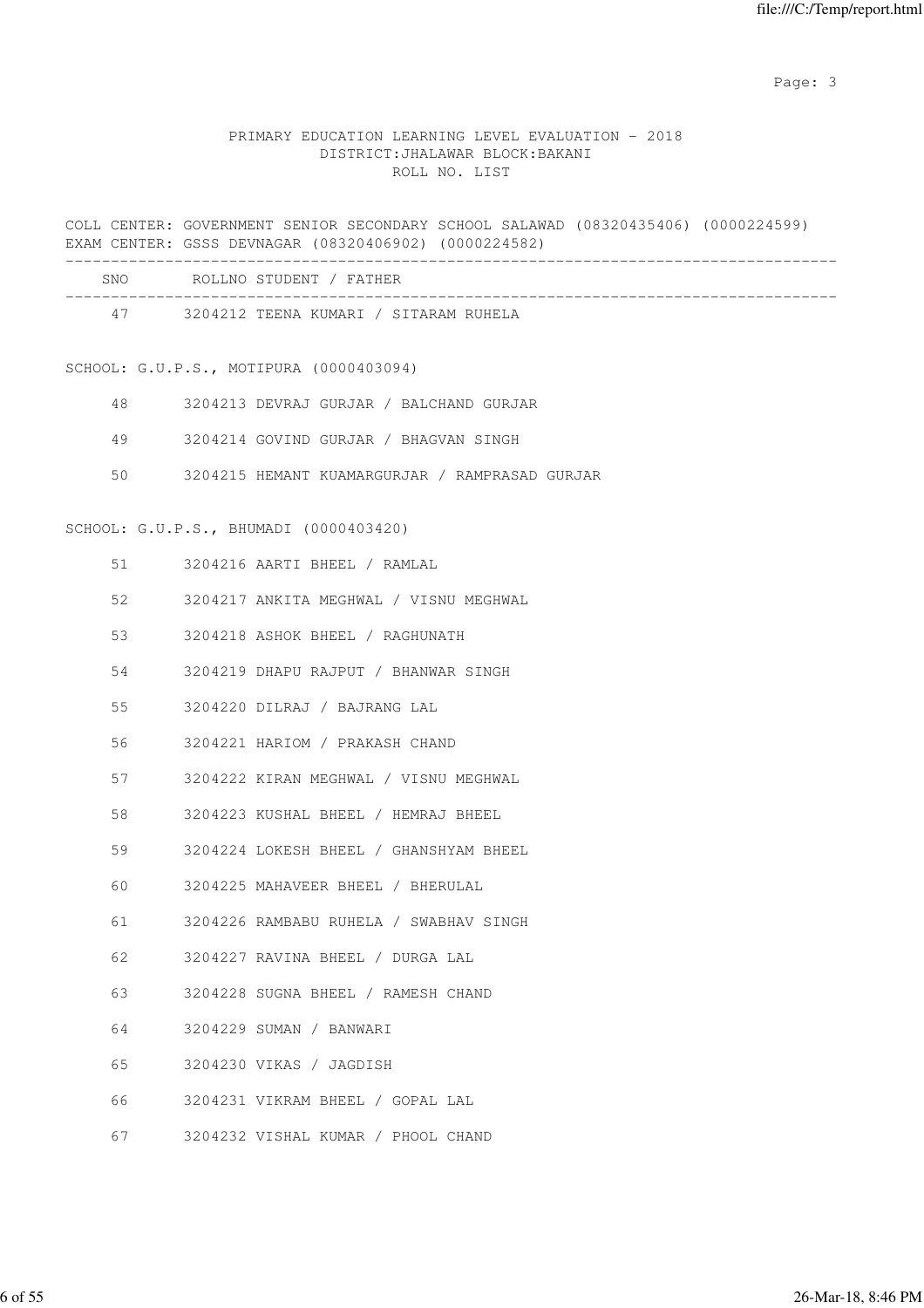#### PRIMARY EDUCATION LEARNING LEVEL EVALUATION - 2018 DISTRICT:JHALAWAR BLOCK:BAKANI ROLL NO. LIST

COLL CENTER: GOVERNMENT SENIOR SECONDARY SCHOOL SALAWAD (08320435406) (0000224599) EXAM CENTER: GSSS NANOR (08320409604) (0000224583) ------------------------------------------------------------------------------------- SNO ROLLNO STUDENT / FATHER ------------------------------------------------------------------------------------- SCHOOL: MAHATMA GANDHI SHIKSHAN SANSTHAN NANOR (0000019412) 1 3204233 HARIOM / KALU SINGH 2 3204234 LAKHAN VERMA / PRATHVI LAL 3 3204235 MANBHAR ARWAL / BAPU LAL 4 3204236 PANKAJ / YASHWANT 5 3204237 REENA BODANA / BHAGWAN SINGH 6 3204238 SANJAY MEHAR / PARMANAND MEHAR 7 3204239 SAPNA BOADANA / JASWANT SINGH 8 3204240 SHUBHAM PANWAR / KALU SINGH 9 3204241 SUMAN CHAUHAN / SHIVNARAYAN 10 3204242 VIRENDRA SINGH / SHRILAL SCHOOL: MAA SARSAWATI VIDHYA MANDIR NANOR (0000030033) 11 3204243 ANITA CHAUHAN / PREM SINGH 12 3204244 ANJANA / UMRAV SINGH 13 3204245 ARJUN SINGH BHEEL / MUKESH BHEEL 14 3204246 ARJUN SINGH SONDHIYA / HEERA LAL 15 3204247 BHARAT LAL JOGI / RODU LAL 16 3204248 DURGESH CHARMKAR / NAND LAL 17 3204249 DURGESH CHARMKAR / DEVILAL 18 3204250 GOVIND BHEEL / HINDU SINGH 19 3204251 GOVIND KUMAR / BAHADUR SINGH 20 3204252 KRIPAL CHARMKAR / MANGI LAL 21 3204253 KUMARI HARSHA CHAUHAN / PHOOL SINGH 22 3204254 KUMARI HARSHITA CHAUHAN / SUJAN SINGH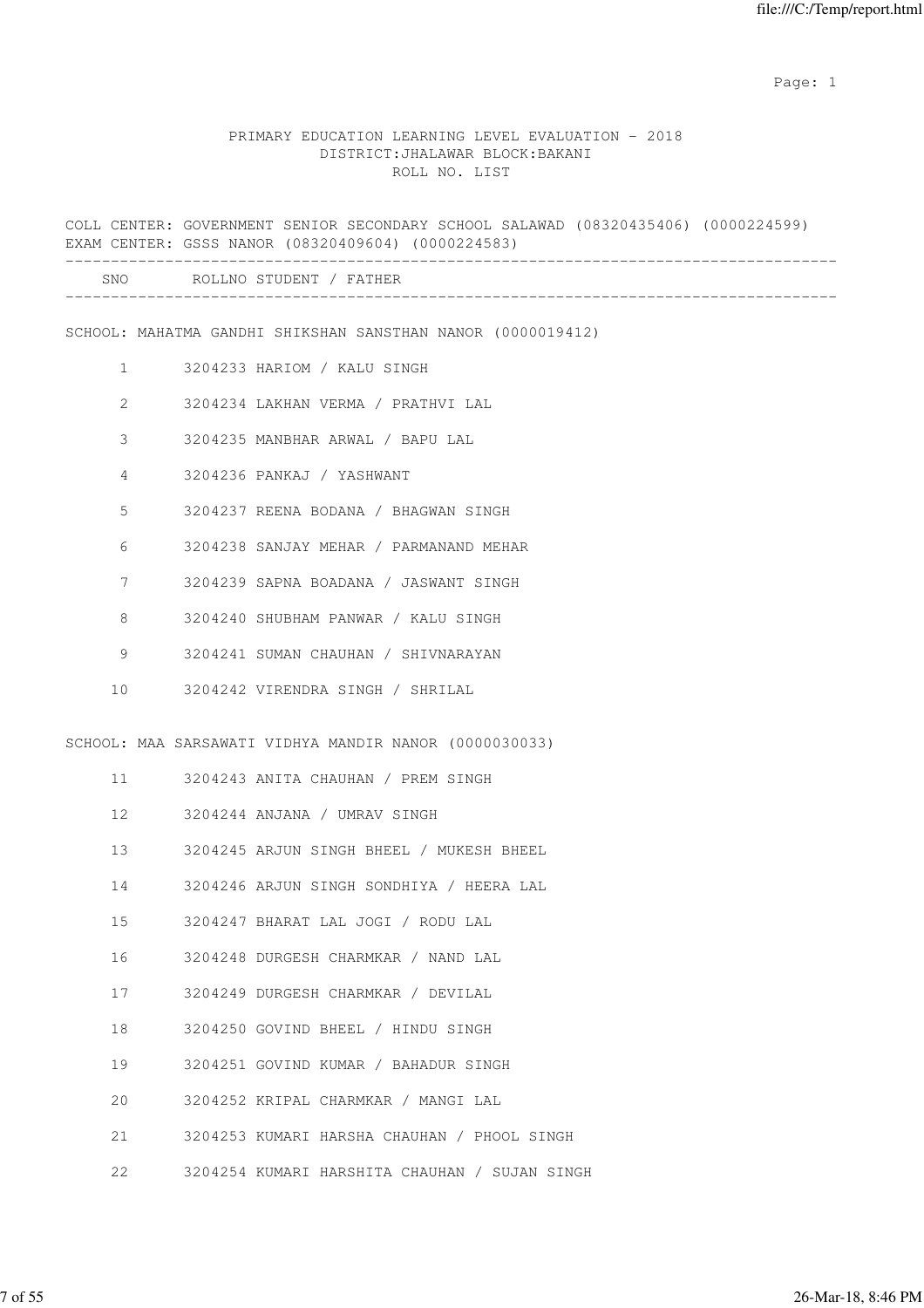### PRIMARY EDUCATION LEARNING LEVEL EVALUATION - 2018 DISTRICT:JHALAWAR BLOCK:BAKANI ROLL NO. LIST

COLL CENTER: GOVERNMENT SENIOR SECONDARY SCHOOL SALAWAD (08320435406) (0000224599) EXAM CENTER: GSSS NANOR (08320409604) (0000224583) ------------------------------------------------------------------------------------- SNO ROLLNO STUDENT / FATHER ------------------------------------------------------------------------------------- 23 3204255 KUMARI MANISHA RATHOR / RATAN LAL 24 3204256 KUMARI RADHIKA VISHWAKARMA / RAJARAM 25 3204257 KUMARI URMILA SEN / MANGI LAL 26 3204258 KUMARI VANDANA SONDHIYA / GOPAL SINGH 27 3204259 LAKHAN SEN / POONAM CHAND SEN 28 3204260 MAHENDRA KUMAR RATHORE / JAGDISH KUMAR RATHORE 29 3204261 NITESH KUMAR CHARMKAR / RAMESH CHAND 30 3204262 PAWAN KUMAR CHARMKAR / DWARIKA LAL 31 3204263 PRITAM SINGH / BALU SINGH SONDHIYA 32 3204264 RAJENDRA SINGH SONDHIYA / BIRAM SINGH 33 3204265 RAMSEVAK / KRIPAL SINGH 34 3204266 SHIVPRAKASH / BALU SINGH 35 3204267 SONU KUMAR RATHORE / GOPAL LAL RATHORE SCHOOL: GSSS NANOR (0000224583) 36 3204268 GOVIND SINGH BODANA / KHANI RAM SONDHIYA 37 3204269 JAGDISH KUMAR SONDHIYA / MANGI LAL SONDHIYA 38 3204270 KIRAN KUMARI CHARMKAR / BHAIRU LAL CHARMKAR 39 3204271 KIRAN VERMA / BHANWAR LAL VERMA 40 3204272 KUMARI KSHAMA BODANA / PARVAT SINGH 41 3204273 MINAXI MEHAR / BALCHAND MEHAR 42 3204274 PINKY BODANA / MANOHAR SINGH 43 3204275 RITESH KUMAR SEN / GHANSHYAM SEN 44 3204276 SANTOSH TAILOR / RAMRATAN TAILOR 45 3204277 SURAJ KUMAR CHARMKAR / NAND RAM CHARMKAR 46 3204278 SURAJ SINGH SONDHIYA / RATAN LAL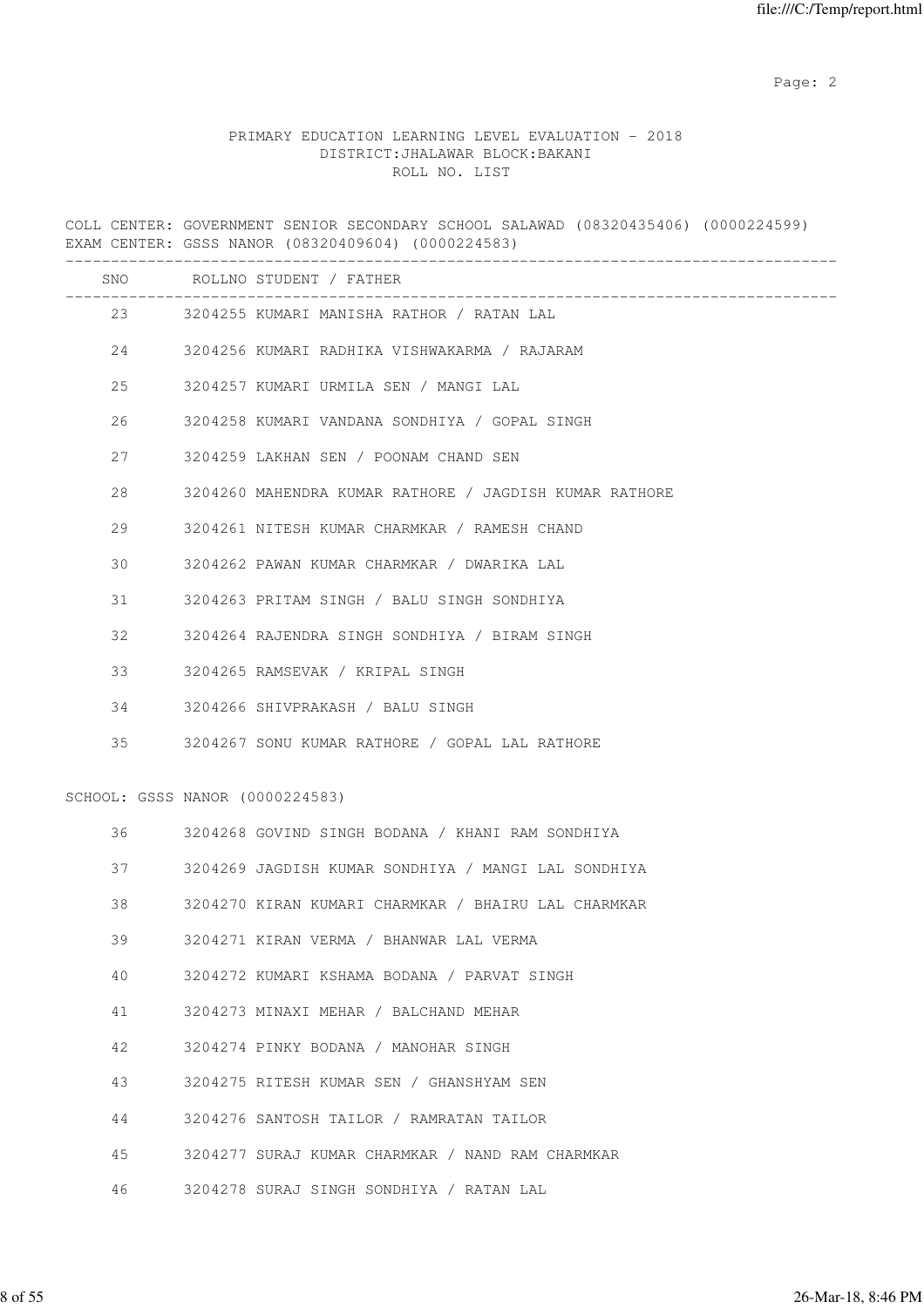# PRIMARY EDUCATION LEARNING LEVEL EVALUATION - 2018 DISTRICT:JHALAWAR BLOCK:BAKANI ROLL NO. LIST

COLL CENTER: GOVERNMENT SENIOR SECONDARY SCHOOL SALAWAD (08320435406) (0000224599) EXAM CENTER: GSSS NANOR (08320409604) (0000224583) -------------------------------------------------------------------------------------

| <b>SNO</b> | ROLLNO STUDENT / FATHER                    |  |
|------------|--------------------------------------------|--|
| 47         | 3204279 VISHAL KUMAR BHEEL / MANOHAR SINGH |  |

# SCHOOL: G.P.S.,MOYAKHEDI (0000471418)

| 48 |  |  | 3204280 JOYTI KUMARI / RAMSINGH      |
|----|--|--|--------------------------------------|
| 49 |  |  | 3204281 POOJA KUMARI / KAILASH CHAND |
| 50 |  |  | 3204282 POOJA KUMARI / DWARKALAL     |
| 51 |  |  | 3204283 PUJA KUMARI / AILKAR SINGH   |

# SCHOOL: G.U.P.S.,(UTKRISHAT) MAHESH PURA (0000500409)

| 52 | 3204284 AJAY KUMAR / MOHANLAL        |
|----|--------------------------------------|
| 53 | 3204285 ANKIT LODHA / DULICHAND      |
| 54 | 3204286 BHAGWATI BAI / KANHIRAM      |
| 55 | 3204287 GOVIND KUMAR / SUJAN SINGH   |
| 56 | 3204288 HEMANT LODHA / BALCHAND      |
| 57 | 3204289 JAGDISH CHAND / BHAVARLAL    |
| 58 | 3204290 KIRAN KUMARI / PRAKASH CHAND |
| 59 | 3204291 LOKESH KUMAR / SUJAN SINGH   |
| 60 | 3204292 MAMTA BAI / PHOOL CHAND      |
| 61 | 3204293 MANSOAR BAI / HARAK CHAND    |
| 62 | 3204294 NILESH KUMAR / KAILASH CHAND |
| 63 | 3204295 NISHA KUMARI / KALULAL       |
| 64 | 3204296 NISHA KUMARI MALI / SITARAM  |
| 65 | 3204297 PANKAJ / PHOOL CHAND         |
| 66 | 3204298 RADHA BAI / RAMSINGH         |
| 67 | 3204299 SACHIN KUMAR / RAMPRAKASH    |
| 68 | 3204300 SOLUCHANA / KALULAL          |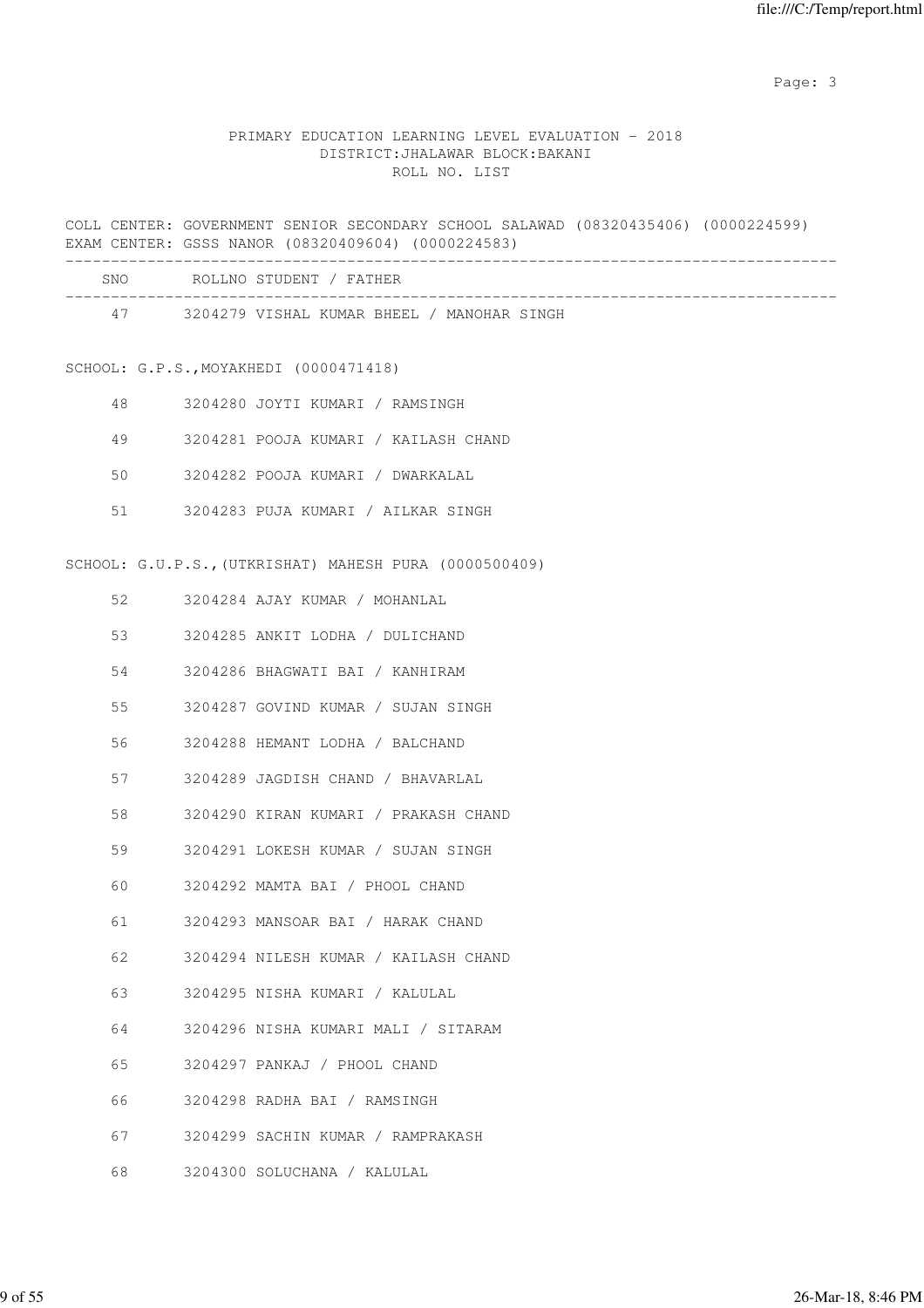Page: 4  $P$ 

# PRIMARY EDUCATION LEARNING LEVEL EVALUATION - 2018 DISTRICT:JHALAWAR BLOCK:BAKANI ROLL NO. LIST

COLL CENTER: GOVERNMENT SENIOR SECONDARY SCHOOL SALAWAD (08320435406) (0000224599) EXAM CENTER: GSSS NANOR (08320409604) (0000224583)

| SNO | ROLLNO STUDENT / FATHER                |
|-----|----------------------------------------|
| 69  | 3204301 SUNIL KUMAR LODHA / HARI SINGH |
| 70  | 3204302 TANUJA LODHA / RAMESH CHAND    |
| 71  | 3204303 TEENA KUMARI / PHOOL CHAND     |
| 72  | 3204304 YASODA BAI / BAPULAL           |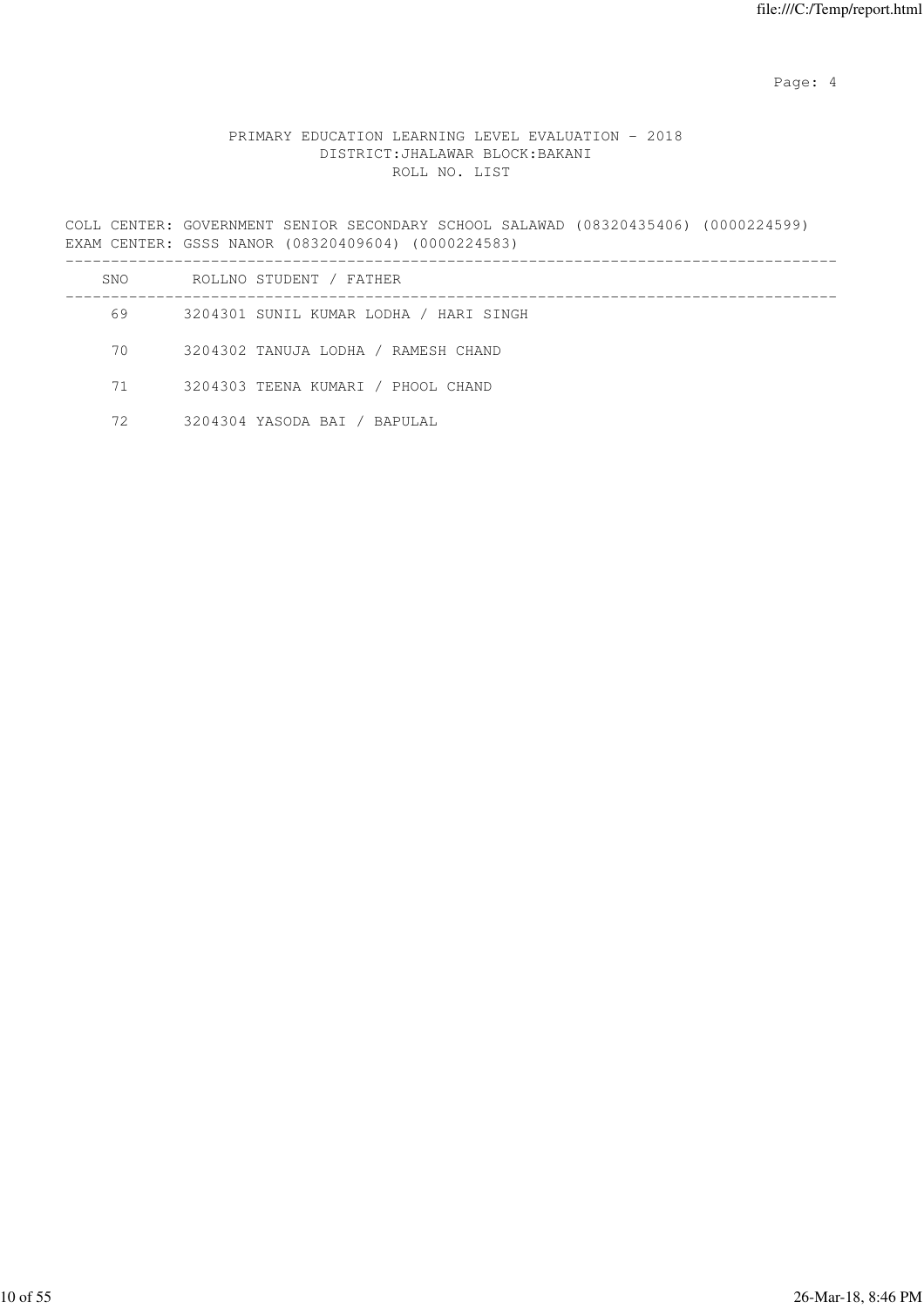#### PRIMARY EDUCATION LEARNING LEVEL EVALUATION - 2018 DISTRICT:JHALAWAR BLOCK:BAKANI ROLL NO. LIST

COLL CENTER: GOVERNMENT SENIOR SECONDARY SCHOOL SALAWAD (08320435406) (0000224599) EXAM CENTER: GSSS BARKHEDA KALAN (08320410103) (0000224584) ------------------------------------------------------------------------------------- SNO ROLLNO STUDENT / FATHER ------------------------------------------------------------------------------------- SCHOOL: GSSS BARKHEDA KALAN (0000224584) 1 3204305 LAKHAN BHEEL / MOTILAL BHEEL 2 3204306 MAMTA GURJAR / NARAYAN SINGH 3 3204307 NEERAJ GURJAR / GOPAL GURJAR 4 3204308 POOJA BAI / BHAGWAN SINGH BHEEL 5 3204309 SAPNA GURJAR / RAI SINGH 6 3204310 SONA BHEEL / JAGANNATH SCHOOL: G.U.P.S., KANKRIYA (0000406672) 7 3204311 ANITA GURJAR / PURI LAL 8 3204312 ANITA GURJAR / RAMCHANDRA 9 3204313 BHARAT GURJAR / RADHESHYAM 10 3204314 BHAVNA GURJAR / SHRIRAM 11 3204315 BHERU LAL / RADHESHYAM 12 3204316 DAYARAM GURJAR / SHOBHA RAM 13 3204317 DHAPU GURJAR / SALAGRAM 14 3204318 KIRAN KUMARI / MAN SINGH 15 3204319 KIRAN KUMARI / GHANSHYAM 16 3204320 KRISHNA KUMARI / BHERU LAL 17 3204321 MAHESH GURJAR / MANOHAR LAL 18 3204322 MANSA GURJAR / PARMANAND 19 3204323 NEETU KUMARI / GOPAL LAL 20 3204324 NISHA KUMARI / RADHESHYAM 21 3204325 PEER SINGH / CHANDER SINGH

SCHOOL: G.P.S., AAMJHAR KALAN (0000406697)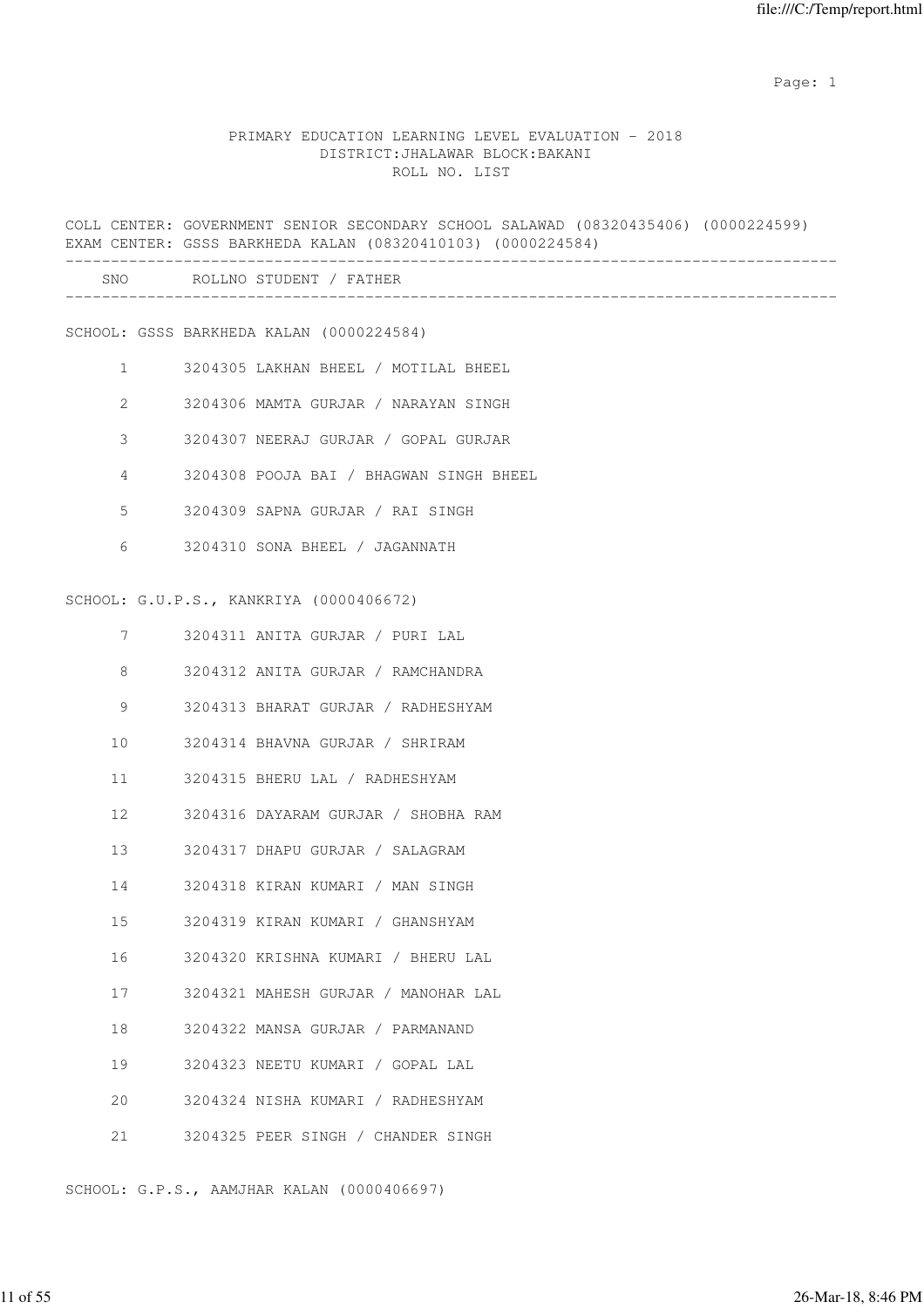#### PRIMARY EDUCATION LEARNING LEVEL EVALUATION - 2018 DISTRICT:JHALAWAR BLOCK:BAKANI ROLL NO. LIST

COLL CENTER: GOVERNMENT SENIOR SECONDARY SCHOOL SALAWAD (08320435406) (0000224599) EXAM CENTER: GSSS BARKHEDA KALAN (08320410103) (0000224584) ------------------------------------------------------------------------------------- SNO ROLLNO STUDENT / FATHER -------------------------------------------------------------------------------------

22 3204326 KAMLA BAI AERWAL / KANIRAM AERWAL

23 3204327 PINKI BAI AERWAL / KAMAL KISHOR AERWAL

24 3204328 POOJA BAI AERWAL / KANIRAM AERWAL

SCHOOL: G.U.P.S.,BARKHEDA KHURD (0000412688)

| 2.5 | 3204329 BABLI / SEETARAM             |
|-----|--------------------------------------|
| 26  | 3204330 BHERULAL / BALCHAND          |
| 27  | 3204331 JASVANT VERMA / RAMLAL       |
| 28  | 3204332 KIRAN / MANGILAL             |
| 29  | 3204333 SANGITA KUMARI / NARAYAN LAL |
| 30  | 3204334 SANJU VERMA / UDALAL         |
| 31  | 3204335 SAPNA GURJAR / BADRI LAL     |
| 32. | 3204336 SAPNA GURJAR / BALLBH GURJAR |

SCHOOL: G.U.P.S., KOTADA RADI (0000467139)

- 33 3204337 CHINTAMNI GURJAR / BHERULAL
- 34 3204338 DEEPAK AIRWAL / RAMNARAYAN
- 35 3204339 KIRAN / GHANSHYAM
- 36 3204340 MANBHAR / LALCHAND
- 37 3204341 MANBHAR II / LAXMINARAYAN
- 38 3204342 MANBHAR III / TULSIRAM
- 39 3204343 NANDKISHOR / RAJARAM
- 40 3204344 NISHA / CHEN SINGH
- 41 3204345 POOJA / GORDHAN
- 42 3204346 POOJA GURJAR / SHIV LAL
- 43 3204347 RANU GURJAR / KARAN SINGH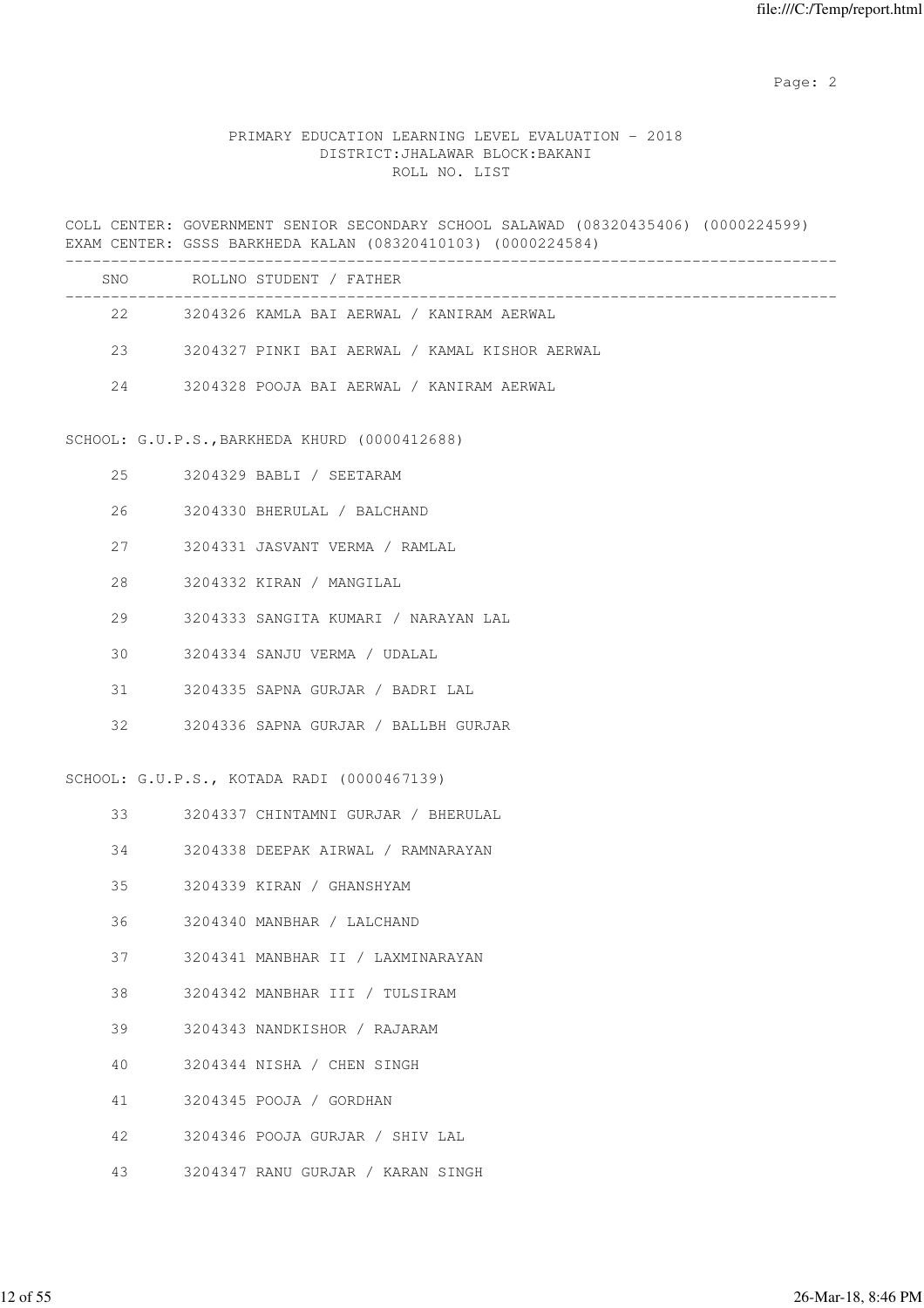# PRIMARY EDUCATION LEARNING LEVEL EVALUATION - 2018 DISTRICT:JHALAWAR BLOCK:BAKANI ROLL NO. LIST

COLL CENTER: GOVERNMENT SENIOR SECONDARY SCHOOL SALAWAD (08320435406) (0000224599) EXAM CENTER: GSSS BARKHEDA KALAN (08320410103) (0000224584)

|    |      | SNO ROLLNO STUDENT / FATHER                                 |
|----|------|-------------------------------------------------------------|
|    | 44   | 3204348 RANU SEN / GOPI LAL                                 |
| 45 |      | 3204349 RAVINA BAI / GHANSHYAM                              |
| 46 |      | 3204350 REENA BAI / SHYAM LAL                               |
|    | 47   | 3204351 SAPNA BAI GURJAR / RODI LAL                         |
| 48 |      | 3204352 URMILA GURJAR / HANSRAJ                             |
|    |      |                                                             |
|    |      | SCHOOL: G.P.S., AMJHAR KHURD (0000471808)                   |
|    |      | 49 3204353 ARJUN LODHA / RAISINGH                           |
| 50 |      | 3204354 KHUSHI LODHA / RATAN LAL                            |
|    | 51 7 | 3204355 KRASHN PAL LODHA / DULICHAND                        |
| 52 |      | 3204356 NARENDRA LODHA / HEMRAJ                             |
| 53 |      | 3204357 NEERAJ KUMAR LODHA / PURI LAL                       |
|    | 54 6 | 3204358 PHOOLCHAND LODHA / BADESINGH                        |
| 55 |      | 3204359 PINTU BAGRI / BALCHAND                              |
|    |      | SCHOOL: G.P.S., TAPRIYA BHILAN (BERKHEDA KALA) (0000471809) |

56 3204360 SURESH KUMAR / BADESINGH BHEEL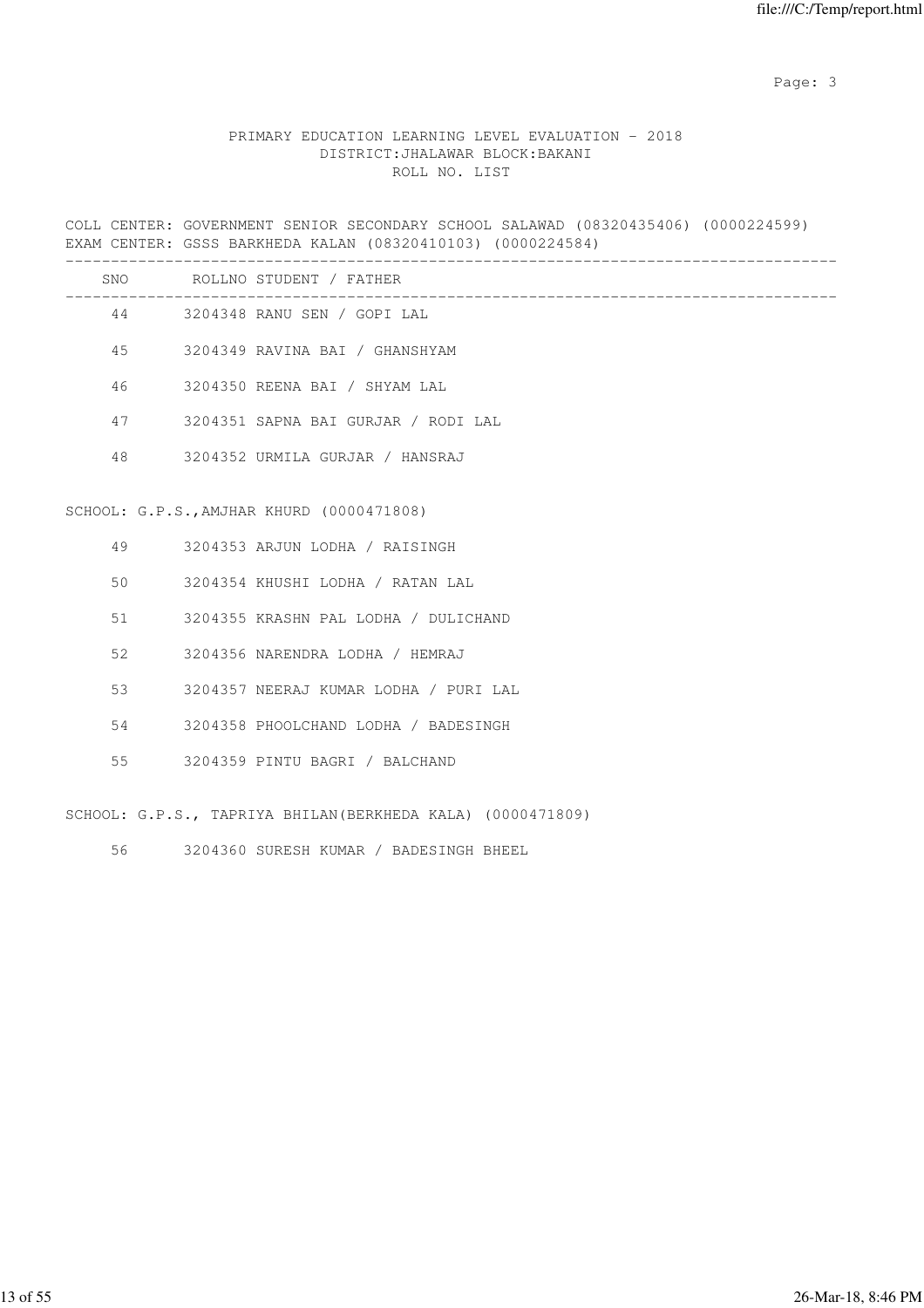#### PRIMARY EDUCATION LEARNING LEVEL EVALUATION - 2018 DISTRICT:JHALAWAR BLOCK:BAKANI ROLL NO. LIST

COLL CENTER: GOVERNMENT SENIOR SECONDARY SCHOOL SALAWAD (08320435406) (0000224599) EXAM CENTER: GSSS BADAY (08320411303) (0000224585) ------------------------------------------------------------------------------------- SNO ROLLNO STUDENT / FATHER ------------------------------------------------------------------------------------- SCHOOL: MAA BHARTI VIDHYA MANDIR SAMITI BADAY (0000020329) 1 3204361 BHOLA RAM / MANGI LAL 2 3204362 GOPAL LAL / MANGI LAL 3 3204363 KUMARI GAYATRI / RAVI SINGH 4 3204364 KUMARI MANISHA / ROSHAN SINGH 5 3204365 KUMARI POOJA / GOKUL 6 3204366 NITESH KUMAR / BALCHAND 7 3204367 PREM CHAND / PAPPU LAL 8 3204368 RAHUL KUMAR / RAYSINGH SCHOOL: BAL SANSKAR VIDHYA SAMITI BADAY (0000027827) 9 3204369 AASHUTOSH DANGI / KAILASH CHAND DANGI 10 3204370 ANKIT GURJAR / ONKAR LAL 11 3204371 DHUPU BAI GURJAR / RAMESH CHAND 12 3204372 DINESH KUSHWAH / KALU LAL 13 3204373 DURGESH KUSHWAH / RAM BABU KUSHWAH 14 3204374 ENDAR SINGH VERMA / GORI LAL 15 3204375 GOPAL LAL KUSHWAH / RAMNARSINHG KUSHWAH 16 3204376 JAYA DANGI / SANJAY DANGI 17 3204377 KANHAIYA LAL KUSHWAH / KAMLESH KUSHWAH 18 3204378 KAVITA GURJAR / KANHAIYA LAL 19 3204379 KU. KHUSHI KUSHWAH / DHANRAJ 20 3204380 KU. LAXMI KUSHWAH / PRAKASH CHAND 21 3204381 KU. MANISHA DANGI / MANOHAR LAL DANGI 22 3204382 KU. MANISHA DANGI / VISHNU PRASAD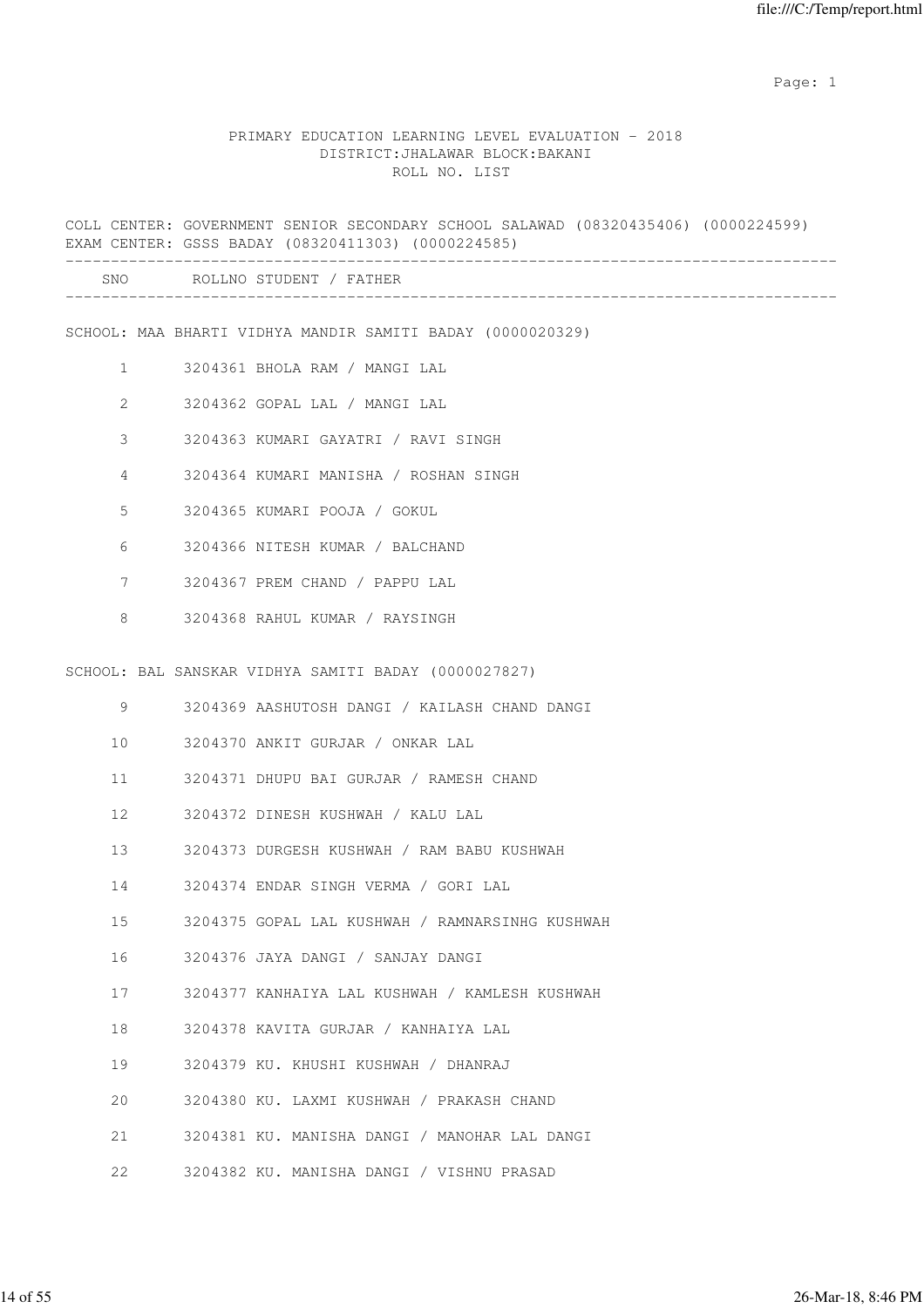#### PRIMARY EDUCATION LEARNING LEVEL EVALUATION - 2018 DISTRICT:JHALAWAR BLOCK:BAKANI ROLL NO. LIST

COLL CENTER: GOVERNMENT SENIOR SECONDARY SCHOOL SALAWAD (08320435406) (0000224599) EXAM CENTER: GSSS BADAY (08320411303) (0000224585) ------------------------------------------------------------------------------------- SNO ROLLNO STUDENT / FATHER ------------------------------------------------------------------------------------- 23 3204383 KU. MANISHA KUSHWAH / PHOOL CHAND 24 3204384 KU. NISHA DANGI / BALLABH DANGI 25 3204385 KU. TEENA KUSHWAH / SHOBHARAM 26 3204386 KUMARI MINAKASHI KUSHWAH / VISHNU PRASAD 27 3204387 KUMARI SONA KUSHWAH / KAMLESH KUSHWAH 28 3204388 KUMKUM DANGI / ROSHAN SINGH DANGI 29 3204389 NISHA DANGI / RAM BABU DANGI 30 3204390 NISHA KUSHWAH / BHANWAR LAL 31 3204391 PRADEEP KUMAR DANGI / SHIV LAL DANGI 32 3204392 PRIYANKA GURJAR / RAI SINGH 33 3204393 RAHUL KUSHWAH / RAM BABU 34 3204394 RAJESH KUMAR KUSHWAH / VISHNU PRASAD 35 3204395 RAMKARAN DANGI / BALA RAM DANGI 36 3204396 REENA DANGI / RAM BABU DANGI 37 3204397 REENA GURJAR / CHUNNI LAL 38 3204398 SANJU GURJAR / MANGI LAL 39 3204399 SANTOSH KUMAR KUSHWAH / NAND RAM 40 3204400 SHIVPAL SEN / DEVI SINGH 41 3204401 SONA GURJAR / BHERU LAL 42 3204402 TEENA KUSHWAH / BHANWAR LAL 43 3204403 VISHAL KUMAR KUSHWAH / SURESH CHAND SCHOOL: GSSS BADAY (0000224585) 44 3204404 ANUSUIYA GURJAR / ESHWAR SINGH 45 3204405 ARJUN MALI / RAM PRASAD 46 3204406 BHAGWAN SINGH GURJAR / PRABHULAL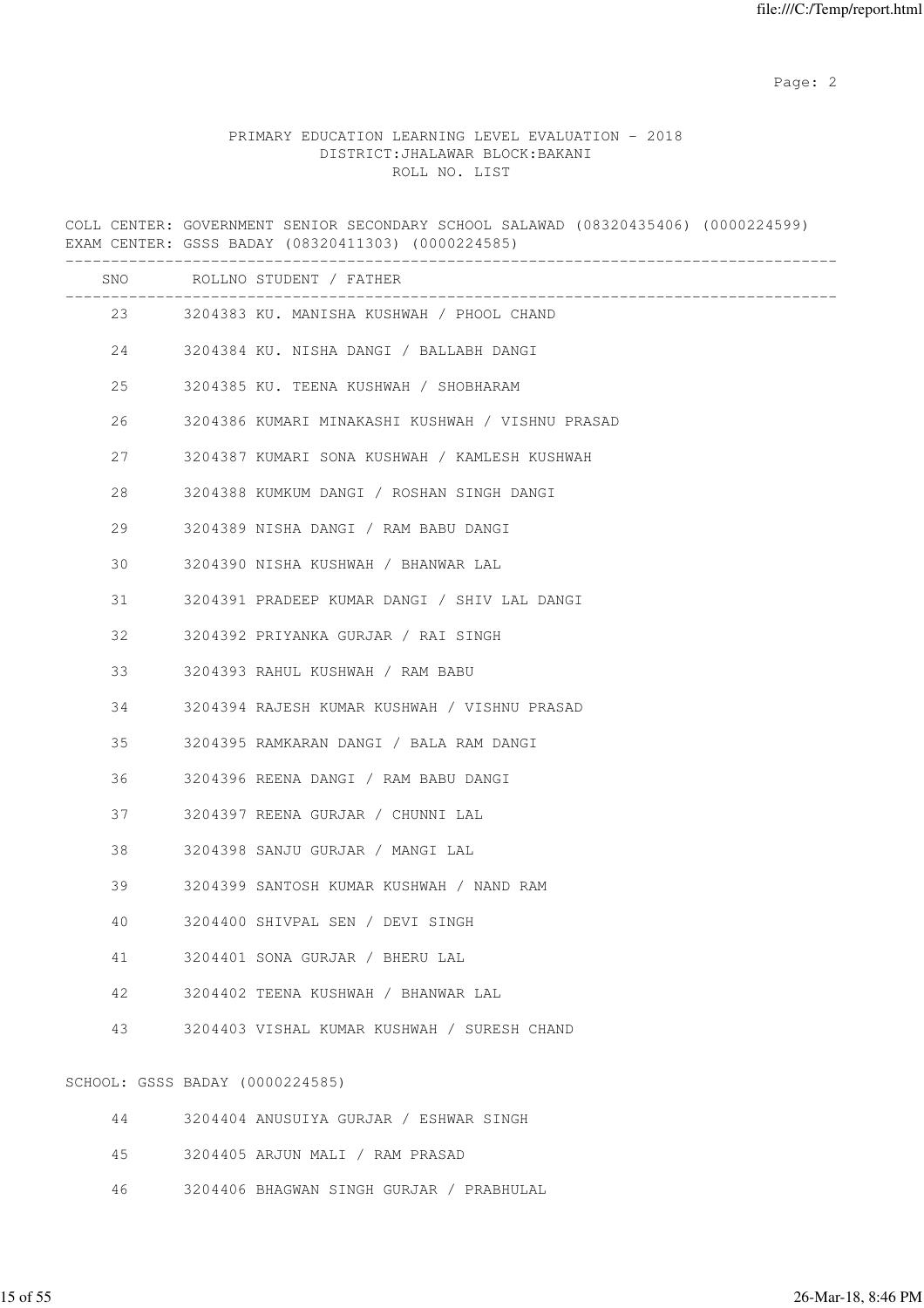# PRIMARY EDUCATION LEARNING LEVEL EVALUATION - 2018 DISTRICT:JHALAWAR BLOCK:BAKANI ROLL NO. LIST

COLL CENTER: GOVERNMENT SENIOR SECONDARY SCHOOL SALAWAD (08320435406) (0000224599) EXAM CENTER: GSSS BADAY (08320411303) (0000224585)

|    | SNO ROLLNO STUDENT / FATHER              |
|----|------------------------------------------|
|    | 47 3204407 KAVITA BAI GURJAR / RAMESHWAR |
| 48 | 3204408 MANOHAR LAL GURJAR / NAND LAL    |
|    | 49 3204409 MAYA KUMARI / KANWAR LAL      |
| 50 | 3204410 RAHUL KUMAR GURJAR / RAYSINGH    |
|    | 51 3204411 SONU KUMAR BHEEL / KALU LAL   |
|    | SCHOOL: G.P.S., NEUKHEDI (0000471826)    |
|    | 52 3204412 INDRA BAI / LAL CHAND         |
|    | 53 3204413 LALTA BAI / BALCHAND          |
| 54 | 3204414 RADHA BAI / HINDU SINGH          |
|    |                                          |

# SCHOOL: G.P.S.,DAMAKPURIYA (0000471832)

56 3204416 ASHA BAI / RAMESH

55 3204415 RAMBABU / BADRILAL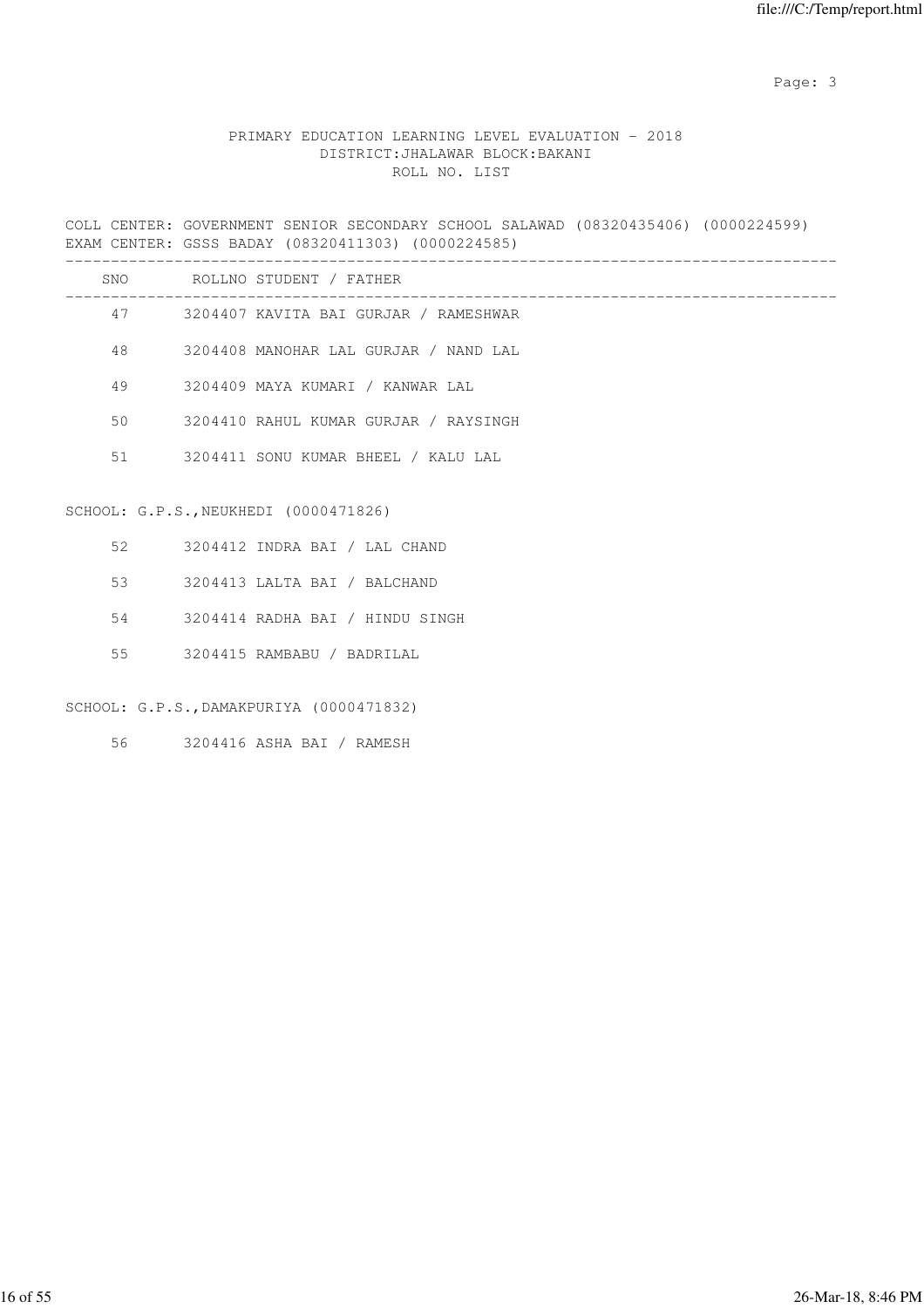|                        | COLL CENTER: GOVERNMENT SENIOR SECONDARY SCHOOL SALAWAD (08320435406) (0000224599)<br>EXAM CENTER: GOVERNMENT SENIOR SECONDARY SCHOOL SALAWAD (08320435406) (0000224599) |
|------------------------|--------------------------------------------------------------------------------------------------------------------------------------------------------------------------|
|                        | SNO ROLLNO STUDENT / FATHER                                                                                                                                              |
|                        | SCHOOL: RANAPRATP SIKSHA SAMITI UPS SALAWAD (0000020706)                                                                                                                 |
| $1 \quad \blacksquare$ | 3204417 ABHISHEK GURJAR / BHAIRU LAL                                                                                                                                     |
| $\overline{2}$         | 3204418 ANITA LODHA / PREM CHAND                                                                                                                                         |
| 3                      | 3204419 ANKIT RATHOR / RAMNIWAS                                                                                                                                          |
| 4                      | 3204420 BHARAT RAM SUTHAR / DURGA LAL                                                                                                                                    |
| 5                      | 3204421 BULBUL / SURSH KUMAR                                                                                                                                             |
| 6                      | 3204422 DAYANAND LODHA / DEV LAL                                                                                                                                         |
| $7\phantom{.0}$        | 3204423 DHEERAJ JOGI / SHRI KISHAN JOGI                                                                                                                                  |
| 8                      | 3204424 DIVYANSHU SHARMA / DEVKI NANDAN                                                                                                                                  |
| 9                      | 3204425 HARIOM LODHA / MANGI LAL                                                                                                                                         |
| 10                     | 3204426 HEMLATA / GOVARDAN LAL                                                                                                                                           |
| 11                     | 3204427 JUGRAJ LODHA / DAL CHAND                                                                                                                                         |
| 12                     | 3204428 KHUSHAHAL SEN / KEVAL CHAND                                                                                                                                      |
| 13                     | 3204429 KIRAN LODHA / HANSRAJ LODHA                                                                                                                                      |
| 14                     | 3204430 MOHIT LODHA / JAGDISH CHAND                                                                                                                                      |
| 15                     | 3204431 NISHA RAJPUT / GOVERDHAN SINGH                                                                                                                                   |
| 16                     | 3204432 RAM KARAN / BAHADHUR SINGH                                                                                                                                       |
| 17                     | 3204433 RIYA KUMARI / KELASH CHAND                                                                                                                                       |
| 18                     | 3204434 SHALINI BAIRWA / RAMESH CHAND                                                                                                                                    |
| 19                     | 3204435 SHIVANI LODHA / HEMRAJ LODHA                                                                                                                                     |
| 20                     | 3204436 SORABHA LODHA / ROSHAN LAL                                                                                                                                       |
| 21                     | 3204437 SUJAN SINGH LODHA / LAL CHAND LODHA                                                                                                                              |
| 22                     | 3204438 SURAJPAL SINGH / JUGRAJ SINGH                                                                                                                                    |
| 23                     | 3204439 VIJAY LAXMI SHARMA / MUKESH KUMAR SHARMA                                                                                                                         |
| 24                     | 3204440 YOGESH BHEEL / DURGA LAL BHEEL                                                                                                                                   |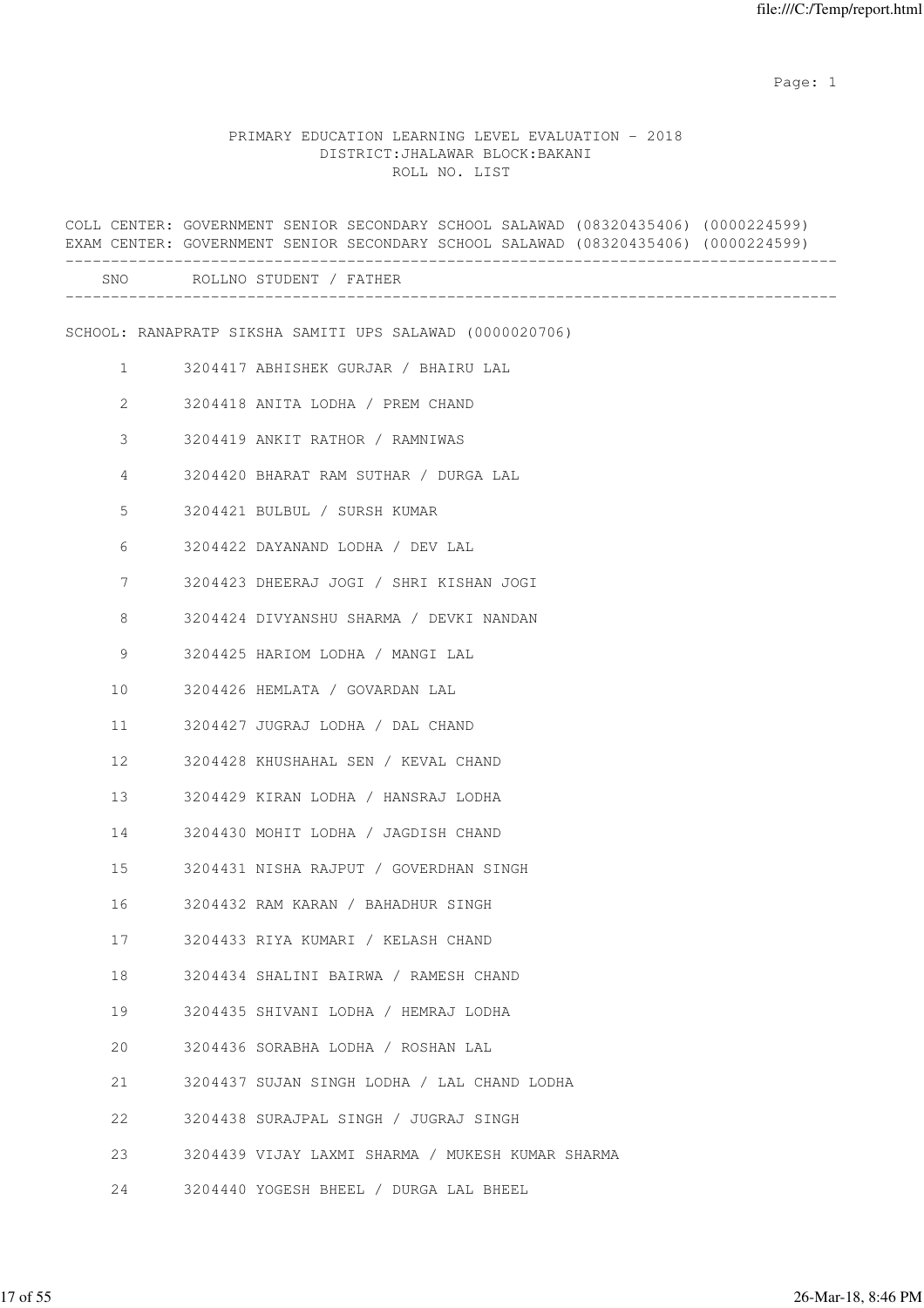#### PRIMARY EDUCATION LEARNING LEVEL EVALUATION - 2018 DISTRICT:JHALAWAR BLOCK:BAKANI ROLL NO. LIST

|    | COLL CENTER: GOVERNMENT SENIOR SECONDARY SCHOOL SALAWAD (08320435406) (0000224599)<br>EXAM CENTER: GOVERNMENT SENIOR SECONDARY SCHOOL SALAWAD (08320435406) (0000224599) |
|----|--------------------------------------------------------------------------------------------------------------------------------------------------------------------------|
|    | SNO ROLLNO STUDENT / FATHER                                                                                                                                              |
|    | SCHOOL: PRAGATI SHIKSHAN SANSTHAN SALAWAD (0000020857)                                                                                                                   |
| 25 | 3204441 ASHISH KUMAR CARPENTER / RAJENDRA KUMAR                                                                                                                          |
| 26 | 3204442 ASMITH KUMAR SUTHAR / SITARAM SUTHAR                                                                                                                             |
| 27 | 3204443 BHARAT SHARMA / GANGAVISHNU SHARMA                                                                                                                               |
| 28 | 3204444 GOVIND CARPENTER / BAL CHAND CARPENTER                                                                                                                           |
| 29 | 3204445 HARSHIT KUMAR CARPENTER / OMPRAKASH CARPENTER                                                                                                                    |
| 30 | 3204446 MEGHRAJ BAIRWA / SHOBHARAM                                                                                                                                       |
| 31 | 3204447 PUSHPENDRA SINGH / SURENDRA SINGH                                                                                                                                |
| 32 | 3204448 RAVINDRA MEGHWAL / JAMNA LAL MEGHWAL                                                                                                                             |
| 33 | 3204449 SHARDDHA PATIDAR / SUNIL KUMAR PATIDAR                                                                                                                           |
| 34 | 3204450 VARSHA BAMANIYA / KRIPARAM BAMANIYA                                                                                                                              |
| 35 | 3204451 VIJENDRA SINGH / SAJJAN SINGH                                                                                                                                    |
| 36 | 3204452 YUVRAJ LODHA / PRAKASH CHAND LODHA                                                                                                                               |
|    | SCHOOL: GOVERNMENT SENIOR SECONDARY SCHOOL SALAWAD (0000224599)                                                                                                          |
| 37 | 3204453 BHAWANA BAIRWA / RAMESH CHAND                                                                                                                                    |
| 38 | 3204454 MADHU BALA BHEEL / TEJMAL BHEEL                                                                                                                                  |
| 39 | 3204455 PRIYANKA BHEEL / TEJRAJ BHEEL                                                                                                                                    |
|    | SCHOOL: G.P.S., KHATKAD (0000401541)                                                                                                                                     |
| 40 | 3204456 GUDIYA RANI BHEEL / PARMANAND                                                                                                                                    |
| 41 | 3204457 MAHESH KUMAR LODHA / MOHAN LAL                                                                                                                                   |
| 42 | 3204458 MUSKAN KUMARI BHEEL / JAGNNATH                                                                                                                                   |
| 43 | 3204459 RACHANA KUMARI LODHA / SHYAM LAL                                                                                                                                 |

44 3204460 URMILA KUMARI LODHA / TULSIRAM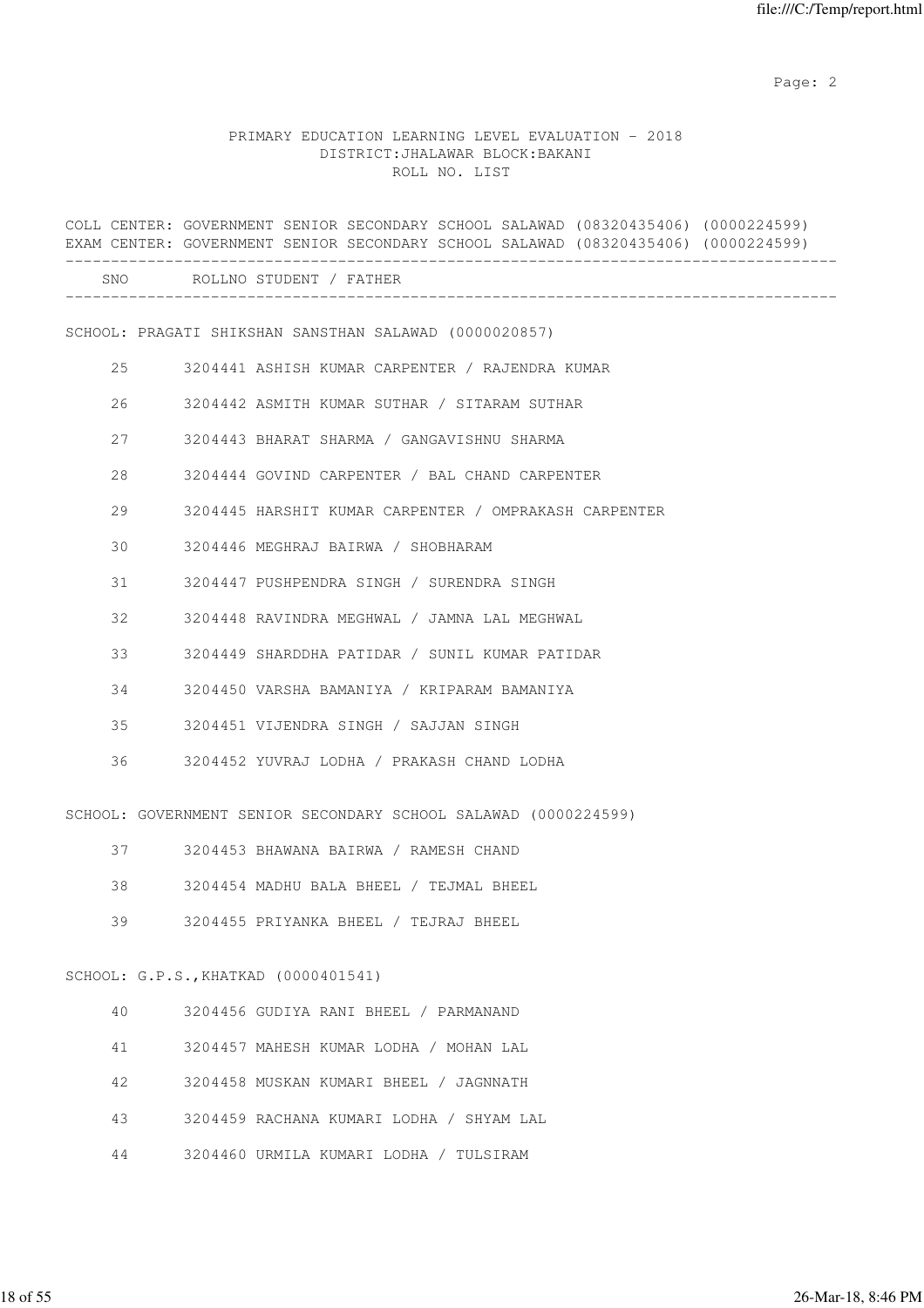|    | COLL CENTER: GOVERNMENT SENIOR SECONDARY SCHOOL SALAWAD (08320435406) (0000224599)<br>EXAM CENTER: GOVERNMENT SENIOR SECONDARY SCHOOL SALAWAD (08320435406) (0000224599) |
|----|--------------------------------------------------------------------------------------------------------------------------------------------------------------------------|
|    | SNO ROLLNO STUDENT / FATHER                                                                                                                                              |
|    | 45 3204461 ARJUN GURJER / HANSRAJ                                                                                                                                        |
| 46 | 3204462 BADRILAL GURJAR / RAJARAM                                                                                                                                        |
| 47 | 3204463 BHOLA RAM JOGI / HANSRAJ JOGI                                                                                                                                    |
| 48 | 3204464 KIRAN GURJER / DEVCHAND                                                                                                                                          |
| 49 | 3204465 LAKHAN JOGI / TULSI RAM JOGI                                                                                                                                     |
| 50 | 3204466 MANSVI SHARMA / JANKI LAL SHARMA                                                                                                                                 |
| 51 | 3204467 MEENAKSHI BHEEL / SURESH BHEEL                                                                                                                                   |
| 52 | 3204468 NISHA GURJER / RADHESHYAM GURJAR                                                                                                                                 |
| 53 | 3204469 PAWAN KUMAR LODHA / DEVI LAL                                                                                                                                     |
|    | 54 3204470 PIYUSH SEN / RAMLAL                                                                                                                                           |
| 55 | 3204471 POOJA BHEEL / RAMPRASAD                                                                                                                                          |
| 56 | 3204472 RAHUL GURJAR / KAILASH CHAND                                                                                                                                     |
|    | SCHOOL: G.P.S., GANESHPURA (0000504923)                                                                                                                                  |
|    | 57 3204473 BABLU / PRAKASH CHAND                                                                                                                                         |
| 58 | 3204474 MEENAKSHI / GULABCHAND                                                                                                                                           |
| 59 | 3204475 MUSKAN / LAL CHAND                                                                                                                                               |
| 60 | 3204476 NISHA KUMARI / BHANWAR LAL                                                                                                                                       |
| 61 | 3204477 PRIYANKA / DEVILAL                                                                                                                                               |
| 62 | 3204478 RAVINA / BAPULAL                                                                                                                                                 |
| 63 | 3204479 SHUBHAM / BALCHAND                                                                                                                                               |
|    | SCHOOL: GUPSSS KOTDAKUNJ (0000540011)                                                                                                                                    |
| 64 | 3204480 ANAMIKA BHEEL / BALMUKAND BHEEL                                                                                                                                  |
| 65 | 3204481 MANGI BAI BHEEL / SHIV LAL BHEEL                                                                                                                                 |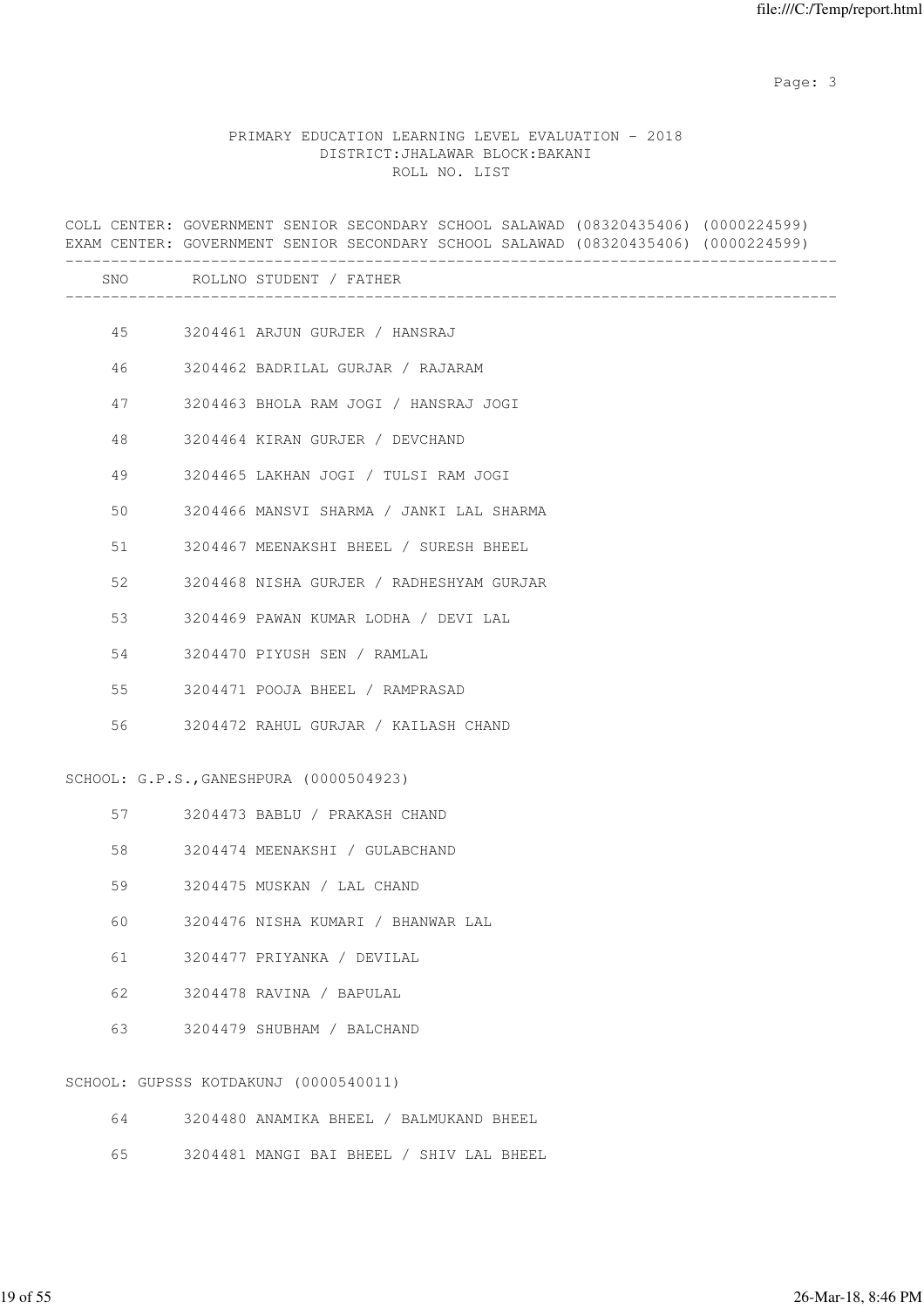Page: 4  $P$ 

|    | COLL CENTER: GOVERNMENT SENIOR SECONDARY SCHOOL SALAWAD (08320435406) (0000224599)<br>EXAM CENTER: GOVERNMENT SENIOR SECONDARY SCHOOL SALAWAD (08320435406) (0000224599) |
|----|--------------------------------------------------------------------------------------------------------------------------------------------------------------------------|
|    | SNO ROLLNO STUDENT / FATHER                                                                                                                                              |
| 66 | 3204482 ANIL KUMAR LODHA / SITARAM LODHA                                                                                                                                 |
| 67 | 3204483 ANITA KUMARI RATHOR / BALCHAND RATHOR                                                                                                                            |
| 68 | 3204484 MANJU KUAMARI LODHA / MOTILAL LODHA                                                                                                                              |
| 69 | 3204485 PRIYA BHEEL / TEJMAL BHEEL                                                                                                                                       |
| 70 | 3204486 ROHIT KUMAR LODHA / SHRI LAL LODHA                                                                                                                               |
| 71 | 3204487 SAPANA LODHA / RAMNARAYAN LODHA                                                                                                                                  |
| 72 | 3204488 SUNIL KUMAR LODHA / MOTILAL LODHA                                                                                                                                |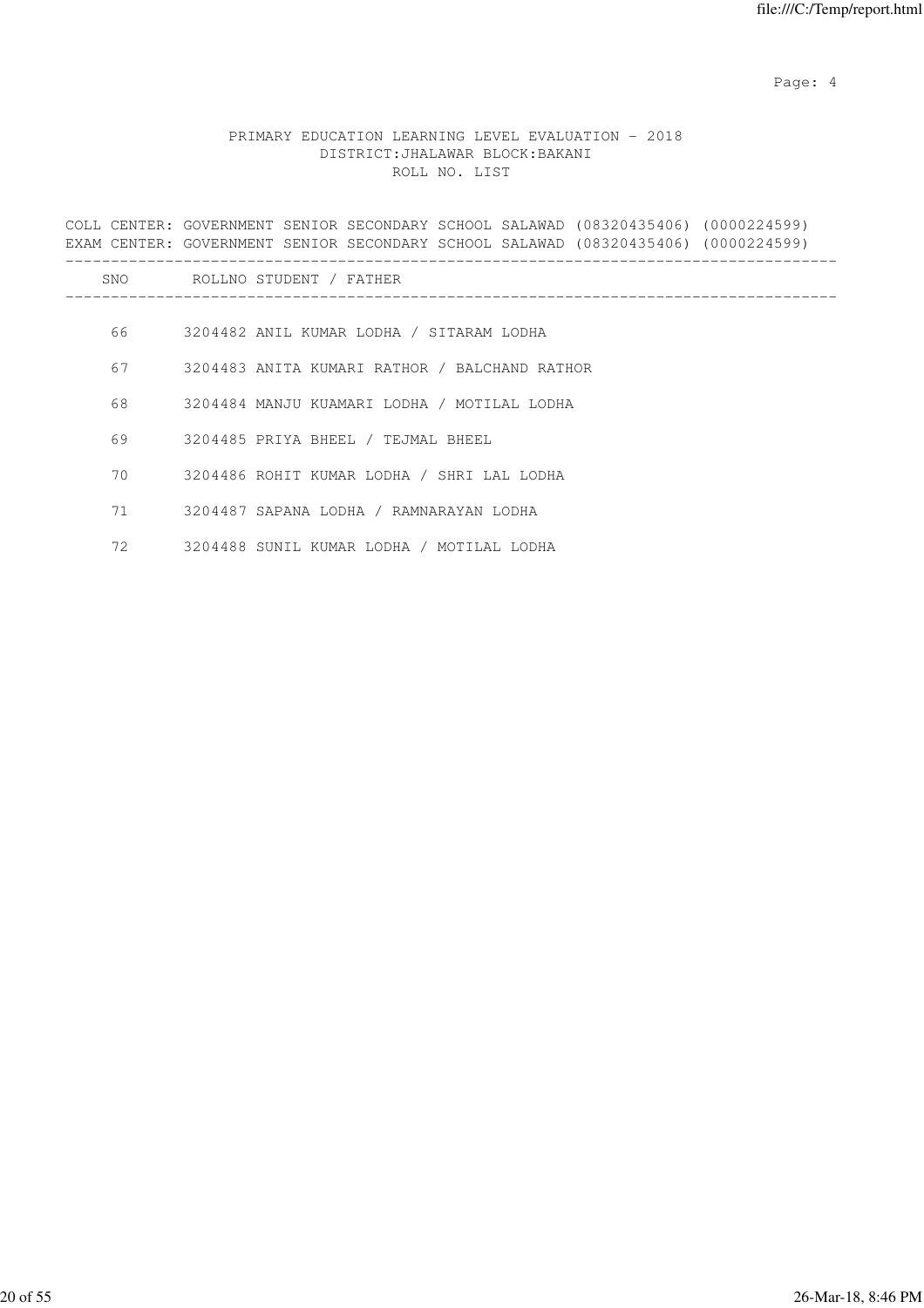#### PRIMARY EDUCATION LEARNING LEVEL EVALUATION - 2018 DISTRICT:JHALAWAR BLOCK:BAKANI ROLL NO. LIST

COLL CENTER: GOVERNMENT SENIOR SECONDARY SCHOOL SALAWAD (08320435406) (0000224599) EXAM CENTER: GHSS BAKANI (08320440218) (0000224606) ------------------------------------------------------------------------------------- SNO ROLLNO STUDENT / FATHER ------------------------------------------------------------------------------------- SCHOOL: VIVEKANAND GYAN STHLI VIDHYA MANDIR SANSTHAN BAKANI (0000018031) 1 3204489 ALFEZ / JAKIR 2 3204490 ANKIT DANGI / DINESH DANGI 3 3204491 ANKIT KANDARA / TANWAR SINGH 4 3204492 ASHISH CHARAN / BALWANT SINGH 5 3204493 ASIF / MUNNA BHAI 6 3204494 BHERULAL ERWAL / CHAGANLAL 7 3204495 BHUMIKA SHRINGI / VISHNU PRASAD SHRINGI 8 3204496 DHAPU BAI / ROSHAN SINGH 9 3204497 DHEERAJ TAILOR / RADHESHYAM TAILOR 10 3204498 FARDEEN KHAN / SABIR KHAN 11 3204499 JYOTI SHARMA / ASHOK SHARMA 12 3204500 KHUSHBU TAILOR / RAMESH CHAND TAILOR 13 3204501 MUSTAK / SHARIF KHAN 14 3204502 RAKESH LODHA / SHYAM LAL LODHA 15 3204503 RAVINA SUTAR / DURGA LAL 16 3204504 SANNA BEE / MUKHTAR HUSAIN 17 3204505 SOHAN SINGH / BHAGWAN SINGH 18 3204506 SURAJ KUMAR / PAINTER BABU 19 3204507 SURESH VERMA / RAMESH CHAND 20 3204508 YASHWANT MEHAR / ROSHAN LAL SCHOOL: CHAHAK PRAGATI SHIKSHAN SANSTHAN SEC. SCHOOL BAKANI (0000018938)

21 3204509 AARISH KHAN / SABIR KHAN

22 3204510 AJAY SUMAN / RAMESHCHAND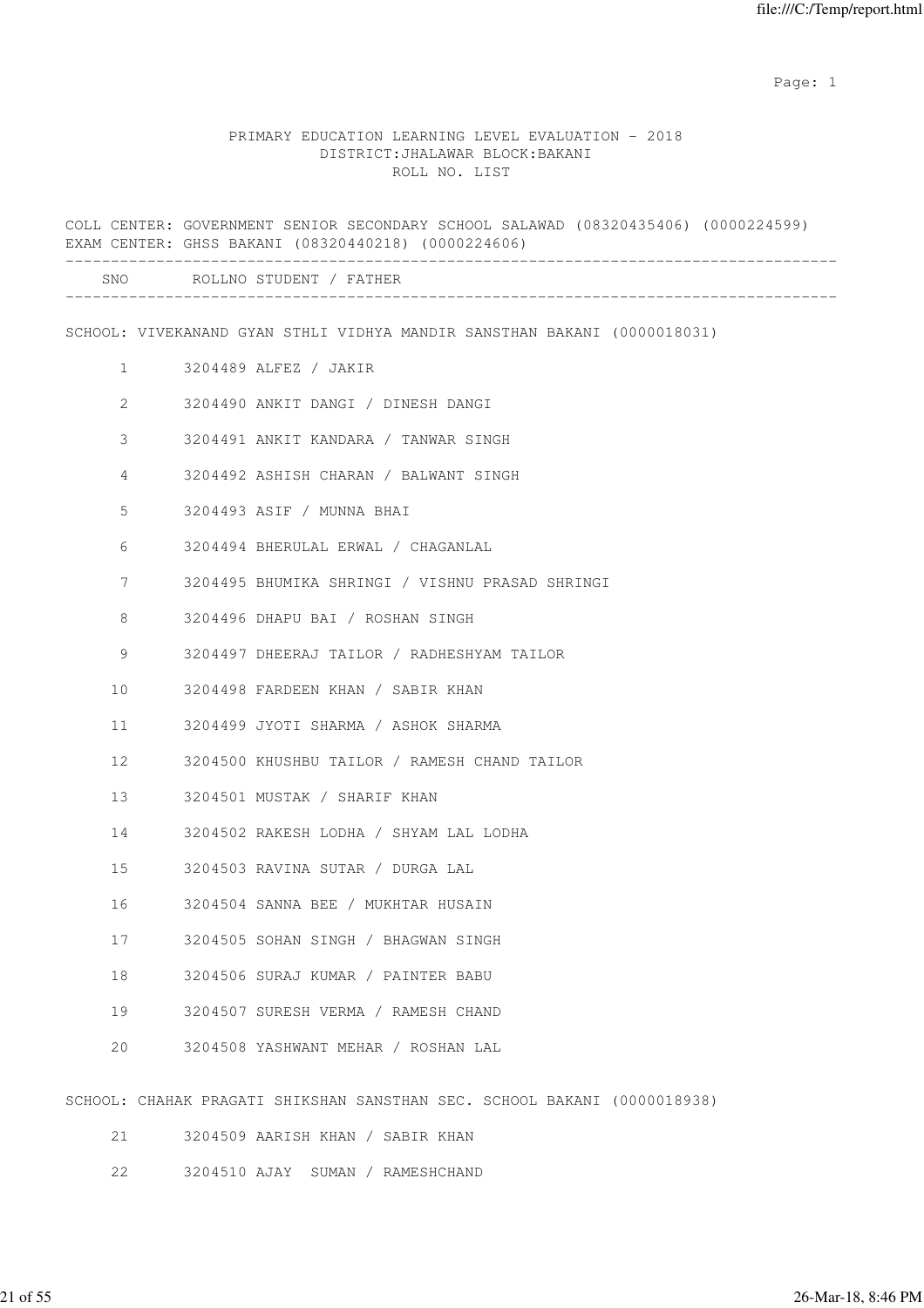# PRIMARY EDUCATION LEARNING LEVEL EVALUATION - 2018 DISTRICT:JHALAWAR BLOCK:BAKANI ROLL NO. LIST

COLL CENTER: GOVERNMENT SENIOR SECONDARY SCHOOL SALAWAD (08320435406) (0000224599) EXAM CENTER: GHSS BAKANI (08320440218) (0000224606) -------------------------------------------------------------------------------------

| SNO |    | ROLLNO STUDENT / FATHER                                       |
|-----|----|---------------------------------------------------------------|
|     | 23 | 3204511 ANMOL MEHAR / PRAKASH CHAND MEHAR                     |
| 24  |    | 3204512 ANUSUIYA GURJAR / GOKUL GURJAR                        |
| 25  |    | 3204513 HEMPRBHA MEHAR / OMPRAKASH MEHAR                      |
| 26  |    | 3204514 JIVAN GURJAR / GOKUL GURJAR                           |
| 27  |    | 3204515 KAJAL SHARMA / RAKESH SHARMA                          |
| 28  |    | 3204516 KIRAN GURJAR / GHANSHYAM GURJAR                       |
| 29  |    | 3204517 NOSHINA BEE / MOHAMMAD AARIF                          |
| 30  |    | 3204518 PAWAN VERMA / RAMPRASAD VERMA                         |
| 31  |    | 3204519 PAYAL SHARMA / RAKESH SHARMA                          |
| 32  |    | 3204520 SALMAN MUJEEB / MUJEEBUR RAHMAN                       |
| 33  |    | 3204521 SHER SINGH / DHARA SINGH                              |
|     |    | SCHOOL: LAL BAHADUR SHASTRI PUBLIC SCHOOL BAKANI (0000020330) |
| 34  |    | 3204522 AAMEEN KURESHI / YUNUS KURESHI                        |
| 35  |    | 3204523 AAYSHA MANSURI / ASLAM MOHAMMAD MANSURI               |
| 36  |    | 3204524 ABHISHEK NATH / MOHAN LAL NATH                        |
| 37  |    | 3204525 ANKIT LODHA / BANE SINGH LODHA                        |
| 38  |    | 3204526 ANKIT RUHELA / PREMCHAND                              |
| 39  |    | 3204527 DEVENDRA LODHA / PREM CHAND                           |
| 40  |    | 3204528 FARDEEN KHAN / SABIR KHAN                             |
| 41  |    | 3204529 GAJENDRA SINGH JODHANA / BALUSINGH                    |
| 42  |    | 3204530 GIRIJA LODHA / PREMNARAYAN                            |
| 43  |    | 3204531 GOVIND LODHA / PRABHULAL                              |
| 44  |    | 3204532 JITENDRA SUMAN / RAJU SUMAN                           |
| 45  |    | 3204533 KAMAL LODHA / SHANKAR LAL LODHA                       |
| 46  |    | 3204534 KHUSHBU BEE / YUNUS MANSURI                           |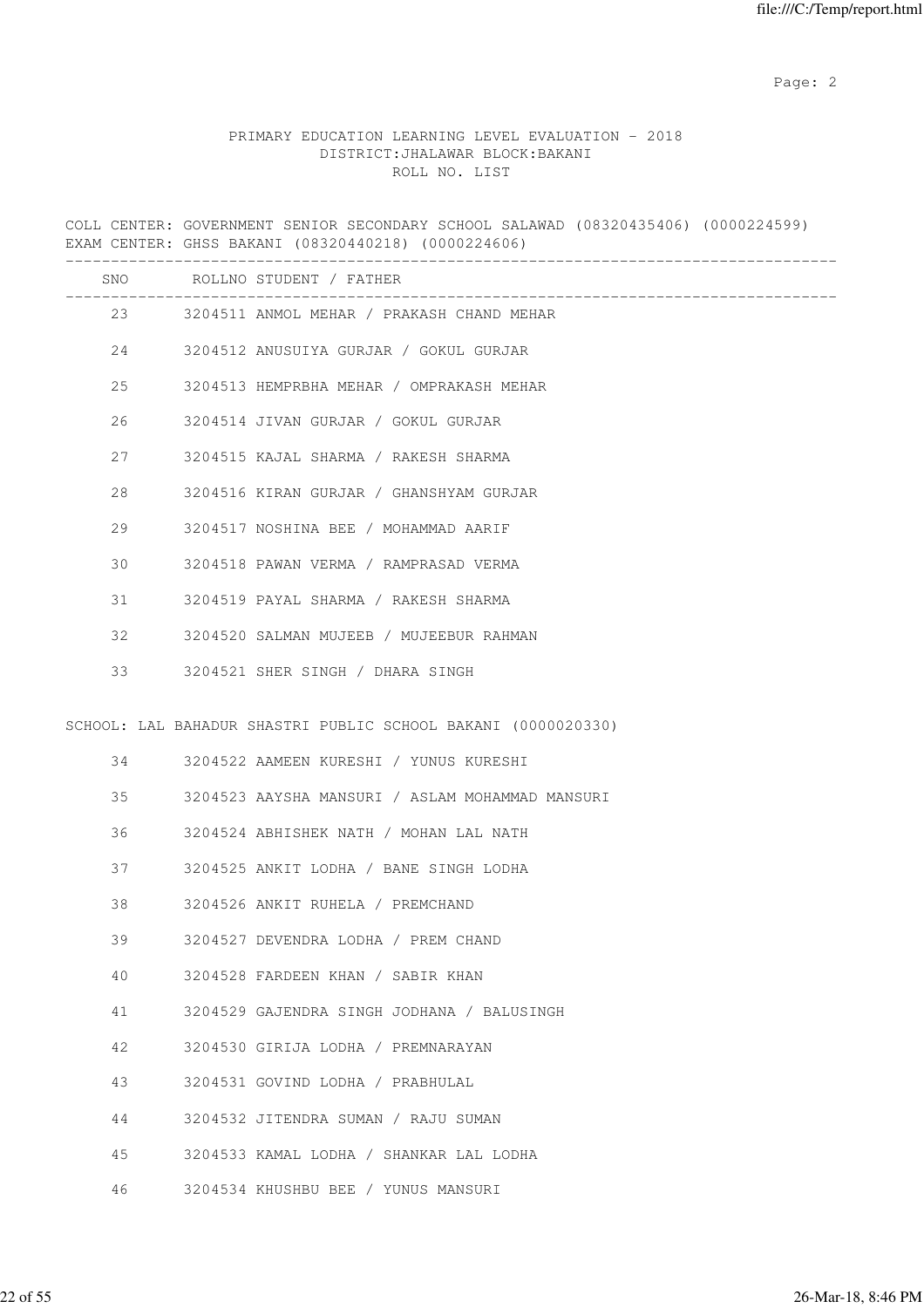## PRIMARY EDUCATION LEARNING LEVEL EVALUATION - 2018 DISTRICT:JHALAWAR BLOCK:BAKANI ROLL NO. LIST

COLL CENTER: GOVERNMENT SENIOR SECONDARY SCHOOL SALAWAD (08320435406) (0000224599) EXAM CENTER: GHSS BAKANI (08320440218) (0000224606) ------------------------------------------------------------------------------------- SNO ROLLNO STUDENT / FATHER ------------------------------------------------------------------------------------- 47 3204535 LOKESH LODHA / DAULATRAM LODHA 48 3204536 MANISH KUSHWAH / KALU LAL KUSHWAH 49 3204537 MANISHA LODHA / DEVI LAL LODHA 50 3204538 MATIN MOHAMMAD MANSURI / ASLAM MOHAMMAD MANSURI 51 3204539 MUSKAN BEE / ALTAF HUSAIN 52 3204540 NILPESH SONI / MAHENDRA KUMAR SONI 53 3204541 NIYATI SEN / SATYA NARAYAN SEN 54 3204542 OMPRAKASH LODHA / PREMNARAYAN 55 3204543 PINTU GURJAR / PHOOLCHAND GURJAR 56 3204544 PRINCE NAMDEV / LALIT KUMAR NAMDEV 57 3204545 RADHIKA SHRINGI / MUKESH SHRINGI 58 3204546 RAJKUMAR BAGRI / KEWALCHAND 59 3204547 RUKHMANI SONI / DILEEP SONI 60 3204548 SAHIBA KURESHI / YUNUS KURESHI 61 3204549 SAHIL BARWASIYA / MANOHAR LAL 62 3204550 SHALU TAILOR / GHANSHYAM TAILOR 63 3204551 SHEEBA BEE / SHAKIL AHMAD 64 3204552 SIRAJUDDIN / AMEENUDDIN 65 3204553 SUMIT MEHAR / SHIV LAL MEHAR 66 3204554 SUSHILA LODHA / PRABHU LAL LODHA 67 3204555 URMILA SHARMA / MADHUSUDAN SHARMA SCHOOL: swami shri rameshwar ashram adarsh vidhya mandir Secondary school bakani (0000021

- 68 3204556 AADARSH KUSHWAH / GIRIRAJ KUSHWAH
- 69 3204557 AADITRI GUPTA / SANJAY KUMAR GUPTA
- 70 3204558 AARUSH JAIN / PARAS KUMAR JAIN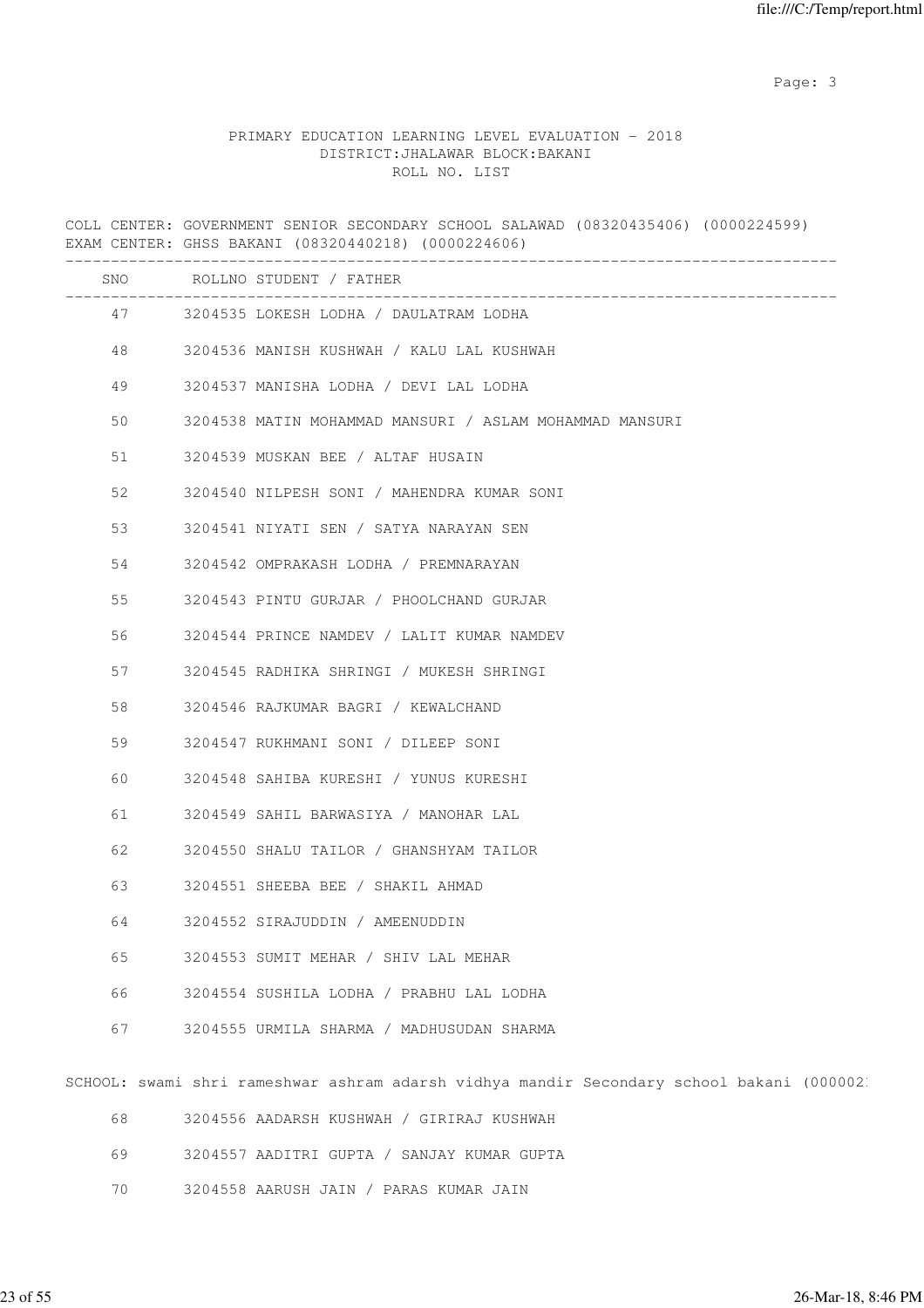Page: 4  $P$ 

# PRIMARY EDUCATION LEARNING LEVEL EVALUATION - 2018 DISTRICT:JHALAWAR BLOCK:BAKANI ROLL NO. LIST

COLL CENTER: GOVERNMENT SENIOR SECONDARY SCHOOL SALAWAD (08320435406) (0000224599) EXAM CENTER: GHSS BAKANI (08320440218) (0000224606) ------------------------------------------------------------------------------------- SNO ROLLNO STUDENT / FATHER ------------------------------------------------------------------------------------- 71 3204559 AASHU GANDHI / SHRI NATH GANDHI 72 3204560 AKSHITA TAILOR / RADHE SHYAM TAILOR 73 3204561 ALFAIZ KHAN / SHEKH AAJAD KHAN 74 3204562 AMAN PATIDAR / MUKESH KUMAR PATIDAR 75 3204563 ANAS MOHAMMAD / NIJAMUDDIN 76 3204564 ANKIT PRAJAPATI / MOHAN LAL PRAJAPATI 77 3204565 ANMOL PATIDAR / SIDDHNATH PATIDAR 78 3204566 ARJUN SINGH / SUJAN SINGH 79 3204567 ARJUN SINGH GURJER / ISHWAR SINGH GURJER 80 3204568 ARPIT KUSHWAH / DINESH KUSHWAH 81 3204569 ARVIND SINGH PANWAR / PRAHLAD SINGH PANWAR 82 3204570 AVIKA KUMUD / VAIBHAV KUMUD 83 3204571 BAJRANG GURJER / SUJAN SINGH GURJER 84 3204572 BAJRANG LAL LODHA / MANGI LAL LODHA 85 3204573 BHUMIKA SONI / MUKESH KUMAR SONI 86 3204574 CHANCHAL GURJER / RAMESH CHAND GURJER 87 3204575 DEEPAK AIRWAL / KALU LAL AIRWAL 88 3204576 DEEPIKA CHARAN / RATAN LAL CHARAN 89 3204577 DEVENDRA VERMA / RAM BABU VERMA 90 3204578 DIL RAJ LODHA / CHAIN SINGH LODHA 91 3204579 DILIP KUSHWAH / DEVI LAL KUSHWAH 92 3204580 DIPESH KUMAR MEENA / BHARAT SINGH MEENA 93 3204581 DIPIKA GURJER / OM PRAKASH GURJER 94 3204582 DIVYA LODHA / SHANKER LAL LODHA 95 3204583 DURGA SHANKER LODHA / ANAR SINGH LODHA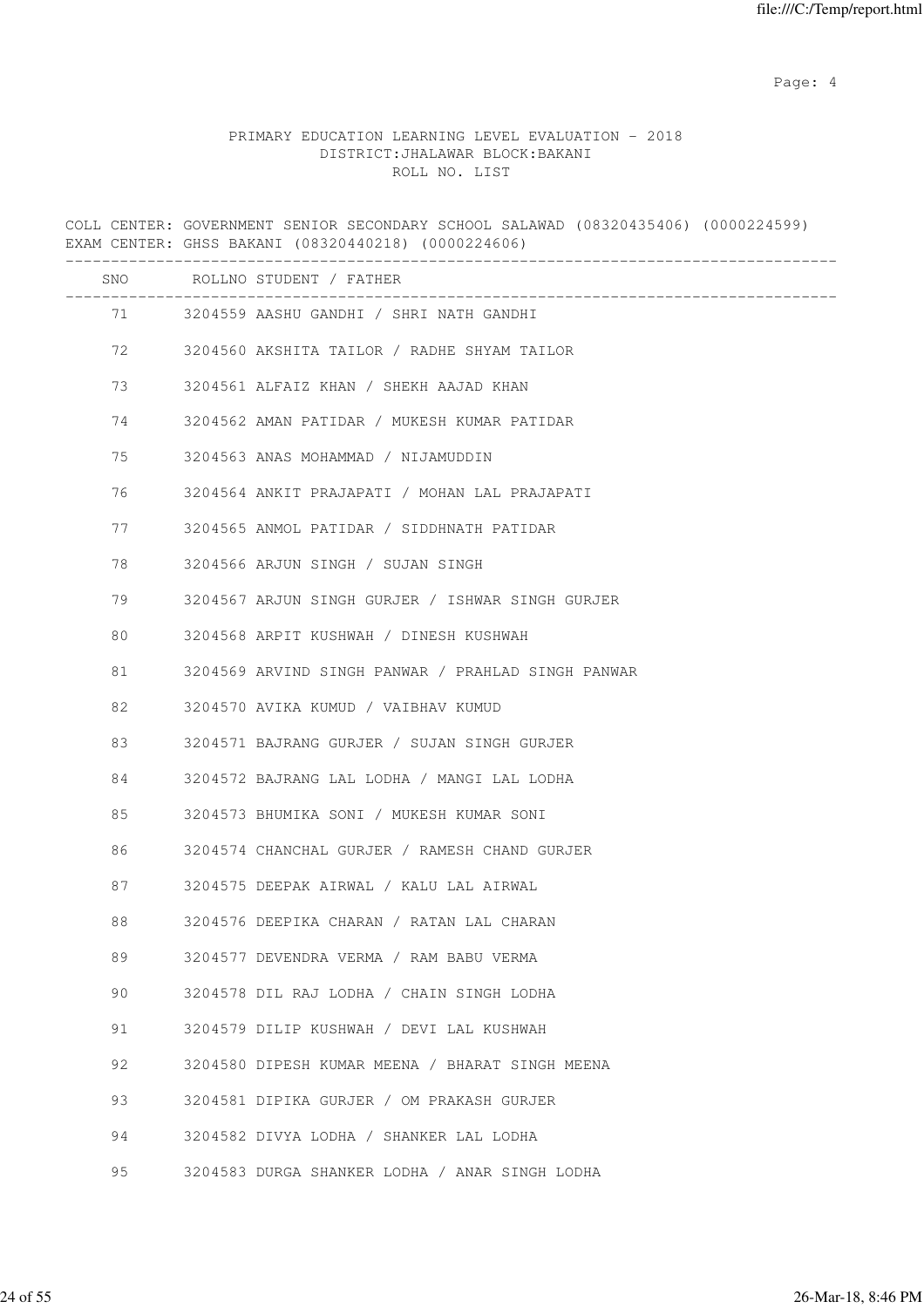Page: 5  $P$  and  $P$  and  $P$  and  $P$  and  $P$  and  $P$  and  $P$  and  $P$  and  $P$  and  $P$  and  $P$  and  $P$  and  $P$  and  $P$  and  $P$  and  $P$  and  $P$  and  $P$  and  $P$  and  $P$  and  $P$  and  $P$  and  $P$  and  $P$  and  $P$  and  $P$  and  $P$  an

|         | COLL CENTER: GOVERNMENT SENIOR SECONDARY SCHOOL SALAWAD (08320435406) (0000224599)<br>EXAM CENTER: GHSS BAKANI (08320440218) (0000224606) |
|---------|-------------------------------------------------------------------------------------------------------------------------------------------|
|         | SNO ROLLNO STUDENT / FATHER                                                                                                               |
| 96 — 10 | 3204584 GORAV KUMAR CARPENTER / RAKESH KUMAR CARPENTER                                                                                    |
| 97 — 10 | 3204585 GOVIND LODHA / RAY SINGH LODHA                                                                                                    |
| 98      | 3204586 HARI MOHAN GURJER / BHAGWAN SINGH GURJER                                                                                          |
| 99      | 3204587 HARSHITA CHOUHAN / SUJAN SINGH CHOUHAN                                                                                            |
| 100     | 3204588 HIMANSHI PATIDAR / SAWALIYA PATIDAR                                                                                               |
| 101     | 3204589 ISHWAR SINGH GURJAR / PARMANAND GURJAR                                                                                            |
| 102     | 3204590 JAYANT GURJER / GYAN SINGH GURJER                                                                                                 |
| 103     | 3204591 JEET MAL LODHA / RAY SINGH LODHA                                                                                                  |
| 104     | 3204592 JITENDRA KUMAR LODHA / JAGDISH PRASAD                                                                                             |
| 105     | 3204593 KAMLESH KUMAR LODHA / JAGDISH CHAND LODHA                                                                                         |
| 106     | 3204594 KARTIK RATHOR / PREM CHAND RATHOR                                                                                                 |
| 107     | 3204595 KAVITA GURJER / KAILASH CHAND GURJER                                                                                              |
| 108     | 3204596 KIRTI SHARMA / NARENDRA KUMAR SHARMA                                                                                              |
| 109     | 3204597 KISHAN KUSHWAH / JAGDISH KUSHWAH                                                                                                  |
| 110     | 3204598 KULDEEP SINGH JODHANA / LEELADHAR SINGH JODHANA                                                                                   |
| 111     | 3204599 LAKSHAY CHOURASIYA / RAJENDRA CHOURASIYA                                                                                          |
| 112     | 3204600 LAKSHITA SINGHDIYA / DEVI SHANKER MEENA                                                                                           |
| 113     | 3204601 LALIT BODANA / NAIN SINGH BODANA                                                                                                  |
| 114     | 3204602 LEKHRAJ LODHA / LAL CHAND LODHA                                                                                                   |
| 115     | 3204603 LOKESH KUMAR SUTHAR / KEVAL CHAND                                                                                                 |
| 116     | 3204604 MANBHAR GURJER / BHAGWAN SINGH GURJER                                                                                             |
| 117     | 3204605 MANISHA GURJER / BAL MUKUND                                                                                                       |
| 118     | 3204606 MANISHA LODHA / KALU LAL LODHA                                                                                                    |
| 119     | 3204607 MANISHA VERMA / RAM CHANDRA VERMA                                                                                                 |
| 120     | 3204608 MOHIT DAN CHARAN / BHANWAR LAL CHARAN                                                                                             |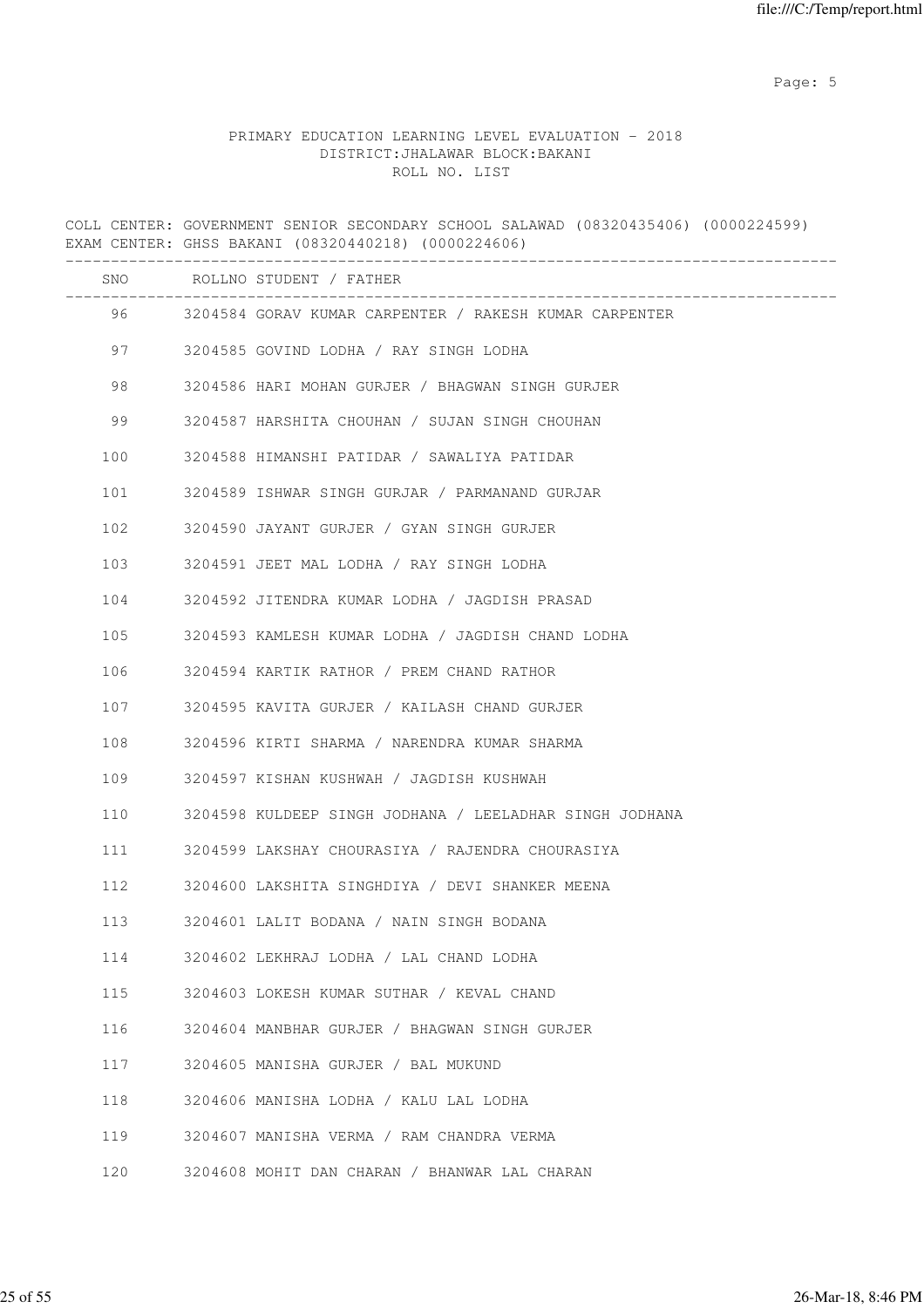Page: 6  $P$  and  $P$  and  $P$  and  $P$  and  $P$  and  $P$  and  $P$  and  $P$  and  $P$  and  $P$  and  $P$  and  $P$  and  $P$  and  $P$  and  $P$  and  $P$  and  $P$  and  $P$  and  $P$  and  $P$  and  $P$  and  $P$  and  $P$  and  $P$  and  $P$  and  $P$  and  $P$  an

|     | COLL CENTER: GOVERNMENT SENIOR SECONDARY SCHOOL SALAWAD (08320435406) (0000224599)<br>EXAM CENTER: GHSS BAKANI (08320440218) (0000224606) |
|-----|-------------------------------------------------------------------------------------------------------------------------------------------|
|     | SNO ROLLNO STUDENT / FATHER                                                                                                               |
|     | 121 3204609 MOHIT PRAJAPATI / GIRIRAJ PRASAD PRAJAPATI                                                                                    |
| 122 | 3204610 MONU CARPENTER / SANJAY KUMAR CARPENTER                                                                                           |
| 123 | 3204611 NAINA KUMARI GURJER / SURESH KUMAR                                                                                                |
| 124 | 3204612 NAKSHATRA VYAS / DILIP KUMAR VYAS                                                                                                 |
| 125 | 3204613 NAKUL AALIYA / NARENDRA AALIYA                                                                                                    |
| 126 | 3204614 NAMAN SHARMA / KAMLESH KUMAR SHARMA                                                                                               |
| 127 | 3204615 NAMAN SONI / KRISHAN KUMAR SONI                                                                                                   |
| 128 | 3204616 NEELAM KUSHWAH / RAM NARAYAN KUSHWAH                                                                                              |
| 129 | 3204617 NEHA CHOUHAN / KAILASH CHAND BHEEL                                                                                                |
| 130 | 3204618 NIKHIL SHARMA / RAM GOPAL SHARMA                                                                                                  |
| 131 | 3204619 NIKITA KUSHWAH / DINESH KUMAR KUSHWAH                                                                                             |
| 132 | 3204620 NILESH GURJAR / KALU LAL GURJAR                                                                                                   |
| 133 | 3204621 PANKAJ KUMAR LODHA / RAM CHANDRA LODHA                                                                                            |
| 134 | 3204622 PANKAJ SUTHAR / JAGANNATH SUTHAR                                                                                                  |
| 135 | 3204623 PAYAL BHEEL / MOHAN LAL BHEEL                                                                                                     |
| 136 | 3204624 POOJA DANGI / HAJARI LAL DANGI                                                                                                    |
| 137 | 3204625 PRATHAVI RAJ ALIYA / HARI KISHAN ALIYA                                                                                            |
| 138 | 3204626 PRATIBHA CHOUHAN / KALU SINGH CHOUHAN                                                                                             |
| 139 | 3204627 PRAVIN KUMAR MEENA / RAM RAJ MEENA                                                                                                |
| 140 | 3204628 PRINCE KUSHWAH / DHANRAJ KUSHWAH                                                                                                  |
| 141 | 3204629 PRIYANKA MEHAR / LOKESH KUMAR MEHAR                                                                                               |
| 142 | 3204630 PRIYANSHI GURJAR / KRAPARAM GURJAR                                                                                                |
| 143 | 3204631 PRIYANSHI SONI / RAMESHWAR SONI                                                                                                   |
| 144 | 3204632 PUSHPENDRA SINGH GURJER / DEVI LAL GURJER                                                                                         |
| 145 | 3204633 RAHUL ALIYA / RAKESH ALIYA                                                                                                        |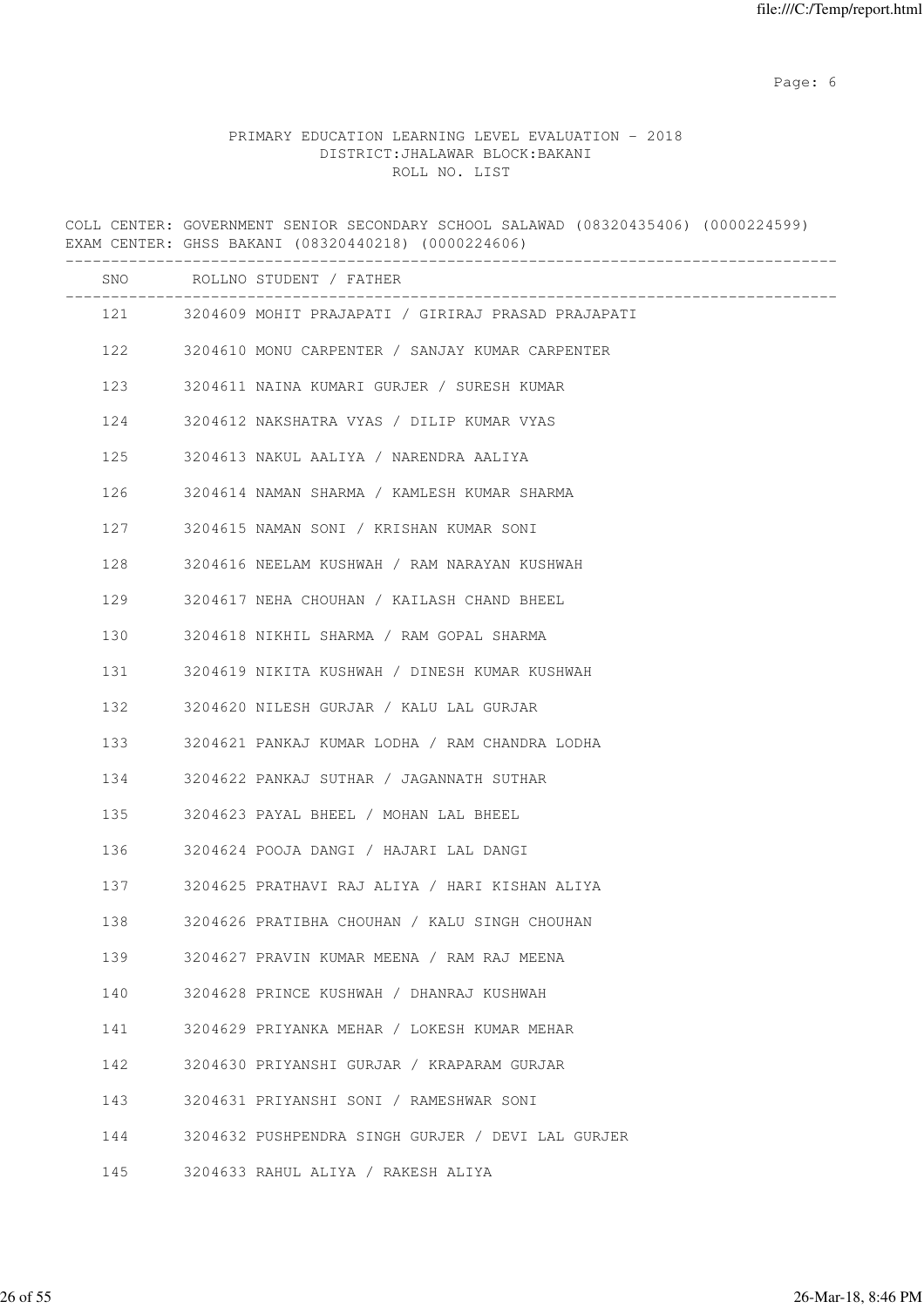Page: 7  $P$  and  $P$  and  $P$  and  $P$  and  $P$  and  $P$  and  $P$  and  $P$  and  $P$  and  $P$  and  $P$  and  $P$  and  $P$  and  $P$  and  $P$  and  $P$  and  $P$  and  $P$  and  $P$  and  $P$  and  $P$  and  $P$  and  $P$  and  $P$  and  $P$  and  $P$  and  $P$  an

|     | COLL CENTER: GOVERNMENT SENIOR SECONDARY SCHOOL SALAWAD (08320435406) (0000224599)<br>EXAM CENTER: GHSS BAKANI (08320440218) (0000224606) |
|-----|-------------------------------------------------------------------------------------------------------------------------------------------|
|     | SNO ROLLNO STUDENT / FATHER                                                                                                               |
|     | 146 3204634 RAJ KUMAR CARPENTER / SUJAN SINGH CARPENTER                                                                                   |
|     | 147 3204635 RAJVI DWIVEDI / PAWAN KUMAR DWIVEDI                                                                                           |
| 148 | 3204636 RITIK KUSHWAH / GHAN SHYAM KUSHWAH                                                                                                |
| 149 | 3204637 SAHID MOHAMMAD / NIJAMUDDIN                                                                                                       |
| 150 | 3204638 SAHIL KHAN / MUKHTAR KHAN                                                                                                         |
| 151 | 3204639 SARVESHWAR LODHA / HEMRAJ LODHA                                                                                                   |
| 152 | 3204640 SHRADDHA GUPTA / SURESH KUMAR GUPTA                                                                                               |
| 153 | 3204641 SHUBHAM CHARAN / BABU DAN CHARAN                                                                                                  |
| 154 | 3204642 SNEHA PATIDAR / DINESH KUMAR PATIDAR                                                                                              |
| 155 | 3204643 SOMESH SHARMA / VIJAY KUMAR SHARMA                                                                                                |
| 156 | 3204644 SONU MEHAR / RAMESH CHAND MEHAR                                                                                                   |
| 157 | 3204645 SOUMY SHARMA / SANJEEV KUMAR SHARMA                                                                                               |
| 158 | 3204646 SUHANI CARPENTER / DHANRAJ CARPENTER                                                                                              |
| 159 | 3204647 TANAY SHRINGI / MUKESH SHRINGI                                                                                                    |
| 160 | 3204648 TANISHA SHRINGI / NARENDRA KUMAR SHRINGI                                                                                          |
| 161 | 3204649 TARUN PATIDAR / RADHA KISHAN PATIDAR                                                                                              |
| 162 | 3204650 TEJKARAN KUSHWAH / KALU LAL KUSHWAH                                                                                               |
| 163 | 3204651 VASU GANDHI / ARVIND GANDHI                                                                                                       |
| 164 | 3204652 VASU SHARMA / RAJESH SHARMA                                                                                                       |
| 165 | 3204653 VIJAY DANGI / PRAKASH CHAND DANGI                                                                                                 |
| 166 | 3204654 VINOD KUMAR LODHA / RADHESHYAM LODHA                                                                                              |
| 167 | 3204655 VIRENDRA KUMAR LODHA / HEM RAJ LODHA                                                                                              |
|     | SCHOOL: VANDANA PUBLIC SCHOOL SAMITI BAKANI (0000027828)                                                                                  |
| 168 | 3204656 AFREEN BEE / SHAFIQ MOHAMMAD                                                                                                      |

- 
- 169 3204657 AFRIN BEE / RAIS MOHAMMAD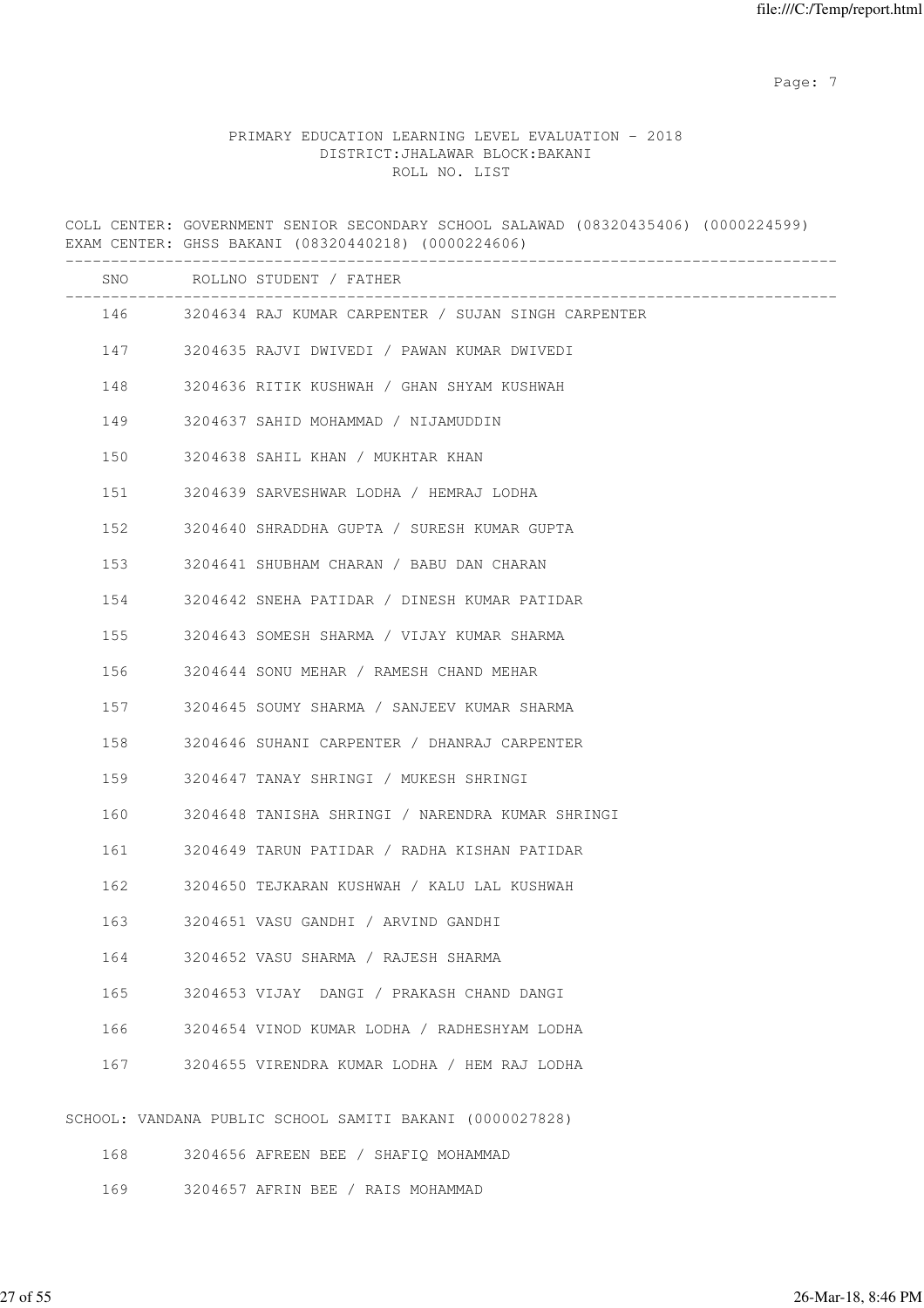Page: 8 and 20 and 20 and 20 and 20 and 20 and 20 and 20 and 20 and 20 and 20 and 20 and 20 and 20 and 20 and

#### PRIMARY EDUCATION LEARNING LEVEL EVALUATION - 2018 DISTRICT:JHALAWAR BLOCK:BAKANI ROLL NO. LIST

COLL CENTER: GOVERNMENT SENIOR SECONDARY SCHOOL SALAWAD (08320435406) (0000224599) EXAM CENTER: GHSS BAKANI (08320440218) (0000224606) ------------------------------------------------------------------------------------- SNO ROLLNO STUDENT / FATHER ------------------------------------------------------------------------------------- 170 3204658 AKSA MANSURI / HAKIM MANSURI 171 3204659 ARSHIN KURESHI / JAHID KURESHI 172 3204660 ASHUTOSH BHEEL / SHOBHARAM 173 3204661 BHARAT PANCHAL / HUKUM CHAND 174 3204662 DIYA SUMAN / KAILASH 175 3204663 EKTA NAMDEV / SATYANARAYAN 176 3204664 FAIYAAZ KURESHI / JAHID KURESHI 177 3204665 GIRIRAJ KUSHWAH / RAJESH 178 3204666 LAKHAN GURJAR / PHOOLCHAND GURJAR 179 3204667 MAYA KUSHWAH / KANHAIYALAL 180 3204668 MONIKA CARPENTER / BADRILAL 181 3204669 RAHUL KUSHWAH / KANHAIYALAL 182 3204670 RAVI KUSHWAH / KAILASH CHAND KUSHWAH 183 3204671 RAVI KUSHWAH / KAILASH CHAND 184 3204672 RIYA KUSHWAH / RAJESH 185 3204673 SHAHRUKH MOHAMMAD / GAFFAR MOHAMMAD 186 3204674 SHALINI RATHOR / YAMUNA LAL 187 3204675 SUMAN KUSHWAH / NEMICHAND 188 3204676 VISHWAS SUMAN / OM PRAKASH SCHOOL: JYOTI CHILDREN SCHOOL BAKANI (0000030036) 189 3204677 ISHWAR SINGH GURJAR / MOHAN LAL GURJAR 190 3204678 LAKHAN GURJAR / GOKUL SINGH GURJAR

SCHOOL: MAHARSHI DAYANAND SARSWATI VIDHYA MANDIR BAKANI (0000030037)

191 3204679 ANIL KUMAR LODHA / HARAKCHAND LODHA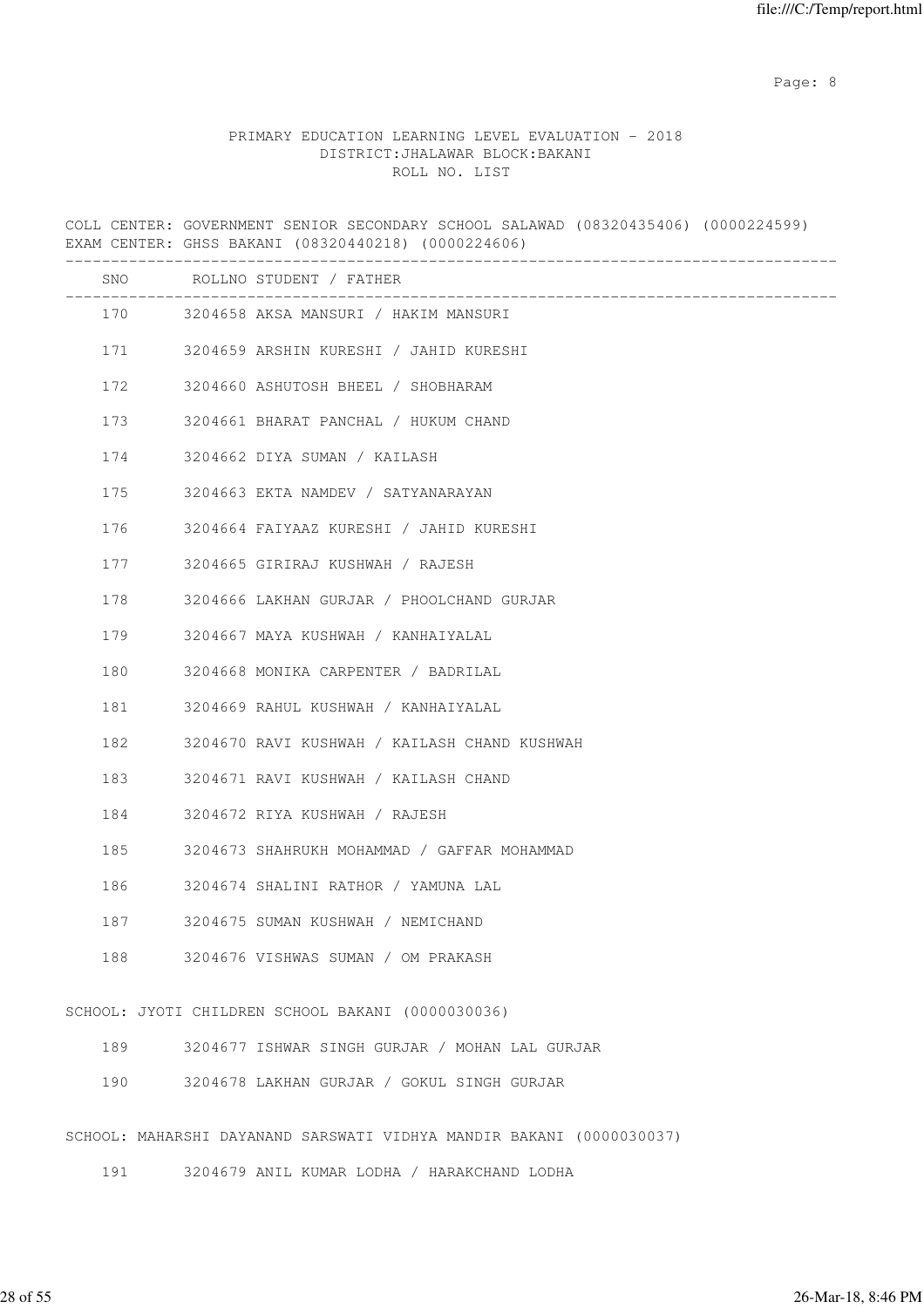en de la provincia de la provincia de la provincia de la provincia de la provincia de la provincia de la provi

# PRIMARY EDUCATION LEARNING LEVEL EVALUATION - 2018 DISTRICT:JHALAWAR BLOCK:BAKANI ROLL NO. LIST

COLL CENTER: GOVERNMENT SENIOR SECONDARY SCHOOL SALAWAD (08320435406) (0000224599) EXAM CENTER: GHSS BAKANI (08320440218) (0000224606) ------------------------------------------------------------------------------------- SNO ROLLNO STUDENT / FATHER ------------------------------------------------------------------------------------- 192 3204680 ANKIT GURJAR / SHRI RAM GURJAR 193 3204681 ANKIT KUMAR LODHA / MANGI LAL LODHA 194 3204682 ANNAPURNA MEHAR / GIRJESH MEHAR 195 3204683 ARJUN DANGI / RADHESHYAM DANGI 196 3204684 ASHOK TANWAR / KAMALSINGH TANWAR 197 3204685 AYAAN MOHAMMAD / IRAFAN MOHAMMAD 198 3204686 BHAGWAN SINGH GURJAR / NARAYAN SINGH 199 3204687 BHAVNA GURJAR / LALCHAND GURJAR 200 3204688 BHAVNA MEHAR / RADHESHYAM MEHAR 201 3204689 BRAJESH KUMAR SEN / SATYNARAYAN SEN 202 3204690 DANISH UDDIAN / SALIM UDDAIN 203 3204691 DASHRATH SINGH JODHANA / SHIVRAJ SINGH JODHANA 204 3204692 DEEPIKA DANGI / BHERULAL DANGI 205 3204693 DEVENDRA KUMAR GURJAR / RAY SINGH GURJAR 206 3204694 DEVILAL LODHA / NARVAR SINGH LODHA 207 3204695 DHANRAJ DANGI / JAGDISH CHAND DANGI 208 3204696 DHANRAJ LODHA / FULCHAND LODHA 209 3204697 DILIP BODANA / CHANDAR SINGH BODANA 210 3204698 GEETA KUMARI / RAM BABU RUHELA 211 3204699 GOURAV MALI / SUNIL KUMAR MALI 212 3204700 GOVIND SHRINGI / MUKUT BIHARI SHRINGI 213 3204701 GULSHAN REGAR / CHOTU LAL REGAR 214 3204702 HARI NARAYAN RUHELA / MOHANLAL RUHELA 215 3204703 HEMANT KUMAR LODHA / RAMPRASAD LODHA 216 3204704 KASHISH MEENA / AJAY KUMAR MEENA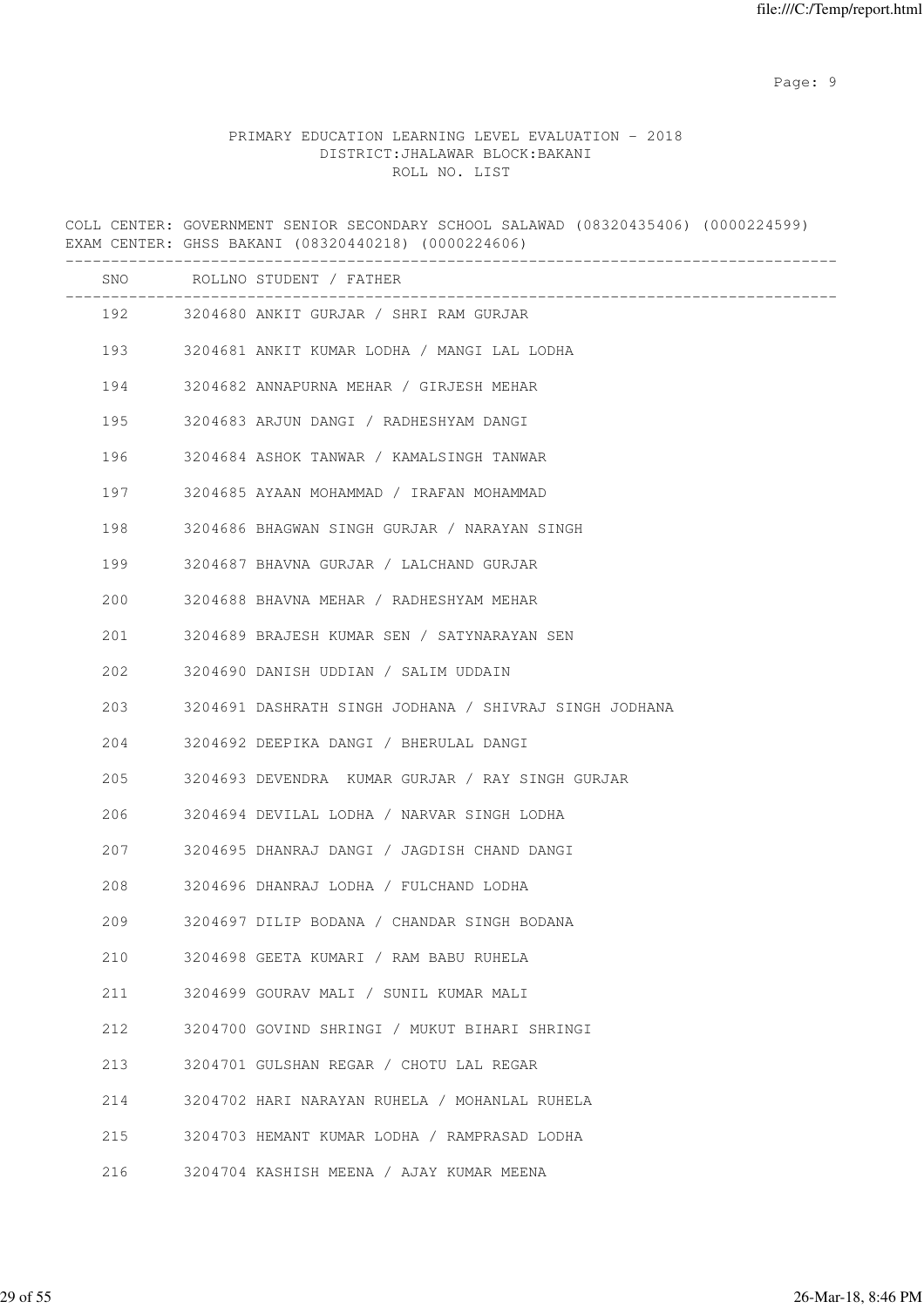# PRIMARY EDUCATION LEARNING LEVEL EVALUATION - 2018 DISTRICT:JHALAWAR BLOCK:BAKANI ROLL NO. LIST

COLL CENTER: GOVERNMENT SENIOR SECONDARY SCHOOL SALAWAD (08320435406) (0000224599) EXAM CENTER: GHSS BAKANI (08320440218) (0000224606) ------------------------------------------------------------------------------------- SNO ROLLNO STUDENT / FATHER ------------------------------------------------------------------------------------- 217 3204705 KIRAN VERMA / RAMESH KUMAR VERMA 218 3204706 LOKESH KUMAR GURJAR / SUJAN SINGH GURJAR 219 3204707 MANGILAL ERWAL / RAJARAM AREWAL 220 3204708 MANISHA KUMARI GURJAR / RAJARAM GURJAR 221 3204709 MANISHA KUMARI GURJAR / SHRIRAM GURJAR 222 3204710 MEGHA BABAR / PURUSHOTTAM BABAR 223 3204711 MOHAMMAD ARMAN KHAN / MOHAMMAD ISMIL 224 3204712 MOHAN LAL GURJAR / RAMPRASAD GURJAR 225 3204713 MOHIT DANGI / LAXMICHAND DANGI 226 3204714 MOHIT KUMAR LODHA / SHIVLAL LODHA 227 3204715 MOHIT RAJ SHARMA / LAXMINARAYAN SHARMA 228 3204716 MORSINGH SONDHIYA / SUJAN SINGH SONDHIYA 229 3204717 NEETU LODHA / SHIVLAL LODHA 230 3204718 NILESH KUMAR LODHA / BALCHAND LODHA 231 3204719 PAYAL GURJAR / MOHAN LAL GI 232 3204720 PAYAL PANCHAL / KAILASH CHAND 233 3204721 PINTU GURJAR / GYANCHAND GURJAR 234 3204722 PRAVEEN KUMAR LODHA / RAMBABU LODHA 235 3204723 PRIYANKA MALI / RAMNARAYAN MALI 236 3204724 RADHIKA GURJAR / PURSINGH GURJAR 237 3204725 RAHUL KUMAR DANGI / SITARAM DANGI 238 3204726 RAHUL KUMAR RUHELA / CHHAGAN LAL RUHELA 239 3204727 RAHUL SONDHIYA / MANGILAL SONDHIYA 240 3204728 RAJ KUMAR KUSHWAH / MAHENDAR KUSHWAH 241 3204729 RAJENDRA GURJAR / KARAN SINGH GURJAR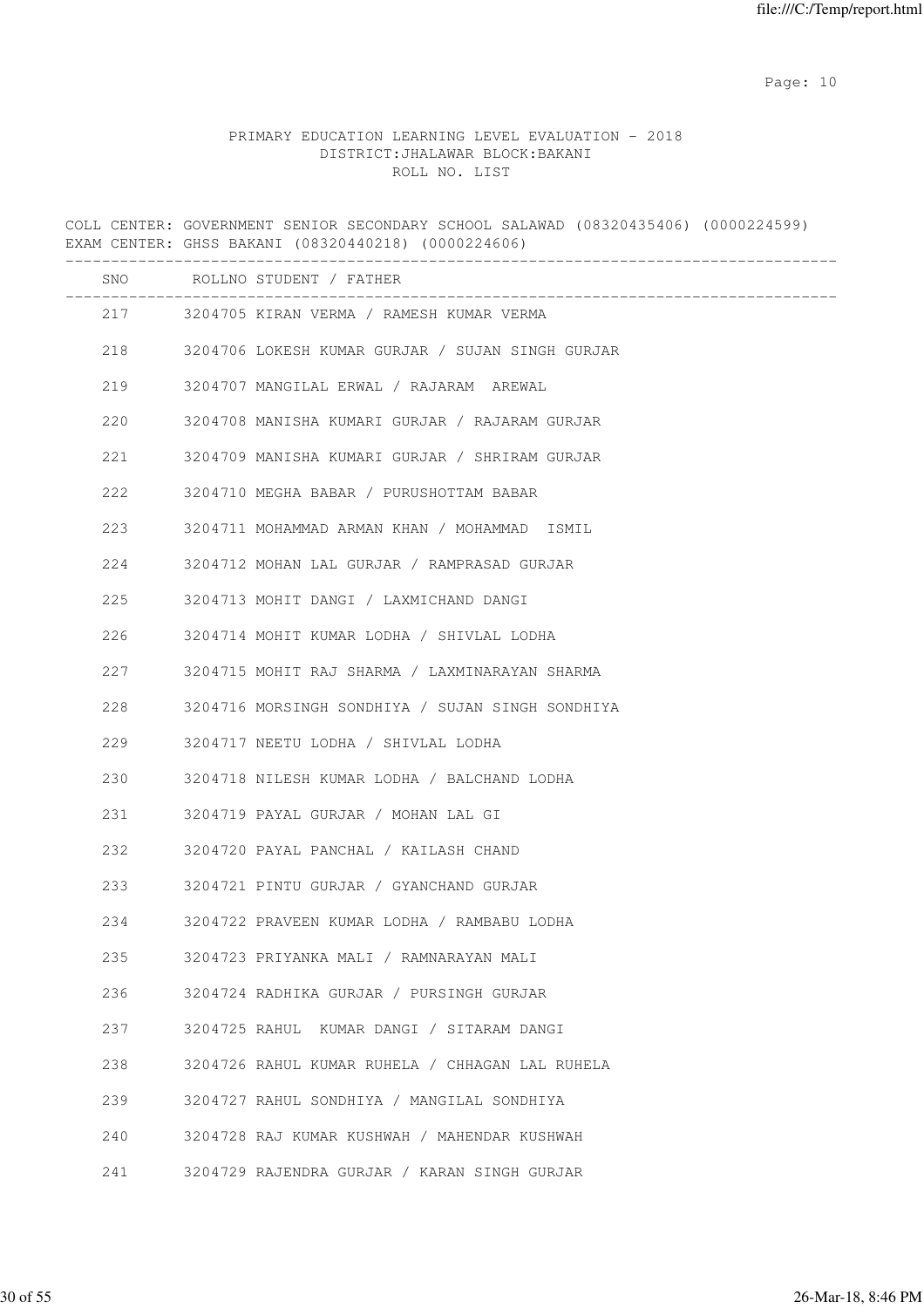# PRIMARY EDUCATION LEARNING LEVEL EVALUATION - 2018 DISTRICT:JHALAWAR BLOCK:BAKANI ROLL NO. LIST

COLL CENTER: GOVERNMENT SENIOR SECONDARY SCHOOL SALAWAD (08320435406) (0000224599) EXAM CENTER: GHSS BAKANI (08320440218) (0000224606) ------------------------------------------------------------------------------------- SNO ROLLNO STUDENT / FATHER ------------------------------------------------------------------------------------- 242 3204730 RAKESH GURJAR / SHRI RAM GURJAR 243 3204731 RAM LAKHAN TANWAR / LAXMINARAYAN TANWAR 244 3204732 RAMBABU BHEEL / JAGANNATHA BHEEL 245 3204733 RAMDAYAL SEN / SUJAN SINGH SEN 246 3204734 ROHIT KUMAR LODHA / NANU RAM LODHA 247 3204735 ROHIT KUMAR LODHA / RAKESH KUMAR LODHA 248 3204736 SABIYA KHANAM / MOHAMMAD AYYUB 249 3204737 SADHANA TAILOR / RAGHUNDAN TAILOR 250 3204738 SAGAR SHRINGI / KRISHN GOPAL 251 3204739 SAKSHI KUMARI SHARMA / VIJAY KUMAR SHARMA 252 3204740 SHAIFALI TANWAR / JOUHARI LAL KHATIK 253 3204741 SHIVRAJ SINGH SONDHIYA / JAGDISH SONDHIYA 254 3204742 SIDDHARTA TIWARI / YOGENDRA KUMAR TIWARI 255 3204743 SUNIL KUMAR GURJAR / MOHAN LAL GURJAR 256 3204744 SURAJ GURJAR / PURI LAL GURJAR 257 3204745 TAZIN BEE / MOHAMMAD IRAFAN ALI 258 3204746 YASH NAMDEV / SATYNARAYAN NAMDEV 259 3204747 YOGESH BABU DANGI / LAKSHMINARAYAN DANGI SCHOOL: ADITYA ENGLISH MEDIUM SCHOOL SANSTHAN BAKANI (0000038084) 260 3204748 ALSHAN KHAN / AKEEL 261 3204749 ARTHAK SHARMA / MANISH 262 3204750 ARUSHI SHARMA / ABHISHEK 263 3204751 HARDIK GUPTA / CHANRA PRAKASH 264 3204752 KUNAL PATIDAR / RAJESH 265 3204753 RAJENDRA / KAILASH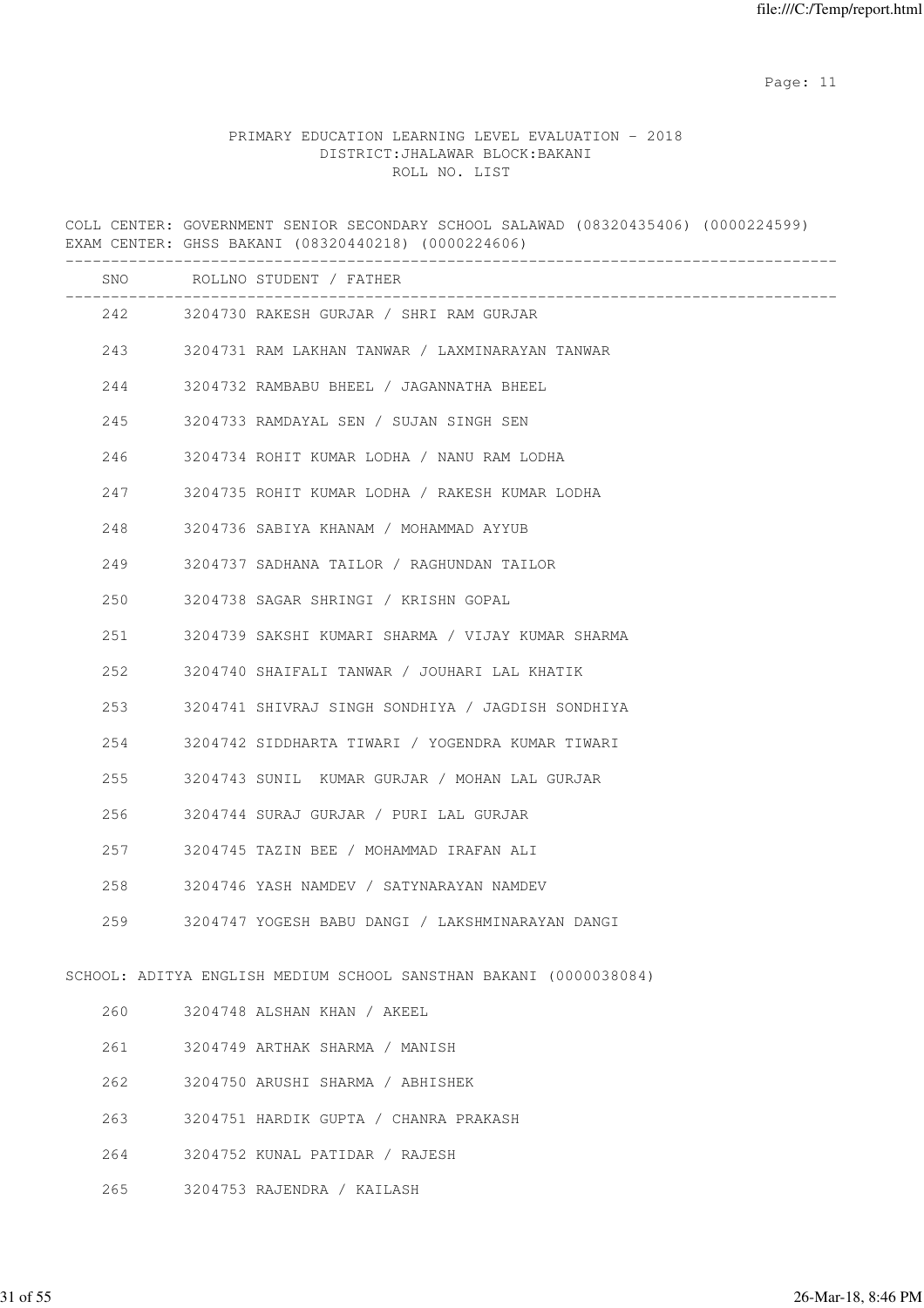# PRIMARY EDUCATION LEARNING LEVEL EVALUATION - 2018 DISTRICT:JHALAWAR BLOCK:BAKANI ROLL NO. LIST

COLL CENTER: GOVERNMENT SENIOR SECONDARY SCHOOL SALAWAD (08320435406) (0000224599) EXAM CENTER: GHSS BAKANI (08320440218) (0000224606)

| SNO.  | ROLLNO STUDENT / FATHER           |
|-------|-----------------------------------|
| 266 - | 3204754 RIZA KHAN / JABIR KHAN    |
| 267   | 3204755 SHADAB KHAN / ABDUL FARID |

SCHOOL: MADRSA ANJUMAN ISLA.BAKANI (0000053849)

|  | 3204756 ALINA NAGORI |  |  |  |  | / AKIL AHAMED |
|--|----------------------|--|--|--|--|---------------|
|--|----------------------|--|--|--|--|---------------|

269 3204757 IRAM MANSURI / SHARIF MOHAMMAD

270 3204758 SANIYA BEE / MOHAMMAD ISMAIL

SCHOOL: GHSS BAKANI (0000224606)

|     | 271 3204759 ADIL KHAN / SHAKIR KHAN                      |
|-----|----------------------------------------------------------|
| 272 | 3204760 AISHWARYA KUMARI KUSHWAH / RAMESH CHAND KUSHWAH  |
| 273 | 3204761 DEEPAK VERMA / LALCHAND DHOBI                    |
|     | 274 3204762 DHEERAJ KUMAR KUSHWAH / RAMESH CHAND KUSHWAH |
| 275 | 3204763 FEJAN KHAN / YAKUB KHAN                          |
| 276 | 3204764 HEDAR PATHAN / BABU KHAN                         |
| 277 | 3204765 HEMANT CARPENTER / NANDKISHOR                    |
|     | 278 3204766 HEMRAJ TANWAR / RAMESH CHAND                 |
|     | 279 3204767 KANHAIYA LAL TAILOR / LAXMINARAYAN           |
| 280 | 3204768 KARIM PATHAN / BABU KHAN                         |
|     | 281 3204769 MAHESH KUMAR KUSHWAH / RAMPRASAD             |
|     | 282 3204770 NARENDRA KUMAR TANWAR / LALCHAND             |
|     | 283 3204771 NEELU BHEEL / RAJU BHEEL                     |
| 284 | 3204772 NISHA SUTHAR / HEMRAJ SUTHAR                     |
| 285 | 3204773 SONU KUSHWAH / DHARMENDRA KUSHWAH                |
|     | 286 3204774 SOYAL KHAN / ABDUL HUSAIN                    |
|     | 287 3204775 TOSIB KHAN / ABDUL AJIJ                      |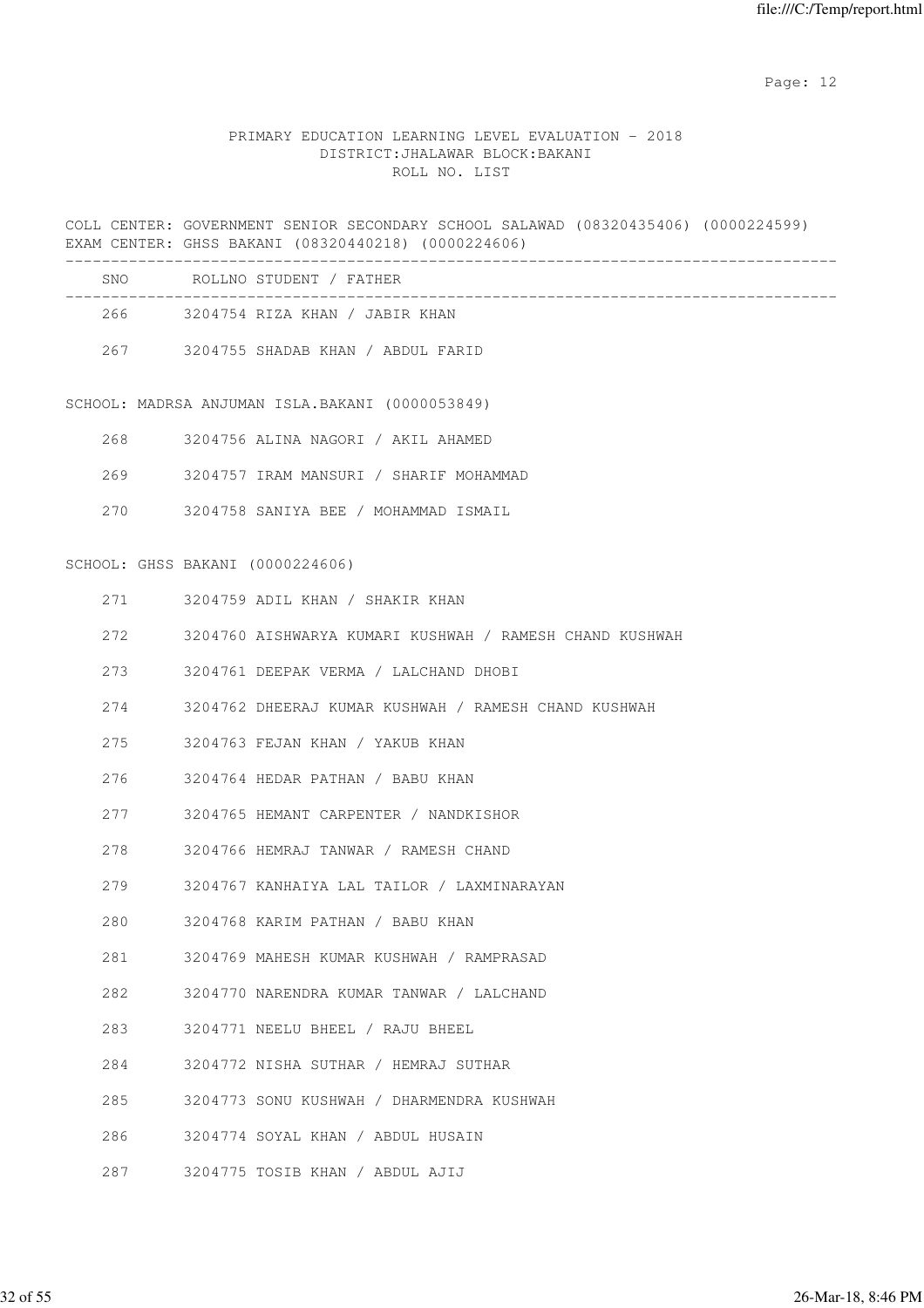## PRIMARY EDUCATION LEARNING LEVEL EVALUATION - 2018 DISTRICT:JHALAWAR BLOCK:BAKANI ROLL NO. LIST

COLL CENTER: GOVERNMENT SENIOR SECONDARY SCHOOL SALAWAD (08320435406) (0000224599) EXAM CENTER: GHSS BAKANI (08320440218) (0000224606) ------------------------------------------------------------------------------------- SNO ROLLNO STUDENT / FATHER ------------------------------------------------------------------------------------- SCHOOL: GGHSS BAKANI (0000224607) 288 3204776 ALISHA / RAIS KHAN 289 3204777 KAVITA TANWAR / LALCHAND 290 3204778 NAJIYA B / YUNUS MO. 291 3204779 NURJAHAN / RAJU MOH. 292 3204780 PINKI KUSHWAH / DEVI LAL KUSHWAH 293 3204781 RANU KUSHWAH / BRIJMOHAN KUSHWAH 294 3204782 SANIYA BEE / SABIR KHAN 295 3204783 SANIYA PATAN / AAMIN PATAN 296 3204784 SONIYA / YUNUS MO. 297 3204785 SUNITA KUSHWAH / UMASHANKAR 298 3204786 TANIYA PATAN / AAMIN PATAN 299 3204787 TRIVENI GUPTA / BAJRANG LAL

SCHOOL: G.P.S., MAJRAKHERA (0000482179)

- 300 3204788 KIRAN BAI BHEEL / BHERULAL BHEEL
- 301 3204789 SHIVANI BHSEDA / RAJULAL BHSEDA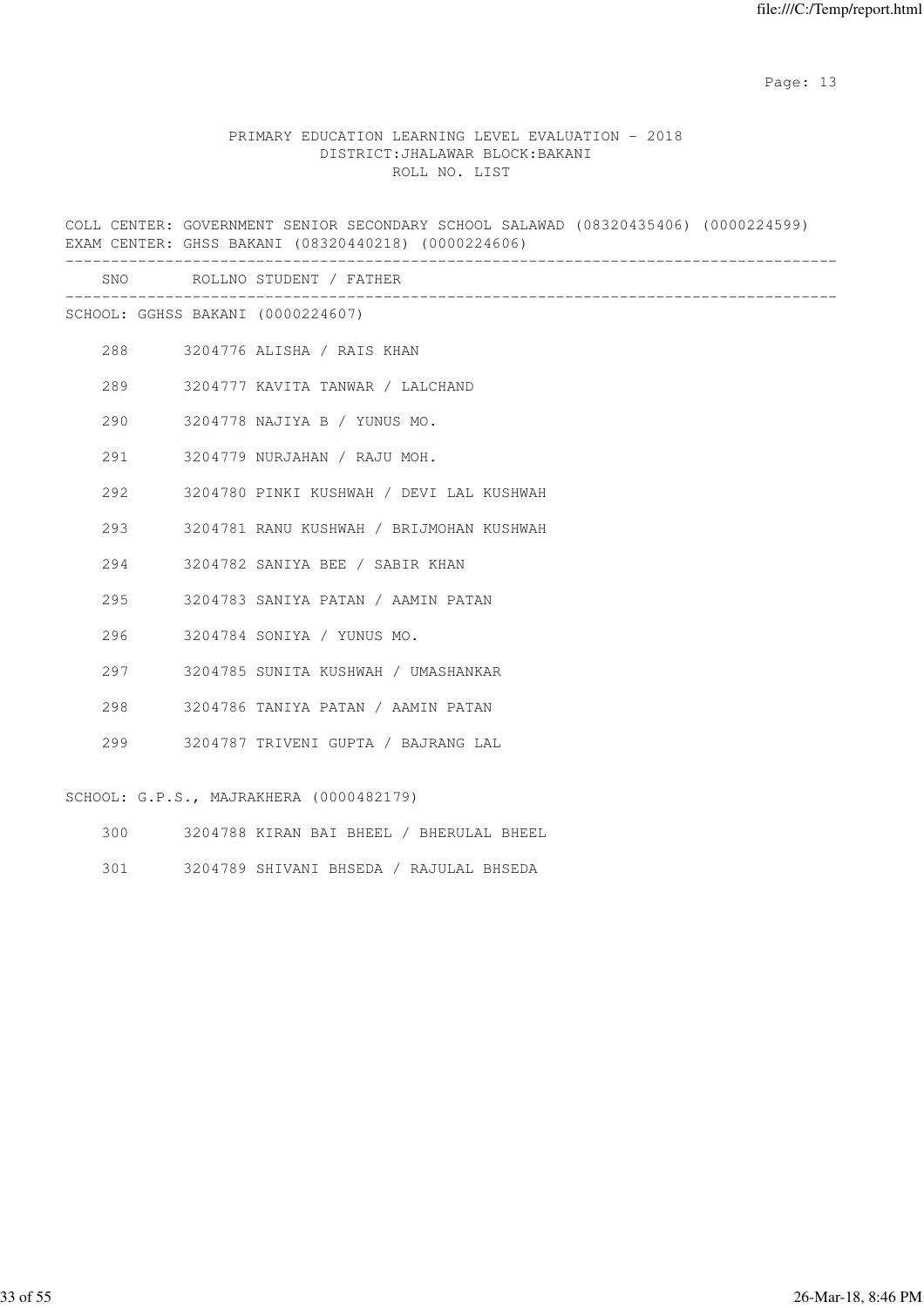|              | COLL CENTER: GOVERNMENT SENIOR SECONDARY SCHOOL SALAWAD (08320435406) (0000224599)<br>EXAM CENTER: GASSS, RIJHON (08320442103) (0000224610) |
|--------------|---------------------------------------------------------------------------------------------------------------------------------------------|
|              | SNO ROLLNO STUDENT / FATHER                                                                                                                 |
|              | SCHOOL: ADARSH SHIKSHAN SANSTHAN MOTIPURA RIJHON (0000033821)                                                                               |
| $\mathbf{1}$ | 3204790 ARJUN LODHA / KALU LAL LODHA                                                                                                        |
| 2            | 3204791 BALMUKUND LODHA / RAM CHANDRA LODHA                                                                                                 |
| 3            | 3204792 BHAGWAN SINGH LODHA / LAL CHAND LODHA                                                                                               |
| 4            | 3204793 BRAJ RAJ LODHA / PHOOL CHAND LODHA                                                                                                  |
| 5            | 3204794 KIRAN LODHA / RAM NARAYAN LODHA                                                                                                     |
| 6            | 3204795 LAL SINGH MEGHWAL / PRAHLAD SINGH MEGHWAL                                                                                           |
| 7            | 3204796 LEKHRAJ LODHA / RAM LAL LODHA                                                                                                       |
| 8            | 3204797 MAHESH KUMAR LODHA / KALU LAL LODHA                                                                                                 |
| 9            | 3204798 MAN MOHAN SINGH / SHIV NARAYAN LODHA                                                                                                |
| 10           | 3204799 MUKESH KUMAR LODHA / LAL CHAND LODHA                                                                                                |
| 11           | 3204800 NAITIK LODHA / DAYANAND LODHA                                                                                                       |
| 12           | 3204801 NIRMALA KUMARI LODHA / DEVI LAL LODHA                                                                                               |
| 13           | 3204802 RAMLAKHAN LODHA / RATTI RAM LODHA                                                                                                   |
| 14           | 3204803 URMILA LODHA / BHOJRAJ LODHA                                                                                                        |
| 15           | 3204804 YUVRAJ LODHA / RAM PRASAD LODHA                                                                                                     |
|              | SCHOOL: GASSS, RIJHON (0000224610)                                                                                                          |
| 16           | 3204805 AMAN KUMAR HARIJAN / RAM BHAROS                                                                                                     |
| 17           | 3204806 ANJALI KUMARI HARIJAN / GIRIRAJ                                                                                                     |
| 18           | 3204807 ANKIT KUMAR BHEEL / SURAJMAL                                                                                                        |
| 19           | 3204808 ARJUN BAIRWA / PRABHU LAL                                                                                                           |
| 20           | 3204809 GOPAL SINGH RAJPUT / KALYAN SINGH                                                                                                   |
| 21           | 3204810 HARSHITA PATIDAR / SATISH KUMAR                                                                                                     |
| 22           | 3204811 KALI BAI BAIRWA / SHYAMLAL                                                                                                          |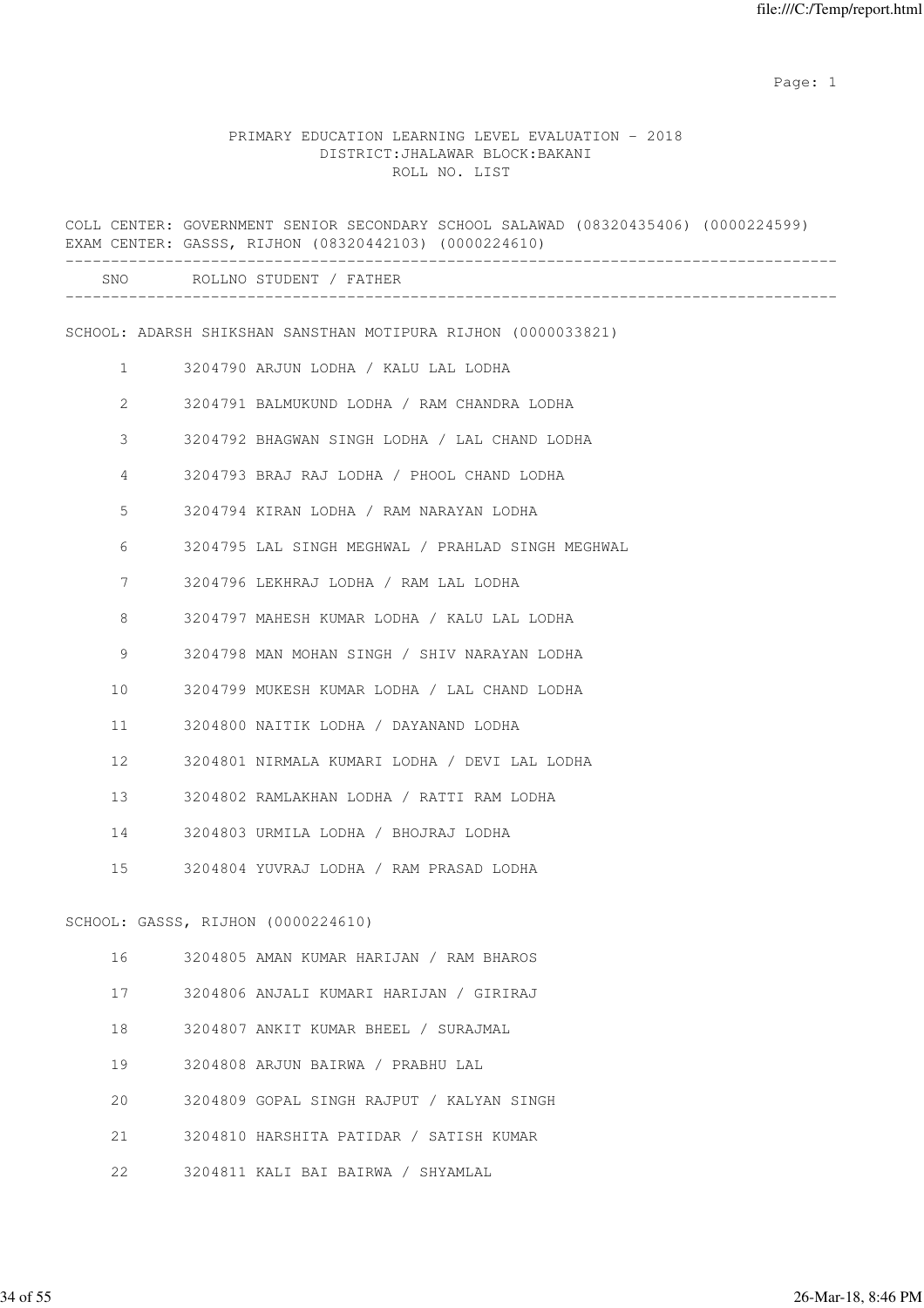### PRIMARY EDUCATION LEARNING LEVEL EVALUATION - 2018 DISTRICT:JHALAWAR BLOCK:BAKANI ROLL NO. LIST

COLL CENTER: GOVERNMENT SENIOR SECONDARY SCHOOL SALAWAD (08320435406) (0000224599) EXAM CENTER: GASSS, RIJHON (08320442103) (0000224610) -------------------------------------------------------------------------------------

| SNO |         | ROLLNO STUDENT / FATHER                      |
|-----|---------|----------------------------------------------|
|     |         | 23 3204812 KANHAIYALAL BAIRWA / MUKESH KUMAR |
|     | 24      | 3204813 KRISHNA KUMARI PATIDAR / BADRI LAL   |
| 25  |         | 3204814 NANDANI KUMARI HARIJAN / RAJPAL      |
|     | 26 — 26 | 3204815 NISHA SEN / KAILASH SEN              |
|     | 27      | 3204816 RACHANA KUMARI BAIRWA / GOPAL LAL    |
|     | 28      | 3204817 RANU KUMARI PRAJAPATI / LALCHAND     |
|     | 29      | 3204818 REENA KUMARI BAIRWA / BALCHAND       |
|     |         |                                              |
|     |         | SCHOOL: G.P.S., GOPALPURA (0000403575)       |
| 30  |         | 3204819 DINESH KUMAR / RADESHYAM             |

31 3204820 SUGAN BAI / GOKUL PRASAD

SCHOOL: G.P.S, DEVDUNGARI (0000403719)

- 32 3204821 ARJUN / LAL CHAND
- 33 3204822 ASHOK KUMAR / SHYAMLAL
- 34 3204823 GOVIND KUMAR / BALCHAND
- 35 3204824 MANISHA KUMARI / GORILAL
- 36 3204825 MURLI MANOHAR / HANSRAJ
- 37 3204826 POOJA KUMARI / KALULAL
- 38 3204827 SANGEETA KUMARI / ROSHAN LAL

SCHOOL: G.P.S., BRAHMPURA (0000466774)

- 39 3204828 DIKSHA KUMARI LODHA / PHOOL CHAND
- 40 3204829 PRIYANKA KUMARI LODHA / PHOOL CHAND

SCHOOL: G.P.S., JHITAPURA (0000471430)

41 3204830 MINAKSHI KUMARI / LAXMINARAYAN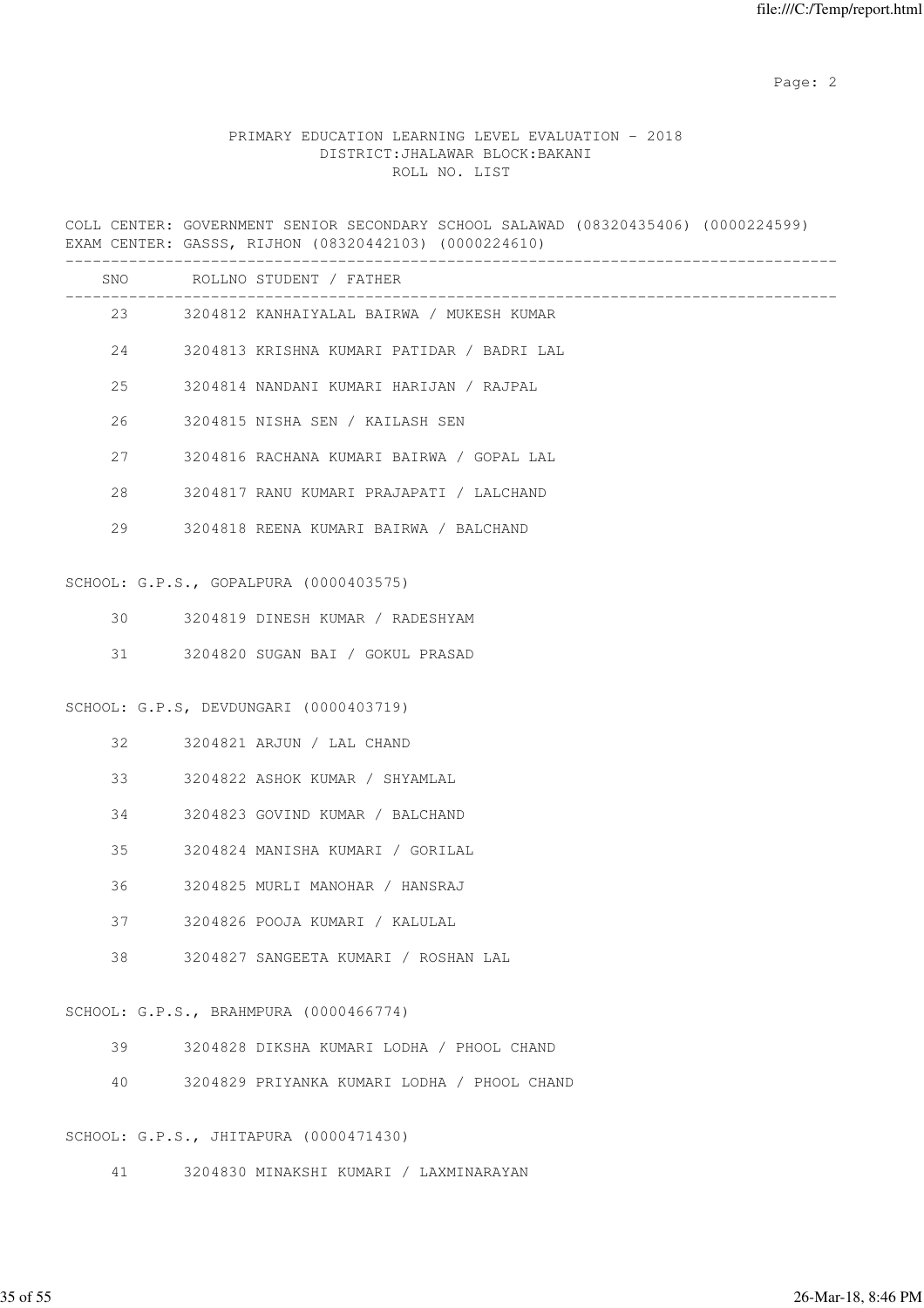# PRIMARY EDUCATION LEARNING LEVEL EVALUATION - 2018 DISTRICT:JHALAWAR BLOCK:BAKANI ROLL NO. LIST

COLL CENTER: GOVERNMENT SENIOR SECONDARY SCHOOL SALAWAD (08320435406) (0000224599) EXAM CENTER: GASSS, RIJHON (08320442103) (0000224610)

| SNO |    | ROLLNO STUDENT / FATHER                      |
|-----|----|----------------------------------------------|
| 42  |    | 3204831 NANDINI SEN / RAMBABU SEN            |
| 43  |    | 3204832 NIRAJ KUMAR / RAJESH KUMAR           |
|     | 44 | 3204833 PRIYANKA KUMARI / BADRILAL LODHA     |
| 45  |    | 3204834 SAPNA KUMARI / JAGDHISH PRASAD LODHA |
| 46  |    | 3204835 SONA KUMARI / LALCHAND LODHA         |
| 47  |    | 3204836 SUNITA KUMARI / RAMNARAYAN           |
|     |    | SCHOOL: G.P.S., LALYAKHERI (0000471453)      |

- 48 3204837 MANISHA KUMARI / RAMDAYAL
- 49 3204838 VISWASH / KAILASH CHAND

#### SCHOOL: G.P.SANS.S.MOTIPURA (0000540010)

- 50 3204839 DEEPAK BAIRAGI / BADRILAL BAIRAGI
- 51 3204840 PRATIGYA KUMARI PANCHAL / HARISH KUMAR PANCHAL
- 52 3204841 PUSHPA KUMARI BHEEL / KALYAN SINGH BHEEL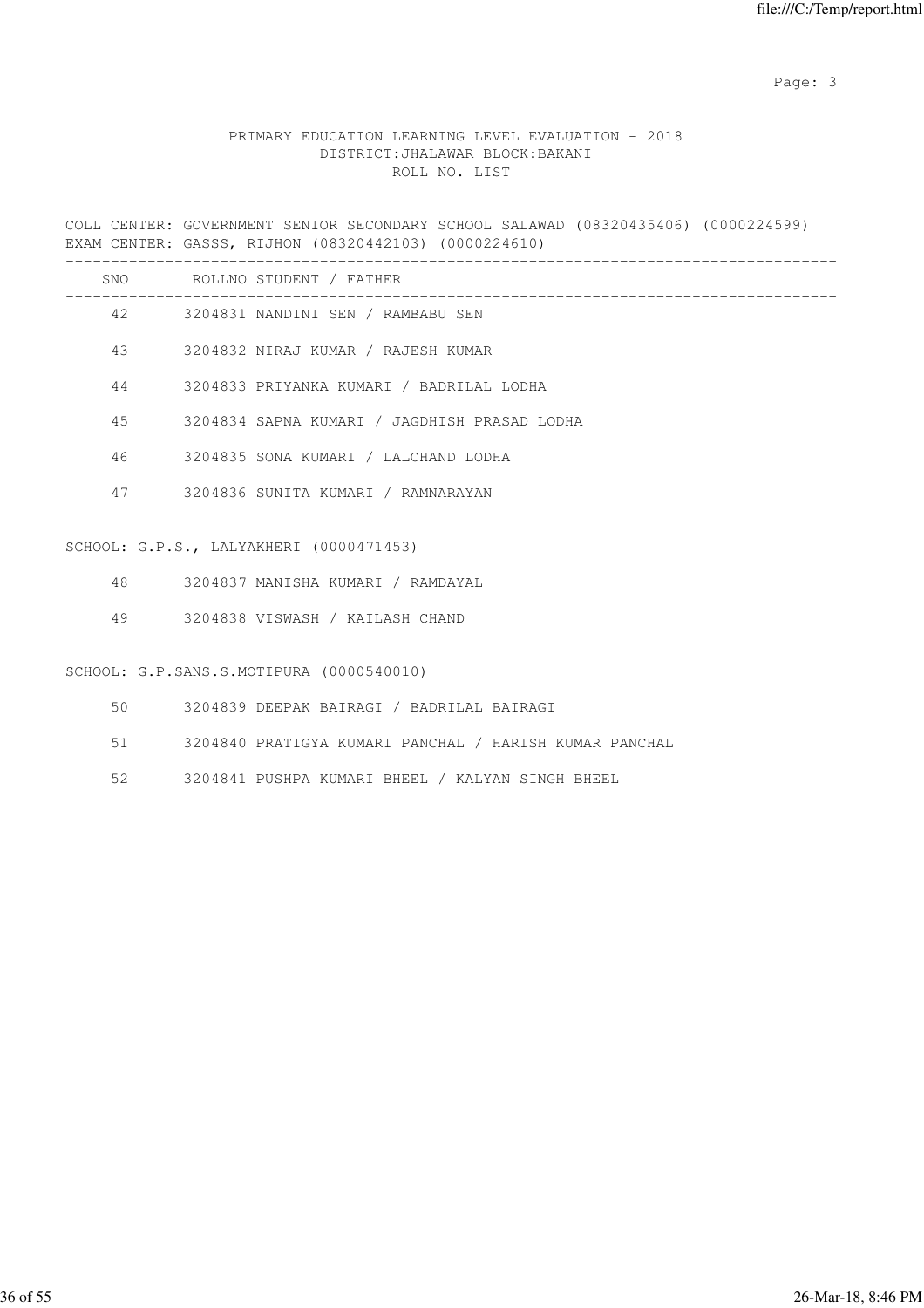|    | COLL CENTER: GOVERNMENT SENIOR SECONDARY SCHOOL SALAWAD (08320435406) (0000224599)<br>EXAM CENTER: GSSS MODI (08320446304) (0000224614) |
|----|-----------------------------------------------------------------------------------------------------------------------------------------|
|    | SNO ROLLNO STUDENT / FATHER                                                                                                             |
|    | SCHOOL: UDAY SEVA SANSTHAN UPS MODI (0000027829)                                                                                        |
| 1  | 3204842 ANKIT KUMAR / LAL CHAND LODHA                                                                                                   |
| 2  | 3204843 ANURADHA LODHA / KARAN SINGH                                                                                                    |
| 3  | 3204844 ANURADHA LODHA / NANU RAM LODHA                                                                                                 |
| 4  | 3204845 ASHA KUMARI / RADHE SHYAM                                                                                                       |
| 5  | 3204846 DAYARAM LODHA / BHANWAR LAL LODHA                                                                                               |
| 6  | 3204847 JAYA KUMARI BAIRAGI / KANHAIYA LAL                                                                                              |
| 7  | 3204848 LOKESH KUMAR / RAM CHANDRA LODHA                                                                                                |
| 8  | 3204849 NISHA KUMARI / RAMBABU LODHA                                                                                                    |
| 9  | 3204850 RAHUL LODHA / PARMANAND                                                                                                         |
| 10 | 3204851 ROHIT KUMAR LODHA / BAL CHAND LODHA                                                                                             |
| 11 | 3204852 SACHIN GURJAR / PARVAT SINGH                                                                                                    |
| 12 | 3204853 SUNIL KUMAR CARPENTER / BAJRANG LAL                                                                                             |
|    | SCHOOL: GSSS MODI (0000224614)                                                                                                          |
| 13 | 3204854 DARA SINGH / BALCHAND                                                                                                           |
| 14 | 3204855 DURGA BAI / RAMPRSAD                                                                                                            |
| 15 | 3204856 JASWANT / BAJRANG LAL                                                                                                           |
| 16 | 3204857 JYOTI KUMARI / RAMPRSAD                                                                                                         |
| 17 | 3204858 KAMALESH KUMAR / RAMESH CHAND                                                                                                   |
| 18 | 3204859 KAVEETA BAI / POONAM CHAND                                                                                                      |
| 19 | 3204860 KIRAN KUMARI / PAPPU LAL                                                                                                        |
| 20 | 3204861 KIRAN KUMARI / BHERU SINGH                                                                                                      |
| 21 | 3204862 MANISHA KUMARI / PHOOL CHAND                                                                                                    |
| 22 | 3204863 MEHAJBEEN / SHAKIR                                                                                                              |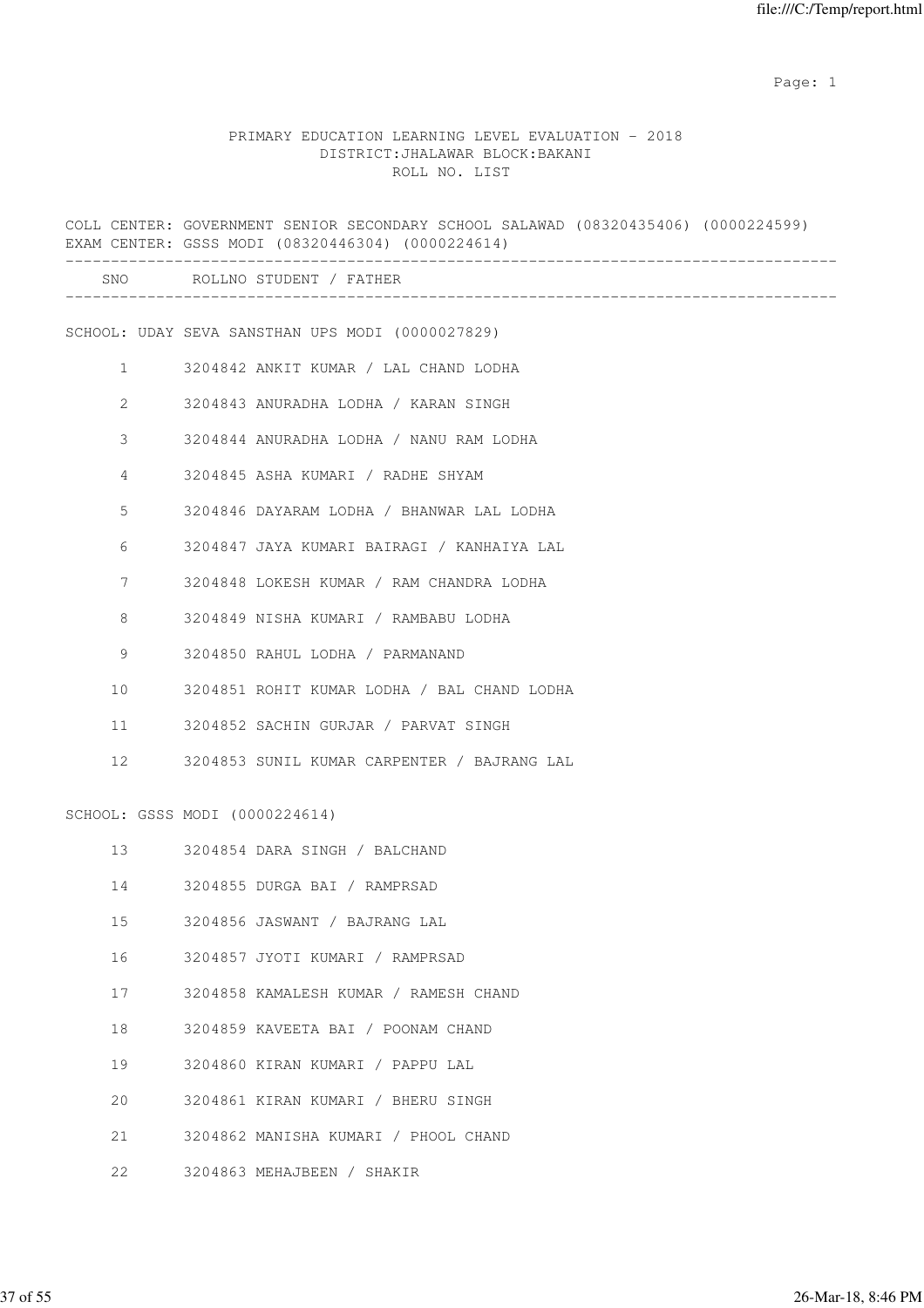# PRIMARY EDUCATION LEARNING LEVEL EVALUATION - 2018 DISTRICT:JHALAWAR BLOCK:BAKANI ROLL NO. LIST

COLL CENTER: GOVERNMENT SENIOR SECONDARY SCHOOL SALAWAD (08320435406) (0000224599) EXAM CENTER: GSSS MODI (08320446304) (0000224614)

|    |         | SNO ROLLNO STUDENT / FATHER                 |
|----|---------|---------------------------------------------|
|    |         |                                             |
|    |         | 23 3204864 MINAKSHI KUMARI / KARAN SINGH    |
|    | 24      | 3204865 PRIYA KUMARI / BALCHAND             |
|    | 25      | 3204866 RIYAJ HUSAIN / KALLU                |
| 26 |         | 3204867 SANIYA BEE / VAHID HUSAIN           |
|    | 27 — 27 | 3204868 SHAFINA BEE / NIZAMUDDIN            |
| 28 |         | 3204869 SHANU HUSAIN / KALLU                |
|    | 29      | 3204870 SHEELA KUMARI / LALCHAND            |
|    | 30      | 3204871 YASHWANT / RATAN LAL                |
|    |         | SCHOOL: G.P.S., SURAJPURA (0000467822)      |
|    |         | 31 3204872 MAHESH MALI / RAMCHANDRA MALI    |
|    |         | SCHOOL: G.U.U.P.S., LODAKHERA (0000471398)  |
|    |         | 32 3204873 DURGESH / GIRIRAJ                |
|    |         | 3204874 MANBHAR GURJAR / KARAN SINGH GURJAR |
|    | 34 34   | 3204875 MANBHAR GURJAR / RAMNARAYAN GURJAR  |
|    | 35      | 3204876 SUNITA KUMARI / PREM CHAND          |
|    | 36      | 3204877 SURESH KUMAR / RAMESH CHAND         |
|    |         | SCHOOL: G.P.S., BANS KHOYARA (0000471426)   |
| 37 |         | 3204878 ANIL LODHA / RAMNARAYAN             |
| 38 |         | 3204879 HEMRAJ / PRAKASH CHAND              |
| 39 |         | 3204880 LAKHAN / TULSIRAM                   |
| 40 |         | 3204881 LALIT KUMAR / RAISINGH              |
| 41 |         | 3204882 PINKI / BALCHAND                    |
| 42 |         | 3204883 RAKESH / BALCHAND                   |
| 43 |         | 3204884 REENA / JAIRAM                      |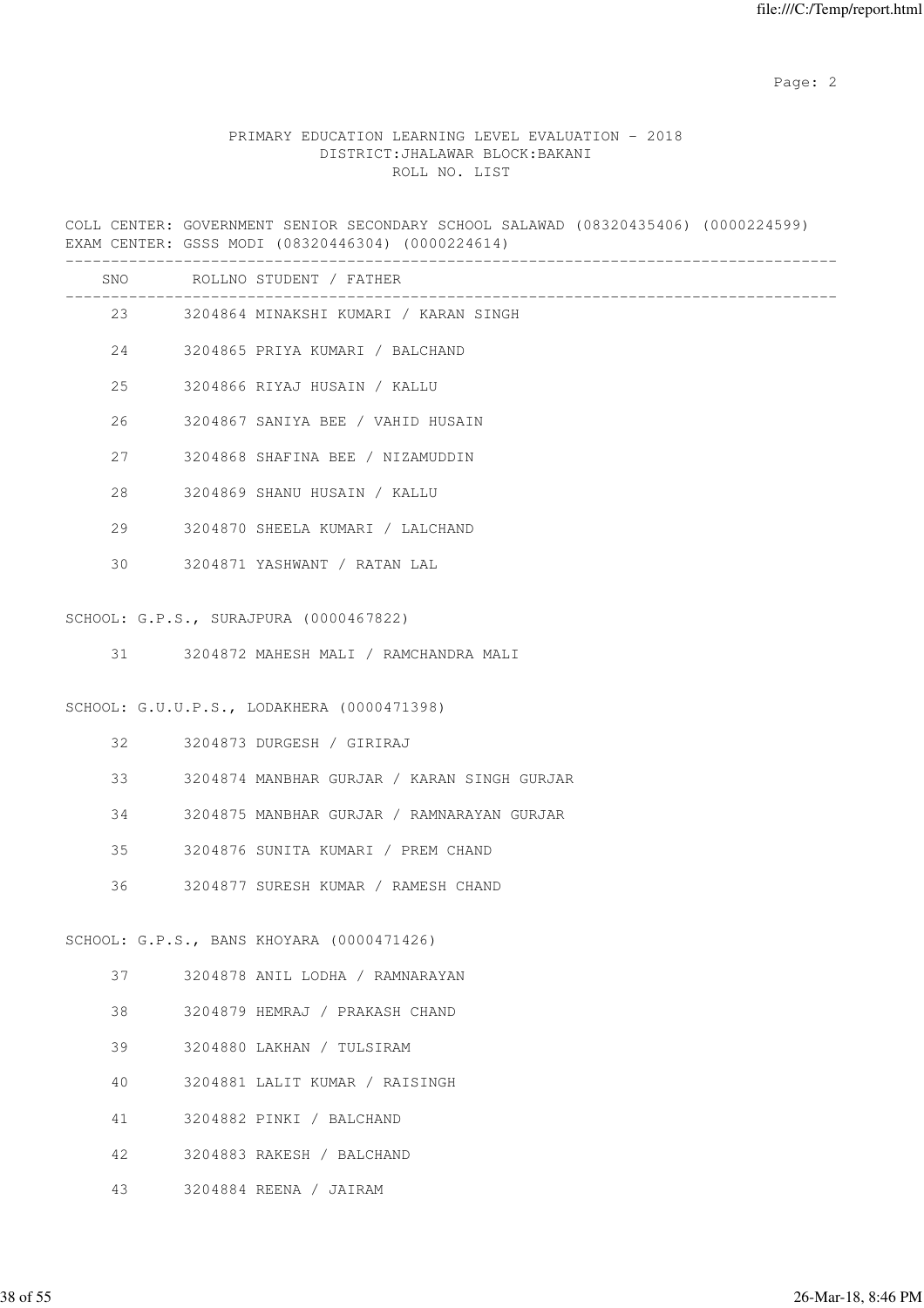# PRIMARY EDUCATION LEARNING LEVEL EVALUATION - 2018 DISTRICT:JHALAWAR BLOCK:BAKANI ROLL NO. LIST

COLL CENTER: GOVERNMENT SENIOR SECONDARY SCHOOL SALAWAD (08320435406) (0000224599) EXAM CENTER: GSSS MODI (08320446304) (0000224614)

| SNO. | ROLLNO STUDENT / FATHER         |
|------|---------------------------------|
| 44   | 3204885 REENA KUMARI / KHANIRAM |
| 4.5  | 3204886 SHIVANI / NAINSINGH     |

SCHOOL: G.U.P.S. MANPURA (0000473778)

46 3204887 KAVITA BAI / RAMPRASAD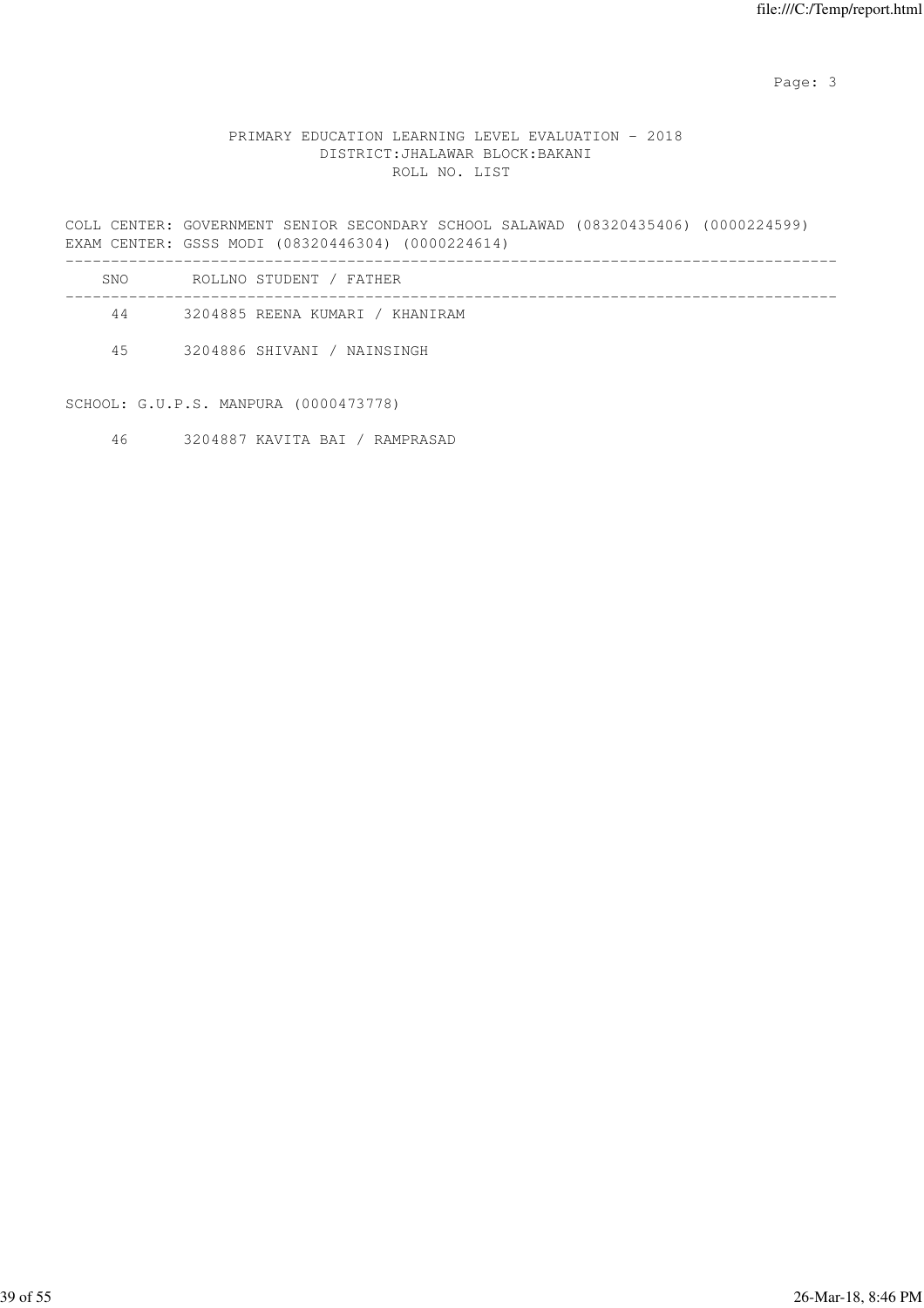|              | COLL CENTER: GOVERNMENT SENIOR SECONDARY SCHOOL SALAWAD (08320435406) (0000224599)<br>EXAM CENTER: GSSS, GURUKUL JHIJHANIYA (08320446802) (0000224616) |
|--------------|--------------------------------------------------------------------------------------------------------------------------------------------------------|
|              | ______________________________<br>SNO ROLLNO STUDENT / FATHER                                                                                          |
|              | SCHOOL: SANSKAR VIDHYA MANDIR SANSTHAN UMMEDPURA (0000020918)                                                                                          |
| $\mathbf{1}$ | 3204888 ARJUN DANGI / HARAK CHAND DANGI                                                                                                                |
| 2            | 3204889 ARJUN SINGH RUHELA / JAGDISH CHAND RUHELA                                                                                                      |
| 3            | 3204890 ARJUN SINGH SEN / MADAN LAL SEN                                                                                                                |
| 4            | 3204891 ASHA LODHA / HEERA LAL LODHA                                                                                                                   |
| 5            | 3204892 ASHOK LODHA / PHOOL CHAND                                                                                                                      |
| 6            | 3204893 CHETNA KUMARILODHA / CHAGAN LAL LODHA                                                                                                          |
| 7            | 3204894 CHETNA LODHA / RAMNARAYAN                                                                                                                      |
| 8            | 3204895 DURGA KUMARI LODHA / POONAM CHAND LODHA                                                                                                        |
| 9            | 3204896 GOVIND KUMAR LODHA / BAL CHAND LODHA                                                                                                           |
| 10           | 3204897 HANSRAJ LODHA / NAND LAL LODHA                                                                                                                 |
| 11           | 3204898 HARISH KUMAR LODHA / PARWAT SINGH LODHA                                                                                                        |
| 12           | 3204899 HITESH KUMAR LODHA / SUJAN SINGH LODHA                                                                                                         |
| 13           | 3204900 JAYANTI PARETA / PUKHRAJ PARETA                                                                                                                |
| 14           | 3204901 JITENDRA KUMAR LODHA / SHIVLAL LODHA                                                                                                           |
| 15           | 3204902 KRISHNA GOPAL LODHA / MOHAN LAL LODHA                                                                                                          |
| 16           | 3204903 MEENAKSHI LODHA / RAYSINGH LODHA                                                                                                               |
| 17           | 3204904 MUKESH KUMAR LODHA / JAGDISH CHAND LODHA                                                                                                       |
| 18           | 3204905 MUSKAN PANCHAL / MUKESH KUMAR                                                                                                                  |
| 19           | 3204906 NILESH LODHA / DULICHAND LODHA                                                                                                                 |
| 20           | 3204907 NISHA LODHA / RAYSINGH LODHA                                                                                                                   |
| 21           | 3204908 NISHA LODHA / PHOOL CHAND LODHA                                                                                                                |
| 22           | 3204909 PAVAN KUMAR LODHA / RAMNARAYAN LODHA                                                                                                           |
| 23           | 3204910 PAWAN KUMAR LOVEVANSHI / LEELARAM LOVEVANSHI                                                                                                   |
| 24           | 3204911 POOJA LODHA / BHERU LAL LODHA                                                                                                                  |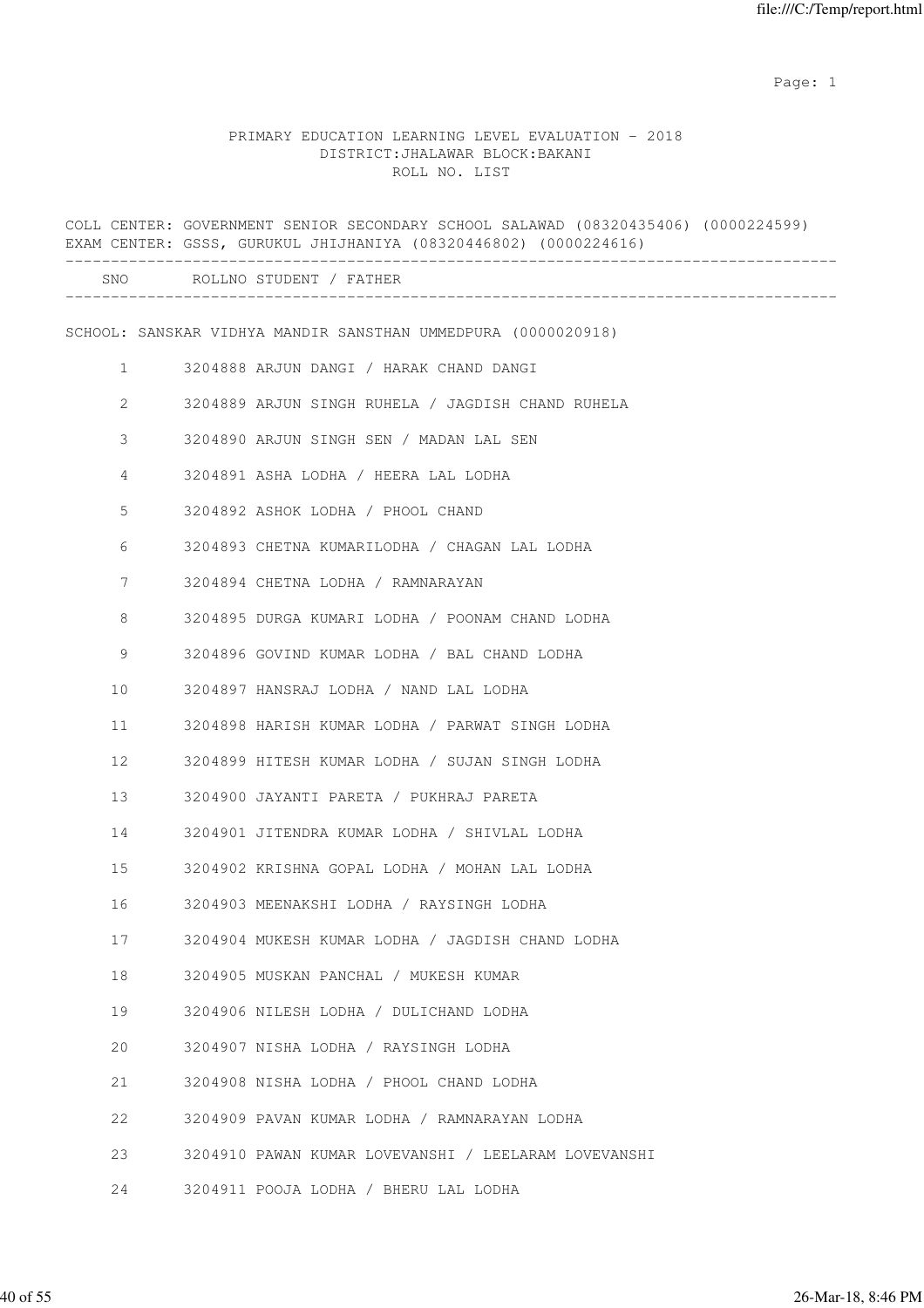# PRIMARY EDUCATION LEARNING LEVEL EVALUATION - 2018 DISTRICT:JHALAWAR BLOCK:BAKANI ROLL NO. LIST

COLL CENTER: GOVERNMENT SENIOR SECONDARY SCHOOL SALAWAD (08320435406) (0000224599) EXAM CENTER: GSSS, GURUKUL JHIJHANIYA (08320446802) (0000224616) ------------------------------------------------------------------------------------- SNO ROLLNO STUDENT / FATHER ------------------------------------------------------------------------------------- 25 3204912 SAWAN PARETA / DURGA PRASAD PARETA 26 3204913 SUMIT KUMAR LODHA / KARAN SINGH LODHA 27 3204914 SUMIT KUMAR PARETA / PREM CHAND 28 3204915 URMILA KUMARI LODHA / RAMPRASAD LODHA 29 3204916 VANDANA KUMARI LODHA / PREM CHAND LODHA 30 3204917 VIKRANT RUNIYA / MOTILAL 31 3204918 YASHWANT KUMAR LODHA / MOHAN LAL SCHOOL: MAHARISHI SANDIPAN BAL VIDHYA NIKETAN MOLKEYA KHURD (0000033823) 32 3204919 ANIL KUMAR DANGI / RAMESH CHAND 33 3204920 ANIL LODHA / PARMANAND 34 3204921 ANIL RUHELA / ANAR SINGH 35 3204922 ANKIT LODHA / DINESH LODHA 36 3204923 ARJUN DANGI / BHERU LAL DANGI 37 3204924 ARJUN PRAJAPAT / JUGAL KISHOR 38 3204925 AYUSH SHARMA / GORDHAN SHARMA 39 3204926 BABULAL DANGI / NARSING DANGI 40 3204927 CHANDAN DANGI / VISHNUPRSAD 41 3204928 CHETAN SEN / ROSHAN LAL 42 3204929 DHANSHRI DANGI / VISHNU DANGI 43 3204930 DURGESH DANGI / KISHAN LAL DANGI 44 3204931 GOVIND LODHA / SHYAM LAL 45 3204932 JAYA DANGI / BALCHAND DANGI 46 3204933 KAMLESH LODHA / DEVILAL LODHA 47 3204934 KIRAN DANGI / GOPAL LAL 48 3204935 KIRAN GURJAR / ARJUN GURJAR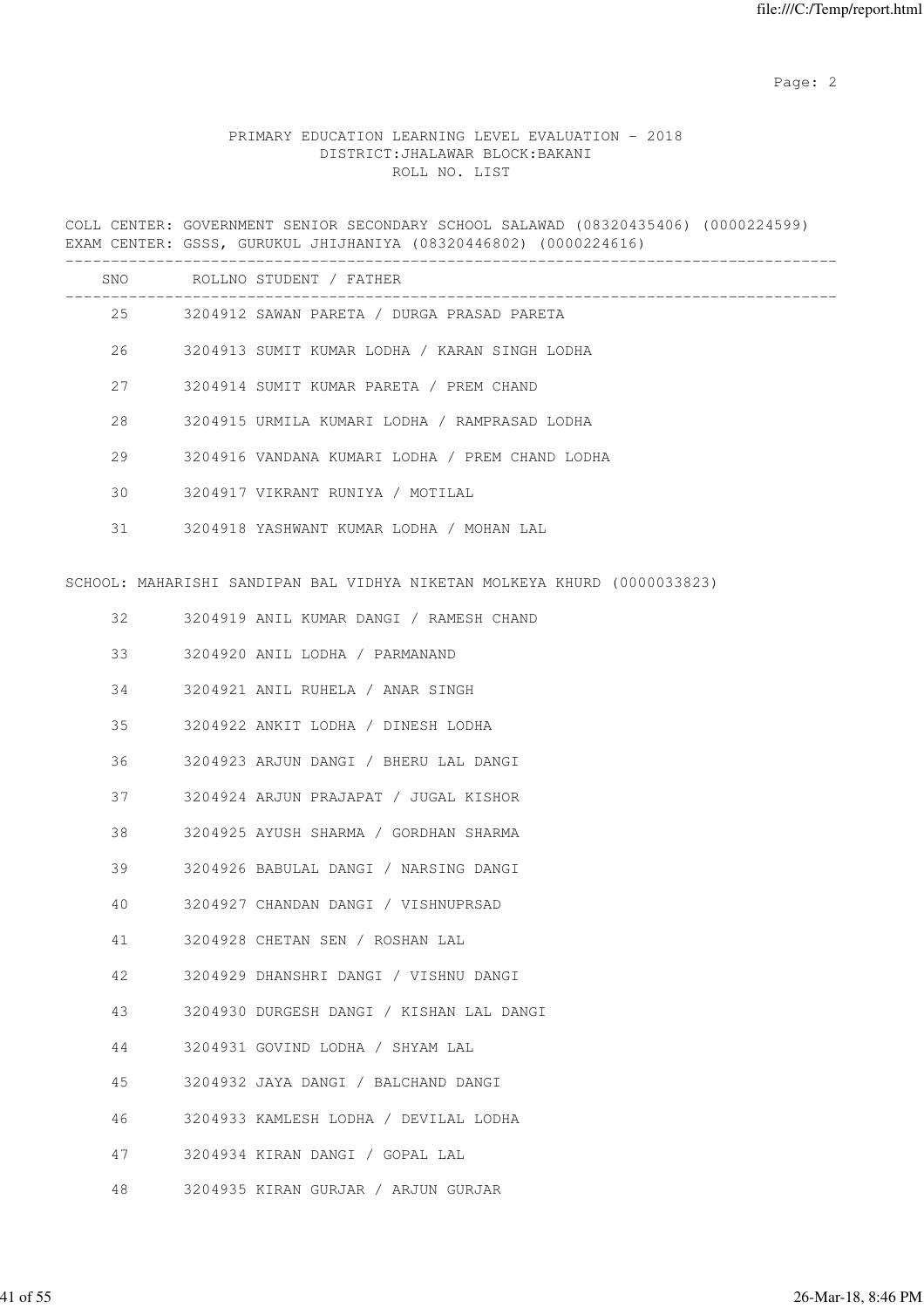|    | COLL CENTER: GOVERNMENT SENIOR SECONDARY SCHOOL SALAWAD (08320435406) (0000224599)<br>EXAM CENTER: GSSS, GURUKUL JHIJHANIYA (08320446802) (0000224616) |
|----|--------------------------------------------------------------------------------------------------------------------------------------------------------|
|    | SNO ROLLNO STUDENT / FATHER                                                                                                                            |
| 49 | 3204936 KOMAL LODHA / RADHESHYAM                                                                                                                       |
| 50 | 3204937 KULDEEP DANGI / GORDHAN DANGI                                                                                                                  |
| 51 | 3204938 LALIT BHEEL / NEMI CHAND BHEEL                                                                                                                 |
| 52 | 3204939 LEKHRAJ LODHA / AMAR LAL LODHA                                                                                                                 |
| 53 | 3204940 LOKESH LODHA / BADRI LAL                                                                                                                       |
| 54 | 3204941 MADHU LODHA / RADHESHYAM LODHA                                                                                                                 |
| 55 | 3204942 MANISHA LODHA / PREM CHAND                                                                                                                     |
| 56 | 3204943 MANOJ LODHA / RAMCHANDRA                                                                                                                       |
| 57 | 3204944 MEENAKSHI BHEEL / BAL CHAND                                                                                                                    |
| 58 | 3204945 NIHARIKA SHARMA / PARMANAND SHARMA                                                                                                             |
| 59 | 3204946 PANKAJ LODHA / MANGI LAL                                                                                                                       |
| 60 | 3204947 PAYAL CARPENTER / BALMUKUND                                                                                                                    |
| 61 | 3204948 POOJA KUMARI / GANGARAM                                                                                                                        |
| 62 | 3204949 POOJA KUMARI LODHA / SUJAN SINGH                                                                                                               |
| 63 | 3204950 PRATHVIRAJ BHEEL / PRABHU LAL                                                                                                                  |
| 64 | 3204951 PUSHPENDR LODHA / HEERA LAL                                                                                                                    |
| 65 | 3204952 RAHUL LODHA / PHOOL CHAND                                                                                                                      |
| 66 | 3204953 RAMBILAS LODHA / MANGI LAL                                                                                                                     |
| 67 | 3204954 RAMSWRUP / RAMBABU                                                                                                                             |
| 68 | 3204955 ROHIT LODHA / KAMLESH LODHA                                                                                                                    |
| 69 | 3204956 SANDEEP DANGI / PRABHU LAL                                                                                                                     |
| 70 | 3204957 SANDEEP RATHORE / TULSI RAM RATHORE                                                                                                            |
| 71 | 3204958 SHUSHMITA LODHA / RAMBABU LODHA                                                                                                                |
| 72 | 3204959 SUJAL PARETA / DINESH PARETA                                                                                                                   |
| 73 | 3204960 SURAJ LODHA / POONAM CHAND                                                                                                                     |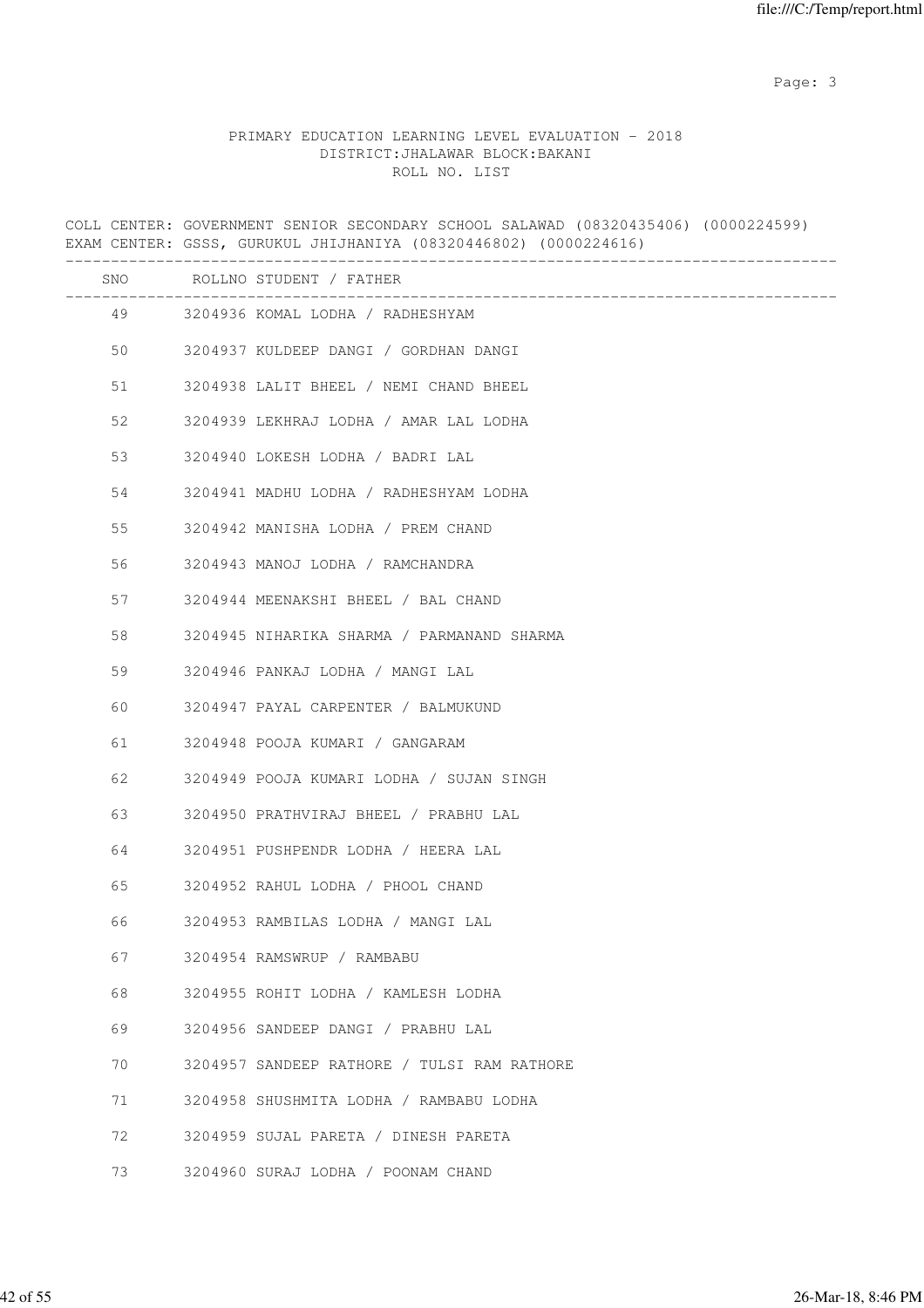Page: 4  $P$ 

#### PRIMARY EDUCATION LEARNING LEVEL EVALUATION - 2018 DISTRICT:JHALAWAR BLOCK:BAKANI ROLL NO. LIST

COLL CENTER: GOVERNMENT SENIOR SECONDARY SCHOOL SALAWAD (08320435406) (0000224599) EXAM CENTER: GSSS, GURUKUL JHIJHANIYA (08320446802) (0000224616) ------------------------------------------------------------------------------------- SNO ROLLNO STUDENT / FATHER -------------------------------------------------------------------------------------

| 74 | 3204961 TANISHA PARETA / SURESH PARETA     |
|----|--------------------------------------------|
|    | 75 3204962 TEENA DANGI / DURGA LAL         |
|    | 76 3204963 YASHWANT PARETA / SATYA NARAYAN |

77 3204964 YUVRAJ SINGH / RAMNARAYAN

#### SCHOOL: GSSS, GURUKUL JHIJHANIYA (0000224616)

- 78 3204965 PUJA BHEEL / NANURAM
- 79 3204966 RAMSHAWAR / GYARSIRAM

#### SCHOOL: GSS JHIJHANIYA (0000224617)

| 80 | 3204967 ARVIND KUMAR LODHA / SHYAM LAL LODHA    |  |
|----|-------------------------------------------------|--|
| 81 | 3204968 MANGI BAI LODHA / BHAWANI SHANKAR LODHA |  |
| 82 | 3204969 OM PRAKASH SHRINGI / RADHESHYAM SHRINGI |  |
| 83 | 3204970 PRAMILA KUMARI LODHA / LALCHAND LODHA   |  |
| 84 | 3204971 SAPNA LODHA / NANDLAL                   |  |
|    |                                                 |  |

#### SCHOOL: G.P.S., SHIVPURA (0000467828)

|  | 3204972 DALI BAI / DURGA LAL |  |
|--|------------------------------|--|
|--|------------------------------|--|

- 86 3204973 PAYAL BHEEL / MANOHAR LAL
- 87 3204974 SUNIL BHEEL / LAKSHMI CHAND

#### SCHOOL: G.U.U.P.S.,RATYADUNGARI (0000500237)

|  | 3204975 ANIL KUMAR / GORI LAL |  |  |  |  |  |  |
|--|-------------------------------|--|--|--|--|--|--|
|--|-------------------------------|--|--|--|--|--|--|

- 89 3204976 ASHA KUMARI LODHA / RUPCHAND
- 90 3204977 DHARM RAJ BHEEL / MANGI LAL
- 91 3204978 DURGI BAI LODHA / HEERA NAND
- 92 3204979 GHANSHYAM LODHA / KAILASH CHAND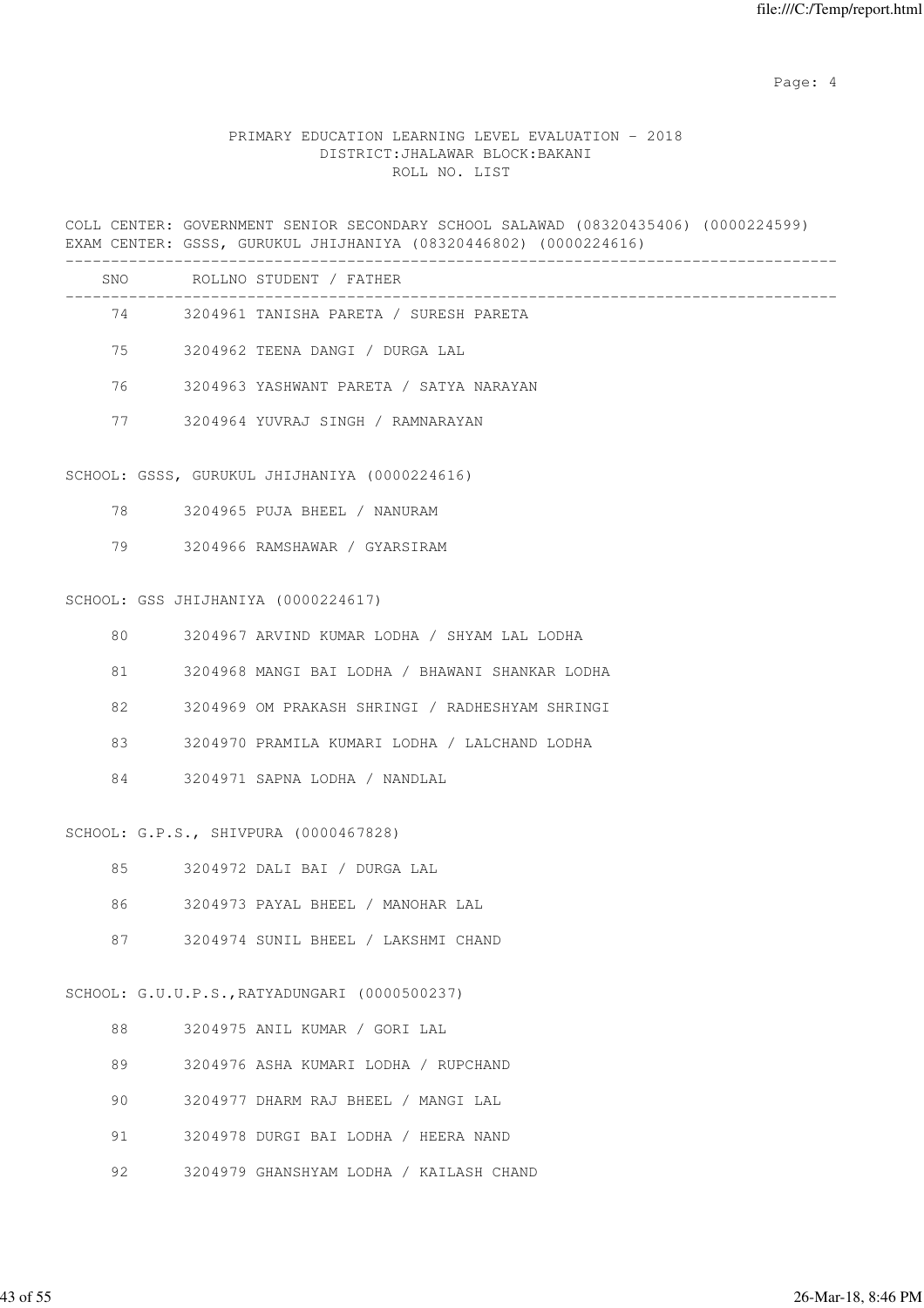Page: 5  $P$  and  $P$  and  $P$  and  $P$  and  $P$  and  $P$  and  $P$  and  $P$  and  $P$  and  $P$  and  $P$  and  $P$  and  $P$  and  $P$  and  $P$  and  $P$  and  $P$  and  $P$  and  $P$  and  $P$  and  $P$  and  $P$  and  $P$  and  $P$  and  $P$  and  $P$  and  $P$  an

#### PRIMARY EDUCATION LEARNING LEVEL EVALUATION - 2018 DISTRICT:JHALAWAR BLOCK:BAKANI ROLL NO. LIST

COLL CENTER: GOVERNMENT SENIOR SECONDARY SCHOOL SALAWAD (08320435406) (0000224599) EXAM CENTER: GSSS, GURUKUL JHIJHANIYA (08320446802) (0000224616) ------------------------------------------------------------------------------------- SNO ROLLNO STUDENT / FATHER ------------------------------------------------------------------------------------- 93 3204980 LAKHAN MEHAR / KAILASH CHAND 94 3204981 LALIT KUMAR LODHA / RAYSINGH 95 3204982 MAMTA KUMARI / MATHURA LAL 96 3204983 MAYA KUMARI BHEEL / FULCHAND 97 3204984 MINAKSHI KUMARI SEN / BHAWAN SINGH 98 3204985 NITU KUMARI / RAYSINGH 99 3204986 PREM BAI / KANVAR LAL 100 3204987 PRIYA KUMARI / DURGA PRASAD 101 3204988 REENA KUMARI / PREMCHAND 102 3204989 SANJU KUMARI / KANVAR LAL 103 3204990 TEENA KUMARI / SATYA NARAYAN SCHOOL: G.P.S.,NARSINGHPURA (0000500238) 104 3204991 LOKESH KUMAR LODHA / RAYSINGH LODHA SCHOOL: G.P.S., UMMEDPURA (0000500239) 105 3204992 ARVEENA LODHA / FULCHAND LODHA 106 3204993 DURGA KUMARI LODHA / LALCHAND LODHA 107 3204994 GOVIND LODHA / DINESH KUMAR LODHA 108 3204995 HARISH KUMAR LODHA / PARMANAND LODHA 109 3204996 NEERAJ KUMAR LODHA / DEVI LAL LODHA 110 3204997 PRIYANKA LODHA / SHYAM LAL LODHA 111 3204998 RASHEELA KUMARI LODHA / LALCHAND LODHA 112 3204999 URMILA KUMARI LODHA / GYAN CHAND LODHA 113 3205000 VARSHA KUMARI LODHA / CHITTAR LAL LODHA

SCHOOL: G.U.P.S., JAGPURA (0000500640)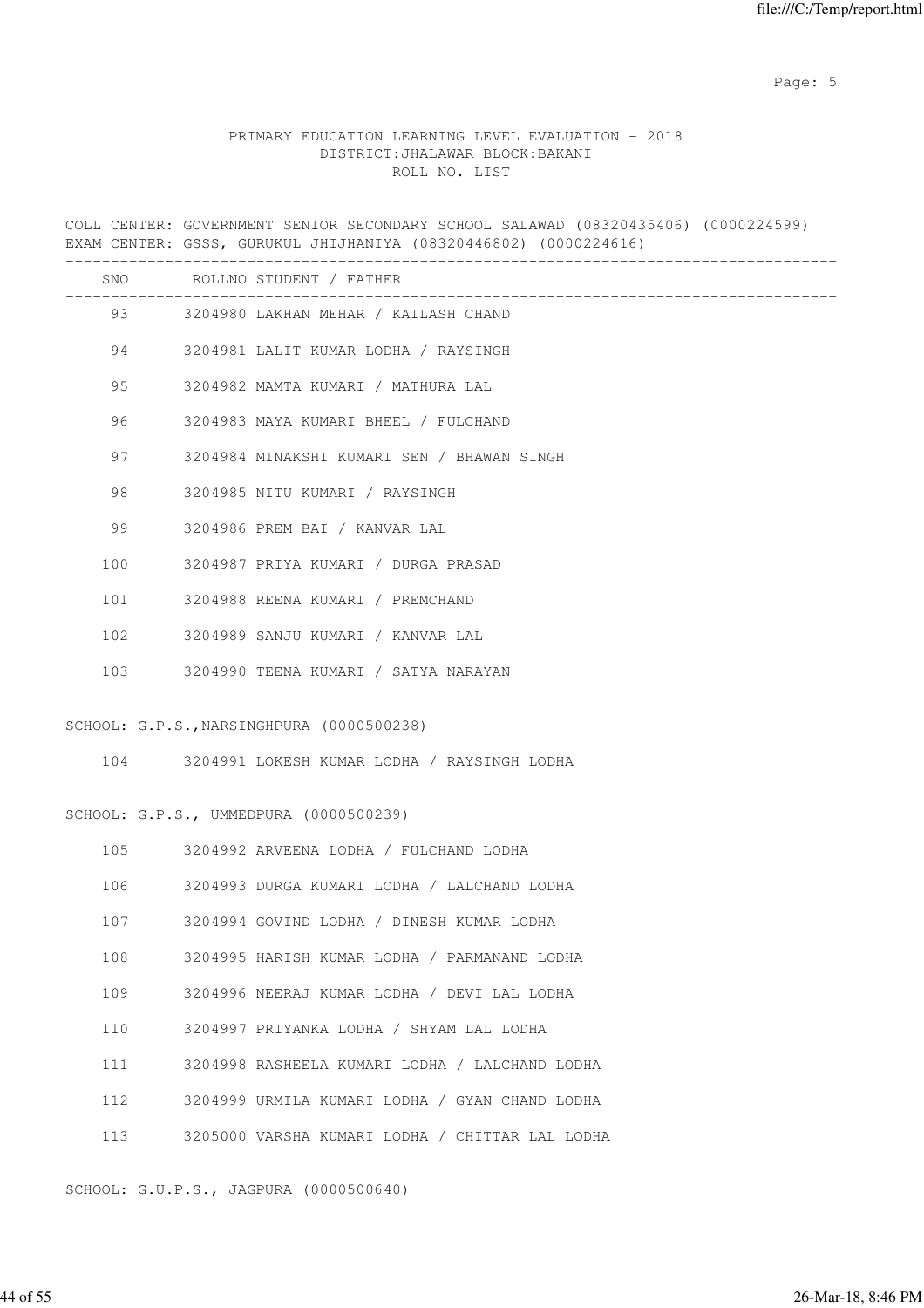Page: 6  $P$  and  $P$  and  $P$  and  $P$  and  $P$  and  $P$  and  $P$  and  $P$  and  $P$  and  $P$  and  $P$  and  $P$  and  $P$  and  $P$  and  $P$  and  $P$  and  $P$  and  $P$  and  $P$  and  $P$  and  $P$  and  $P$  and  $P$  and  $P$  and  $P$  and  $P$  and  $P$  an

# PRIMARY EDUCATION LEARNING LEVEL EVALUATION - 2018 DISTRICT:JHALAWAR BLOCK:BAKANI ROLL NO. LIST

COLL CENTER: GOVERNMENT SENIOR SECONDARY SCHOOL SALAWAD (08320435406) (0000224599) EXAM CENTER: GSSS, GURUKUL JHIJHANIYA (08320446802) (0000224616)

| SNO | ROLLNO STUDENT / FATHER                      |
|-----|----------------------------------------------|
| 114 | 3205001 DINESH KUMAR / BIRAM CHAND           |
| 115 | 3205002 JYOTI LODHA / DEV CHAND              |
| 116 | 3205003 KALAWATI KUMARI LODHA / RAMLAL LODHA |
| 117 | 3205004 MAHESH KUMAR / RADHESHYAM            |
| 118 | 3205005 POOJA KUMAR LODHA / BHANWAR LAL      |
| 119 | 3205006 RADHIKA / DEEPAK BSEDA               |
| 120 | 3205007 RAVINA AIRWAL / KAILASH CHAND        |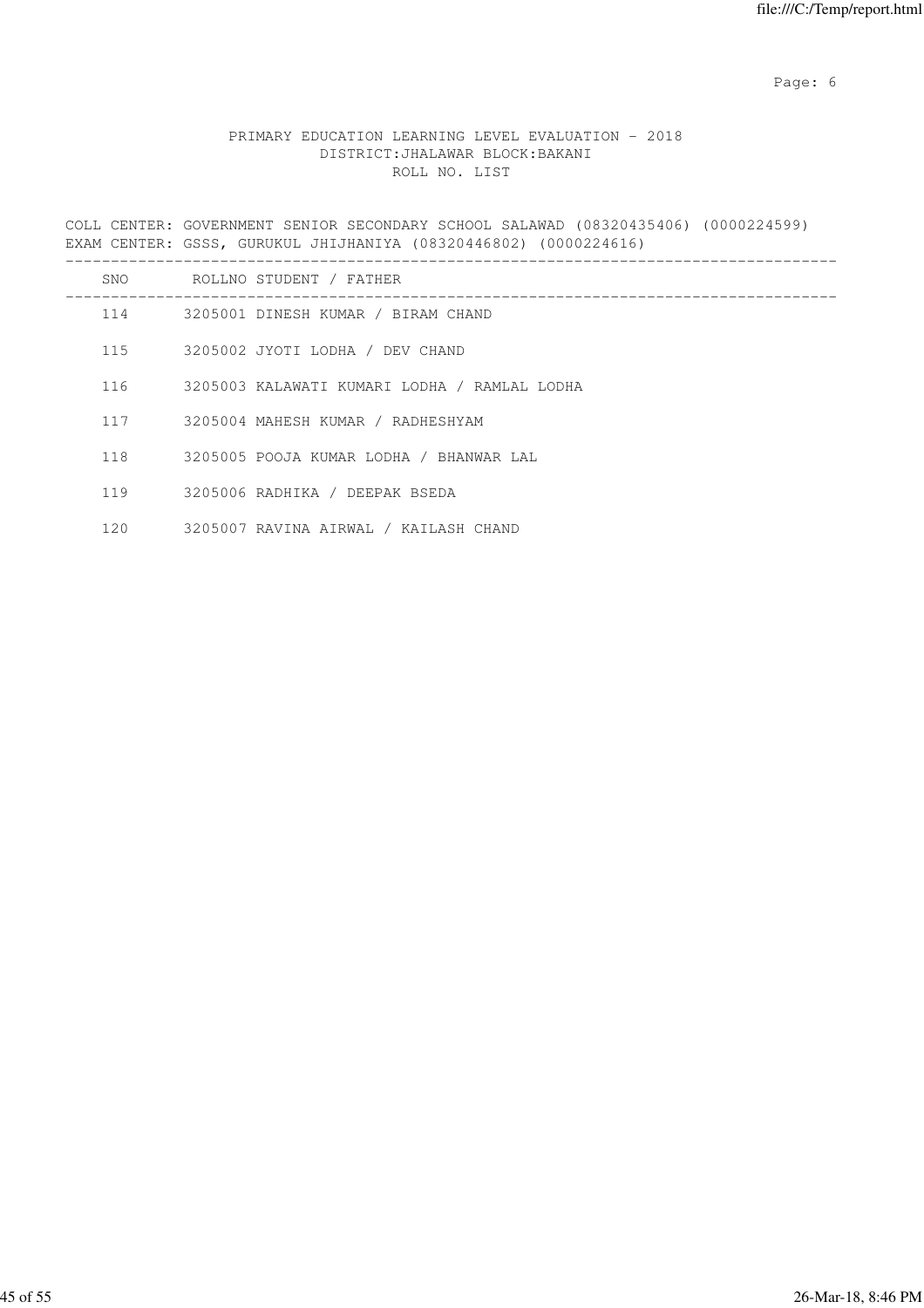|              | COLL CENTER: GOVERNMENT SENIOR SECONDARY SCHOOL SALAWAD (08320435406) (0000224599)<br>EXAM CENTER: GSSS REPALA (08320447003) (0000224618) |
|--------------|-------------------------------------------------------------------------------------------------------------------------------------------|
|              | SNO ROLLNO STUDENT / FATHER                                                                                                               |
|              | SCHOOL: GOVT SEC SCHOOL DEVAR (0000224615)                                                                                                |
| $\mathbf{1}$ | 3205008 AARTI CHARMKAR / RAMLAL                                                                                                           |
| $\mathbf{2}$ | 3205009 CHANCHAL MEHAR / AMAR SINGH                                                                                                       |
| 3            | 3205010 DEVKARAN GURJAR / RAYSINGH GURJAR                                                                                                 |
| 4            | 3205011 DHANRAJ CHARMKAR / MANGI LAL                                                                                                      |
| 5            | 3205012 DHARMRAJ CHARMKAR / MANSINGH                                                                                                      |
| 6            | 3205013 DINESH KUMAR CHARMKAR / RAMPRASAD                                                                                                 |
| 7            | 3205014 GOTAM KUMAR CHARMKAR / RAMLAL                                                                                                     |
| 8            | 3205015 ISHU KUMARI GURJAR / DURGA LAL                                                                                                    |
| 9            | 3205016 KAMAL SINGH GURJAR / KAILASH CHAND                                                                                                |
| 10           | 3205017 KIRAN KUMARI CHARMKAR / BHAGWAN SINGH                                                                                             |
| 11           | 3205018 KIRAN KUMARI CHARMKAR / JAGDISH CHAND                                                                                             |
| 12           | 3205019 KRISHN GOPAL CHARMKAR / RAJARAM                                                                                                   |
| 13           | 3205020 LAKHAN GURJAR / HIRA LAL GURJAR                                                                                                   |
| 14           | 3205021 LAXMI GURJAR / MOTILAL                                                                                                            |
| 15           | 3205022 MAMTA KUMARI GURJAR / RADHESHYAM                                                                                                  |
| 16           | 3205023 MANFUL GURJAR / MANGILAL                                                                                                          |
| 17           | 3205024 MANISHA MEHAR / PARVAT SINGH                                                                                                      |
| 18           | 3205025 NIKITA GURJAR / MANGILAL                                                                                                          |
| 19           | 3205026 NIRMLA GURJAR / DEVILAL                                                                                                           |
| 20           | 3205027 PAWAN KUMAR GURJAR / KANWAR LAL                                                                                                   |
| 21           | 3205028 RAJESH KUMAR CHARMKAR / PAPPU LAL                                                                                                 |
| 22           | 3205029 RANI KUMARI MEHAR / BANE SINGH                                                                                                    |
| 23           | 3205030 RINA KUMARI CHARMKAR / KANWAR LAL                                                                                                 |
| 24           | 3205031 RINA KUMARI MEHAR / RAMESH CHAND                                                                                                  |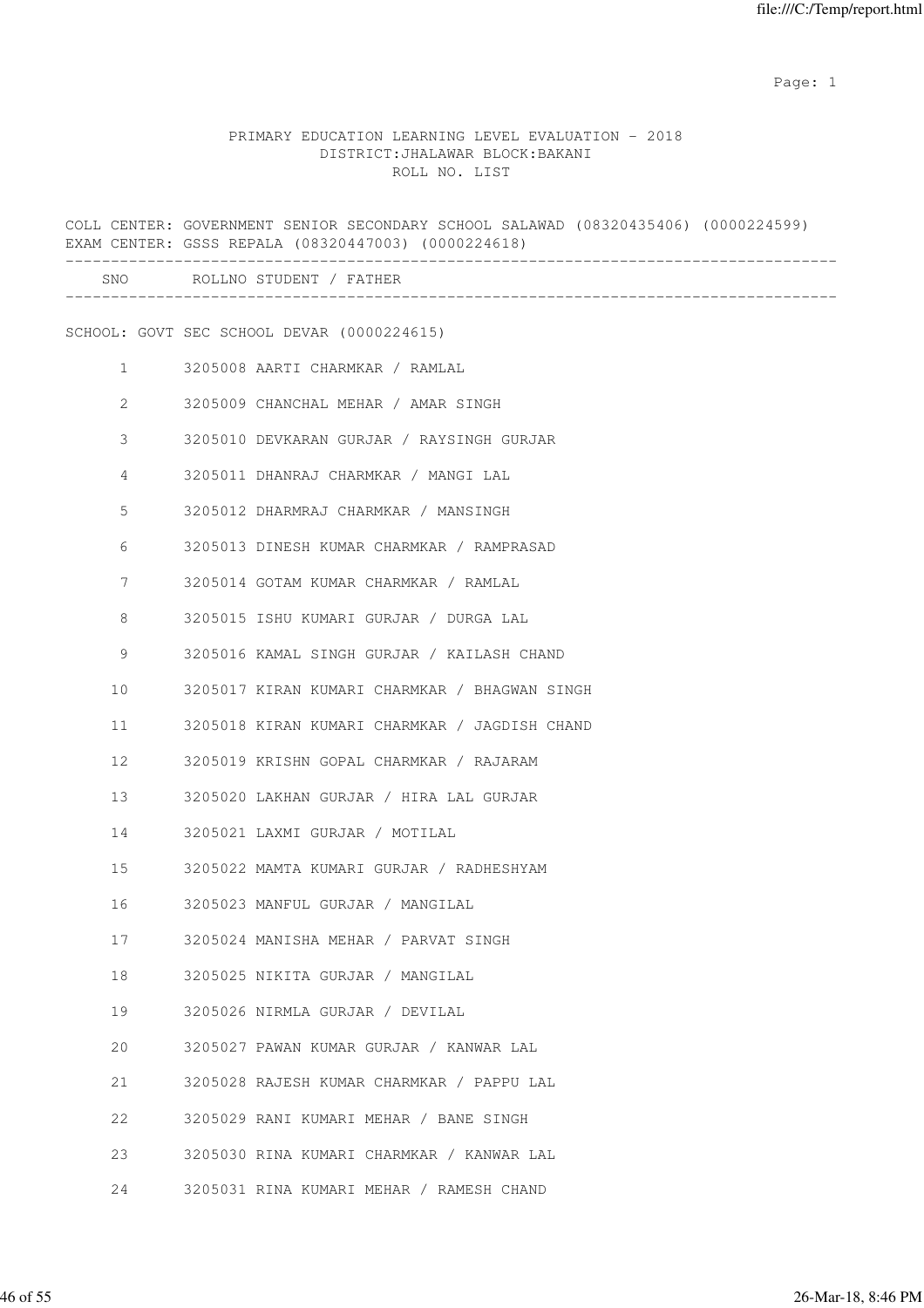# PRIMARY EDUCATION LEARNING LEVEL EVALUATION - 2018 DISTRICT:JHALAWAR BLOCK:BAKANI ROLL NO. LIST

COLL CENTER: GOVERNMENT SENIOR SECONDARY SCHOOL SALAWAD (08320435406) (0000224599) EXAM CENTER: GSSS REPALA (08320447003) (0000224618) ------------------------------------------------------------------------------------- SNO ROLLNO STUDENT / FATHER ------------------------------------------------------------------------------------- 25 3205032 ROSHAN SINGH CHARMKAR / MANGILAL 26 3205033 SAPANA KUMARI GURJAR / RAMESHWAR 27 3205034 SAPNA GURJAR / RAI SINGH 28 3205035 SAPNA KUMARI GURJAR / RADHESHYAM 29 3205036 VANDANA GURJAR / NARENDRA SINGH 30 3205037 VINAYAK GURJAR / NARENDRA SINGH 31 3205038 VISHAL GURJAR / JAIPRAKASH 32 3205039 YOGESH CARPENTER / HIRA LAL CARPENTER SCHOOL: GSSS REPALA (0000224618) 33 3205040 AJAY KUMAR MALI / KEVALCHAND MALI 34 3205041 ANJALI MALI / PREMCHAND MALI 35 3205042 ANJALI SEN / BAJRANG SEN 36 3205043 ARJUN MALI / SHIVLAL 37 3205044 BHAWNA KUMARI BHEEL / RAKESH KUMAR 38 3205045 DILEEP MALI / PHOOLCHAND MALI 39 3205046 DURGESH MALI / RAMLAL 40 3205047 KALU LAL GURJAR / RAM LAL GURJAR 41 3205048 KAVITA PRAJAPATI / DULICHAND 42 3205049 LALIT KUMAR MALI / SHANKAR LAL 43 3205050 LOKESH MALI / RAGHUNATH MALI 44 3205051 MANGI KUMARI MEWADA / BIRDI LAL MEWADA 45 3205052 MANJU SEN / MANGILAL SEN 46 3205053 MEGHA KUMARI MALI / MANGILAL 47 3205054 NIKITA GURJAR / BALCHAND GURJAR

48 3205055 NISHA BAGRI / KALULAL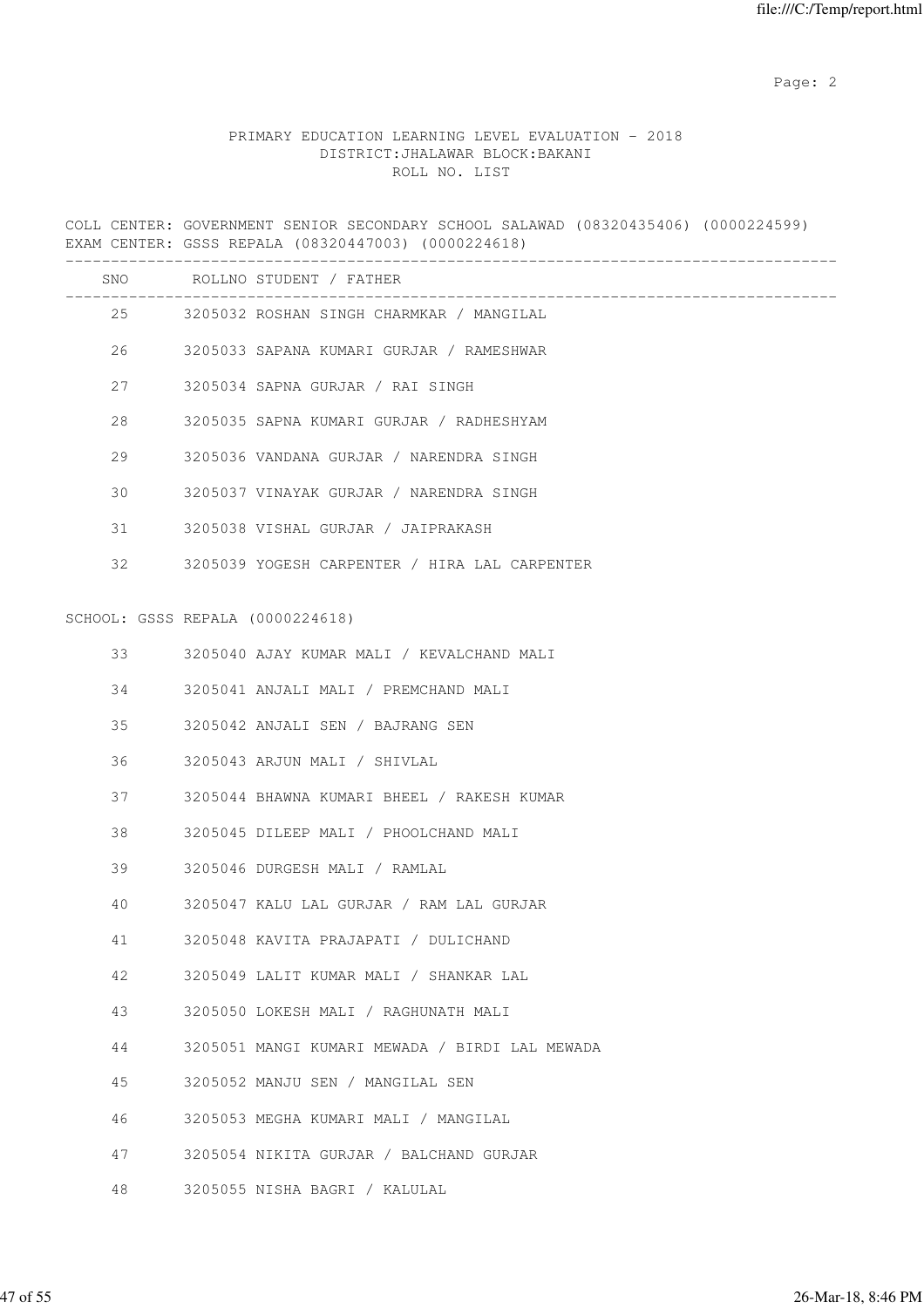### PRIMARY EDUCATION LEARNING LEVEL EVALUATION - 2018 DISTRICT:JHALAWAR BLOCK:BAKANI ROLL NO. LIST

COLL CENTER: GOVERNMENT SENIOR SECONDARY SCHOOL SALAWAD (08320435406) (0000224599) EXAM CENTER: GSSS REPALA (08320447003) (0000224618) ------------------------------------------------------------------------------------- SNO ROLLNO STUDENT / FATHER ------------------------------------------------------------------------------------- 49 3205056 NISHA GURJAR / KRIPARAM GURJAR 50 3205057 PAWAN KUMAR MALI / MANOHAR LAL 51 3205058 PUNAM KUMARI MALI / BALCHAND 52 3205059 RAHUL MALI / RAJU LAL MALI 53 3205060 RAMBABU TANWAR / LAXMAN SINGH TANWAR 54 3205061 ROSHAN SINGH GURJAR / GOKUL PRASAD GURJAR 55 3205062 SIMARAN MANSURI / JAKIR MANSURI 56 3205063 SUJAN SINGH MALI / BHAGWATI PRASAD 57 3205064 TEENA PRAJAPATI / DHANRAJ PRAJAPATI 58 3205065 VISHAL MALI / RAMESH CHAND MALI 59 3205066 VISHAL MALI / PHOOLCHAND MALI SCHOOL: G.U.P.S., KHACHAROD (0000467021) 60 3205067 BHAIRU LAL BHEEL / BAL CHAND BHEEL 61 3205068 DURGESH KUMAR / ROSHAN SINGH 62 3205069 KAJAL KUMARI / RODI LAL 63 3205070 LEELA BAI / GULAB CHAND 64 3205071 NISHA KUMARI / MANGI LAL 65 3205072 NISHA KUMARI / JAGDISH DANGI 66 3205073 NITU KUMARI / LAL CHAND 67 3205074 PAYAL KUMARI / ROSHAN SINGH 68 3205075 RAJNI KUMARI / LALCHAND 69 3205076 RAMLAL / BANESINGH 70 3205077 REENA KUMARI LUHAR / SHOBHARAM LUHAR 71 3205078 SARITA KUMARI / JAGANNATH 72 3205079 SUNIL KUMAR BHEEL / LAXMAN SINGH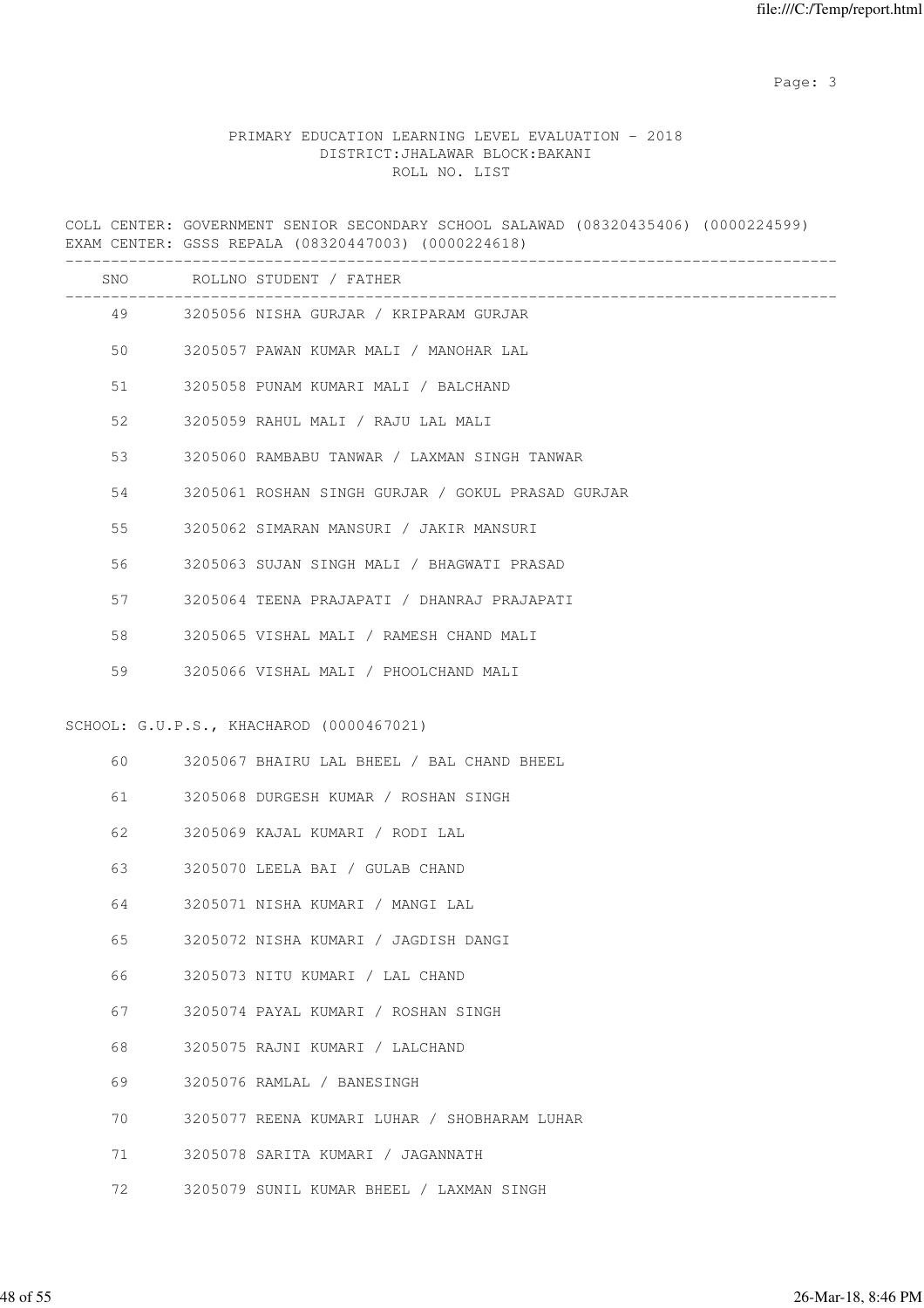Page: 4  $P$ 

|     | COLL CENTER: GOVERNMENT SENIOR SECONDARY SCHOOL SALAWAD (08320435406) (0000224599)<br>EXAM CENTER: GSSS REPALA (08320447003) (0000224618) |  |
|-----|-------------------------------------------------------------------------------------------------------------------------------------------|--|
| SNO | ROLLNO STUDENT / FATHER                                                                                                                   |  |
|     |                                                                                                                                           |  |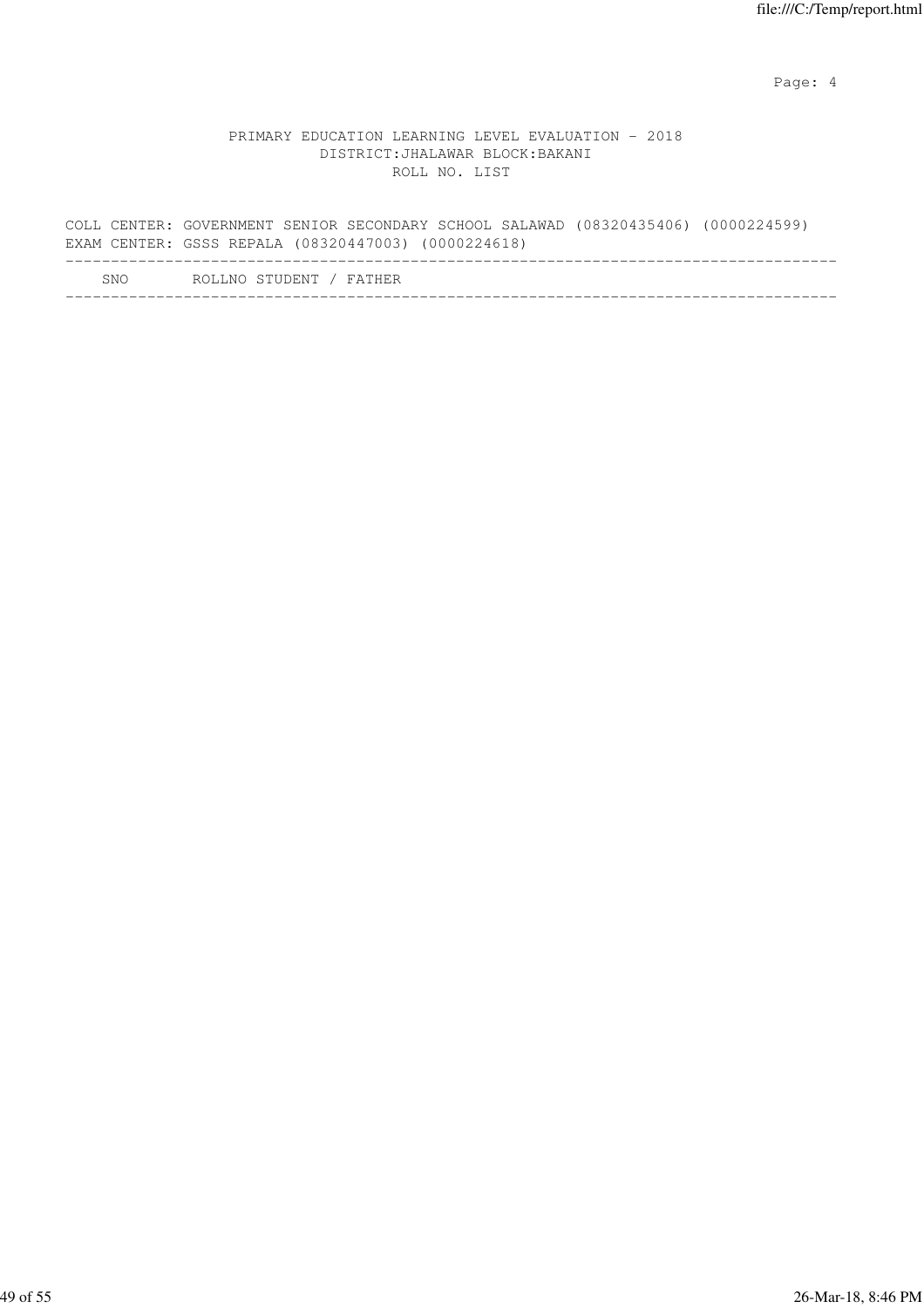#### PRIMARY EDUCATION LEARNING LEVEL EVALUATION - 2018 DISTRICT:JHALAWAR BLOCK:BAKANI ROLL NO. LIST

COLL CENTER: GOVERNMENT SENIOR SECONDARY SCHOOL SALAWAD (08320435406) (0000224599) EXAM CENTER: GAHSS KARALGANV (08320448705) (0000224620) ------------------------------------------------------------------------------------- SNO ROLLNO STUDENT / FATHER ------------------------------------------------------------------------------------- SCHOOL: ADARSH BAL VIDHYA MANDIR KARALGANO SANSTHAN (0000020098) 1 3205080 ANIL KUMAR BAGRI / RAMKISHAN 2 3205081 ANKIT KUMAR LODHA / SHYAM LAL 3 3205082 ARJUN KUMAR LODHA / JAGDISH CHAND 4 3205083 BHARTI LODHA / GOVERDHAN LAL 5 3205084 KUSUM SEN / ANIL 6 3205085 NIHARIKA RATHOR / RATAN LAL 7 3205086 RAKESH KUMAR SEN / MANGI LAL SEN 8 3205087 RAVINA LODHA / MANGI LAL 9 3205088 SANNU BEE PINJARA / ISHAK BHAI 10 3205089 SUNIL KUMAR LODHA / RAJU LAL 11 3205090 SURESH KUMAR LODHA / BANESINGH 12 3205091 TEJMAL LODHA / LALCHAND 13 3205092 URMILA LODHA / MANGILAL SCHOOL: GAHSS KARALGANV (0000224620) 14 3205093 ANKITA KUMARI LODHA / RAM CHANDRA LODHA 15 3205094 BABLU LODHA / GORI LAL LODHA 16 3205095 CHETAN KUMAR BAIRWA / KISHAN LAL 17 3205096 GAYTRI BAI BHEEL / BAJRANG LAL BHEEL 18 3205097 PAYAL KUMARI BHEEL / DINESH KUMAR BHEEL 19 3205098 POOJA KUMARI LODHA / BALCHAND LODHA 20 3205099 RACHNA BAI LODHA / PHOOLCHAND LODHA 21 3205100 RAVINA KUMARI LODHA / GHANSHYAM LODHA

22 3205101 REENA KUMARI LODHA / GHANSHYAM LODHA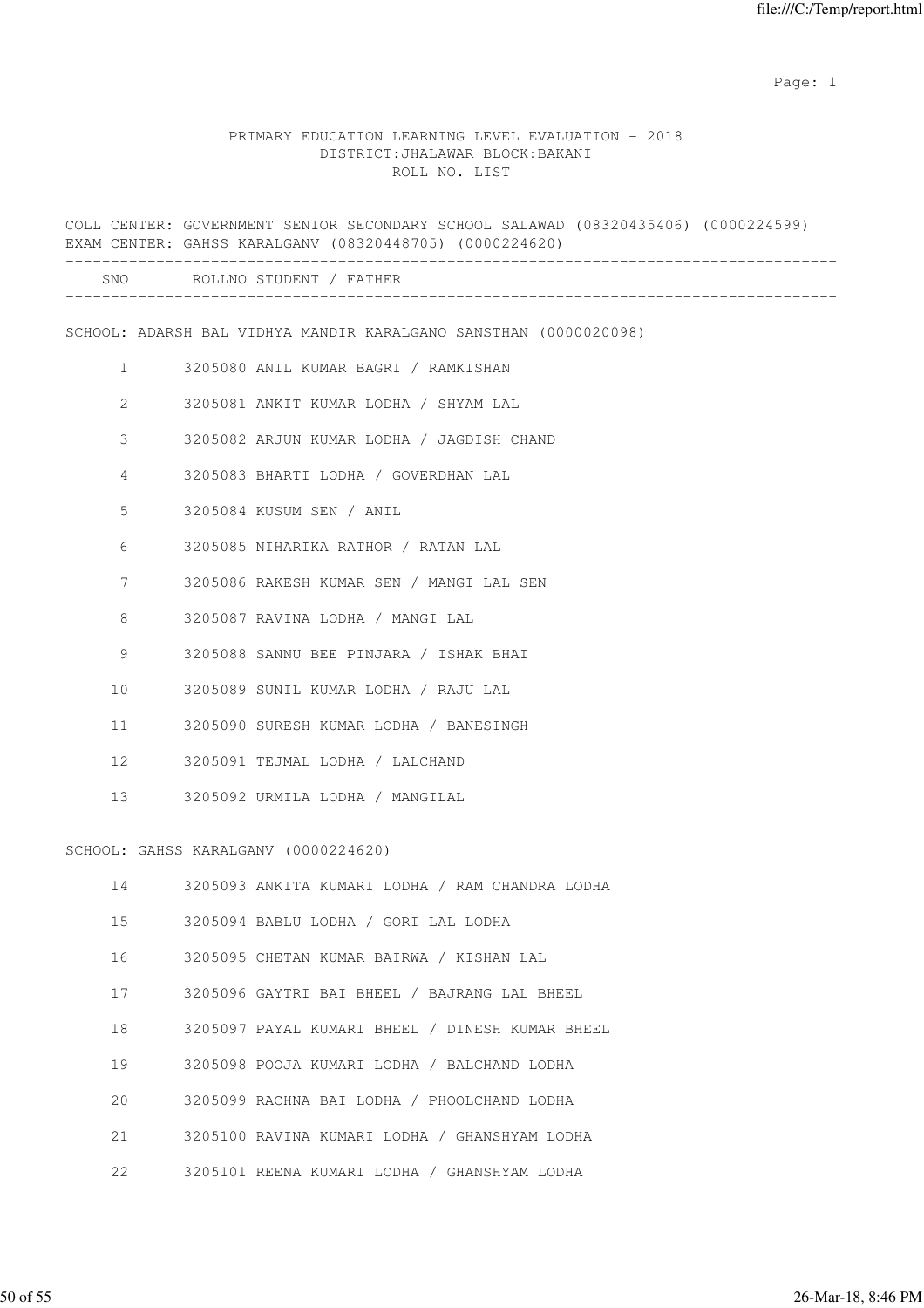# PRIMARY EDUCATION LEARNING LEVEL EVALUATION - 2018 DISTRICT:JHALAWAR BLOCK:BAKANI ROLL NO. LIST

COLL CENTER: GOVERNMENT SENIOR SECONDARY SCHOOL SALAWAD (08320435406) (0000224599) EXAM CENTER: GAHSS KARALGANV (08320448705) (0000224620) ------------------------------------------------------------------------------------- SNO ROLLNO STUDENT / FATHER -------------------------------------------------------------------------------------

| 23 | 3205102 SANGITA KUMARI LODHA / SHYAM LAL LODHA |
|----|------------------------------------------------|
| 24 | 3205103 SUNITA KUMARI LODHA / PHOOLCHAND       |
| 25 | 3205104 SUSHIL KUMAR BAIRWA / BALCHAND BAIRWA  |
| 26 | 3205105 VANDANA LODHA / BHANWAR LAL            |

#### SCHOOL: G.U.U.P.S., MOLKYAKALAN (0000467218)

| 27 | 3205106 DHAPU BAI BAGRI / RAMESH CHAND       |
|----|----------------------------------------------|
| 28 | 3205107 DHARM RAJ BAGRI / KALULAL            |
|    | 29 3205108 HARIOM DHOLI / HARINARAYAN        |
|    | 30 3205109 JUGAL KISHOR BAGRI / MOHAN LAL    |
|    | 31 3205110 KALULAL BAGRI / JAGDISHCHAND      |
|    | 32 3205111 LAKHAN KHAR / KALULAL             |
|    | 33 3205112 PRAGATI KHAR / BALCHAND           |
|    | 34 3205113 PRIYA KAHAR / RAKESH KUMAR        |
|    | 35 3205114 REENA MEHAR / KAILASH CHAND       |
|    | 36 3205115 SAPNA KUMARI GURJAR / UNKARLAL    |
|    | 37 3205116 SHAINA BEE PINJARA / JAKIR HUSAIN |
| 38 | 3205117 SUNITA LODHA / MAHENDRA SINGH        |
|    |                                              |
|    | SCHOOL: G.U.P.S., PUNIAKHEDI (0000502370)    |
|    | 39 3205118 DAYARAM / BAJRANG LAL             |
|    | 40 3205119 GOVIND KUMAR / SHAYMLAL           |
| 41 | 3205120 KIRAN KUMARI / RAJULAL               |

- 42 3205121 KULDEEP KUMAR / BHAGIRATH
- 43 3205122 NISHA KUMARI / BALCHAND
- 44 3205123 RAVEENA KUMARI / PAPPULAL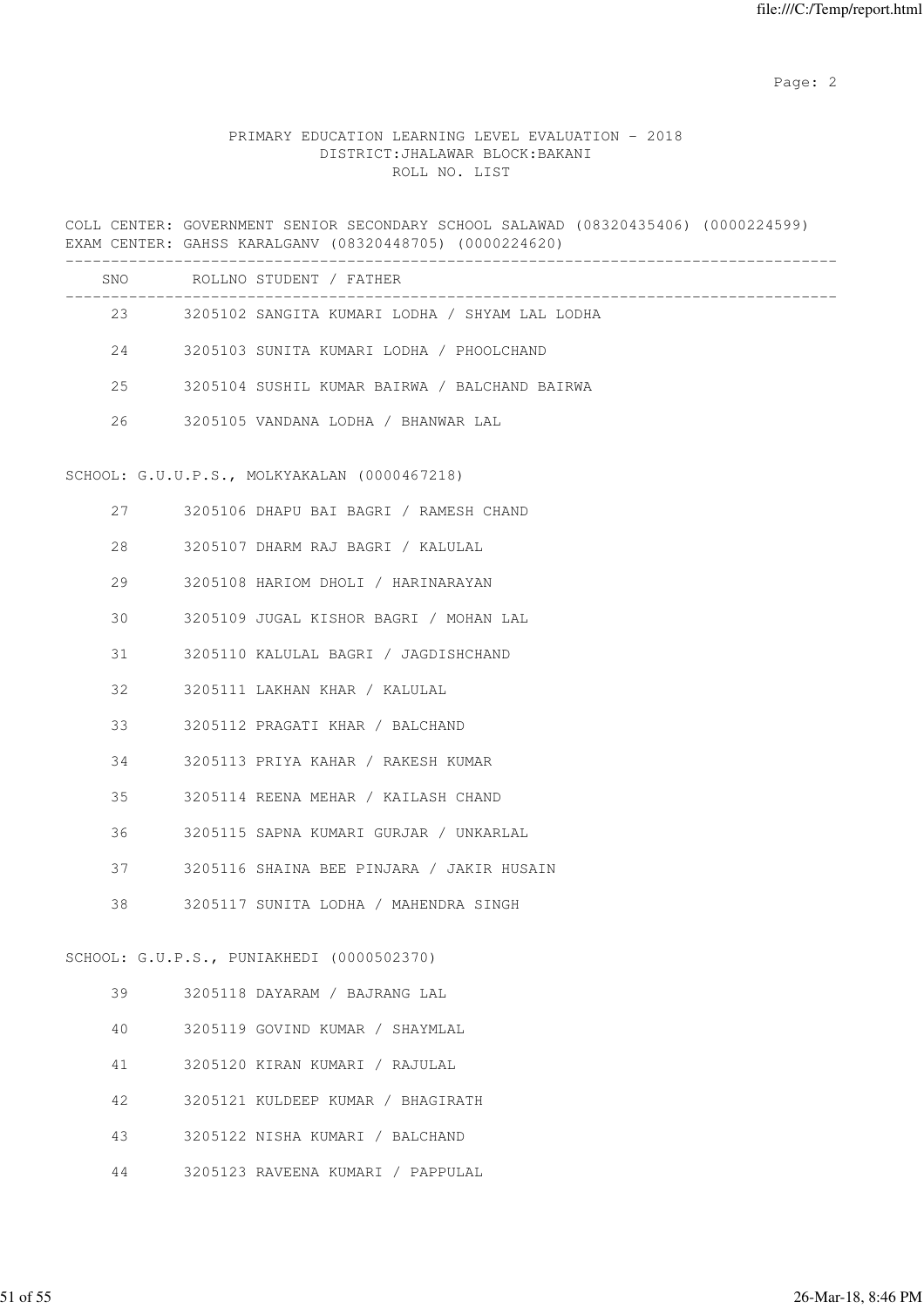# PRIMARY EDUCATION LEARNING LEVEL EVALUATION - 2018 DISTRICT:JHALAWAR BLOCK:BAKANI ROLL NO. LIST

COLL CENTER: GOVERNMENT SENIOR SECONDARY SCHOOL SALAWAD (08320435406) (0000224599) EXAM CENTER: GAHSS KARALGANV (08320448705) (0000224620)

| SNO | ROLLNO STUDENT / FATHER             |
|-----|-------------------------------------|
| 45  | 3205124 SHIVANI KUMARI / CHHAGANLAL |
| 46  | 3205125 TARACHAND / RAMLAL          |
| 47  | 3205126 TOOFAN SINGH / RAMESH CHAND |
| 48  | 3205127 USHA KUMARI / RAMBABU       |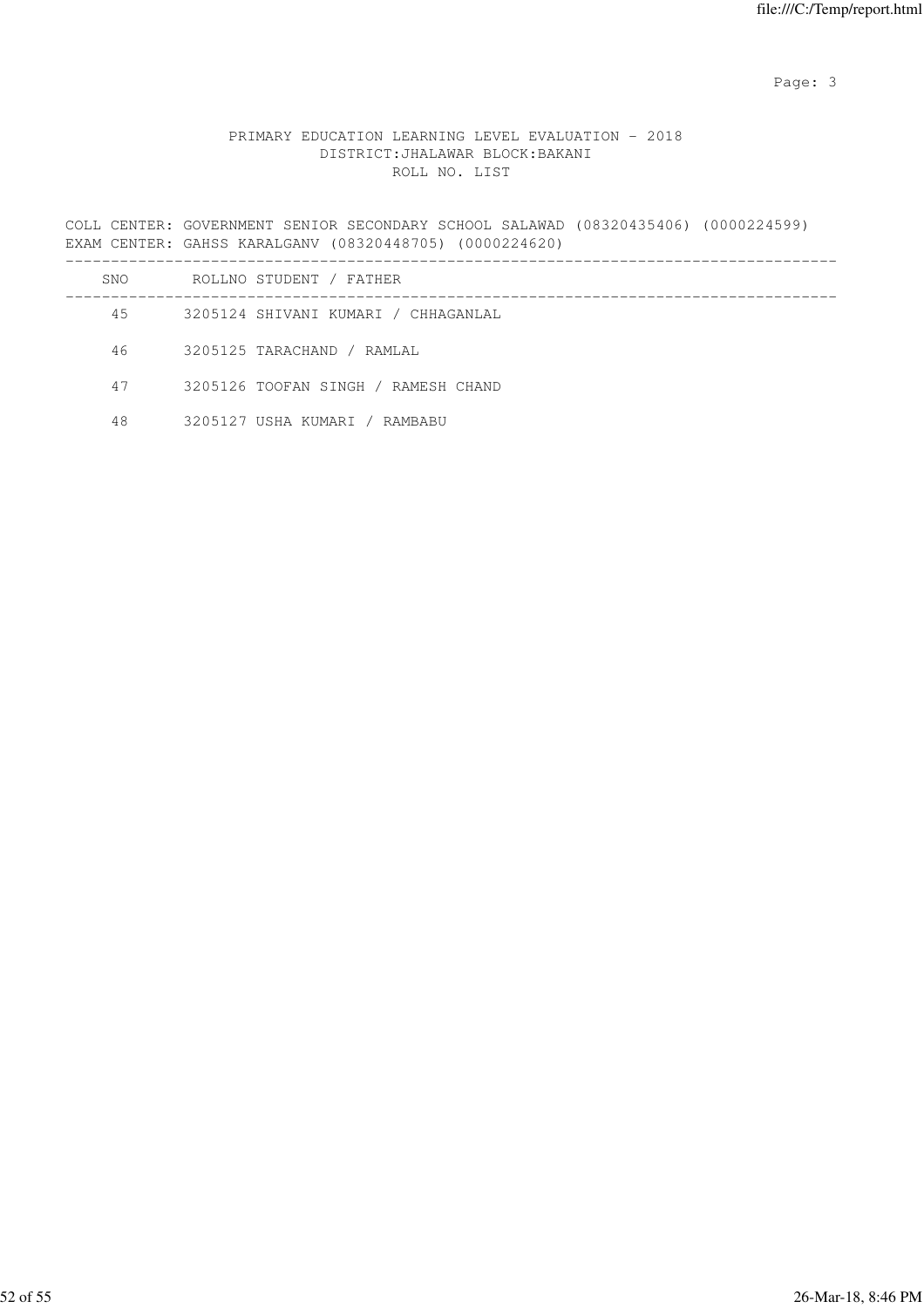#### PRIMARY EDUCATION LEARNING LEVEL EVALUATION - 2018 DISTRICT:JHALAWAR BLOCK:BAKANI ROLL NO. LIST

COLL CENTER: GOVERNMENT SENIOR SECONDARY SCHOOL SALAWAD (08320435406) (0000224599) EXAM CENTER: GSSS THOBADIYA KHURD (08320451102) (0000224621) ------------------------------------------------------------------------------------- SNO ROLLNO STUDENT / FATHER ------------------------------------------------------------------------------------- SCHOOL: GSSS THOBADIYA KHURD (0000224621) 1 3205128 BAL RAM CHAMAR / RAM LAL 2 3205129 DINESH KUMAR RAGER / BHANWAR LAL 3 3205130 HEM LATA KUMARI LODHA / PREM CHAND 4 3205131 KAJAL KUMARI BHEEL / BABU LAL 5 3205132 RADHA KUMARI BHEEL / RAMESH CHAND 6 3205133 RAM BABU TANWAR / PREM SINGH 7 3205134 SAPNA KUMARI BHEEL / BHAGWAN SINGH SCHOOL: G.U.P.S., BHANPURIYA (0000471439) 8 3205135 AADESH KUMAR / RAMPRASAD 9 3205136 ASHOK / NANDLAL 10 3205137 ASHOK KUMAR / KALULAL 11 3205138 BABLI / NARAYAN LAL 12 3205139 BAJRANG / MANGILAL 13 3205140 BRAJESH / NANDLAL 14 3205141 CHANDRAKALA / RAMNARAYAN 15 3205142 CHANDRAKALA / KALULAL 16 3205143 GAYTRI / CHHITARLAL 17 3205144 KAMLESH / SHANKARLAL 18 3205145 MANJU BAI / KALULAL 19 3205146 PANKAJ / SITARAM 20 3205147 PUJA KUMARI / MANGILAL 21 3205148 RAMKARAN / RODILAL

22 3205149 SHIVLAL / PHOOL CHAND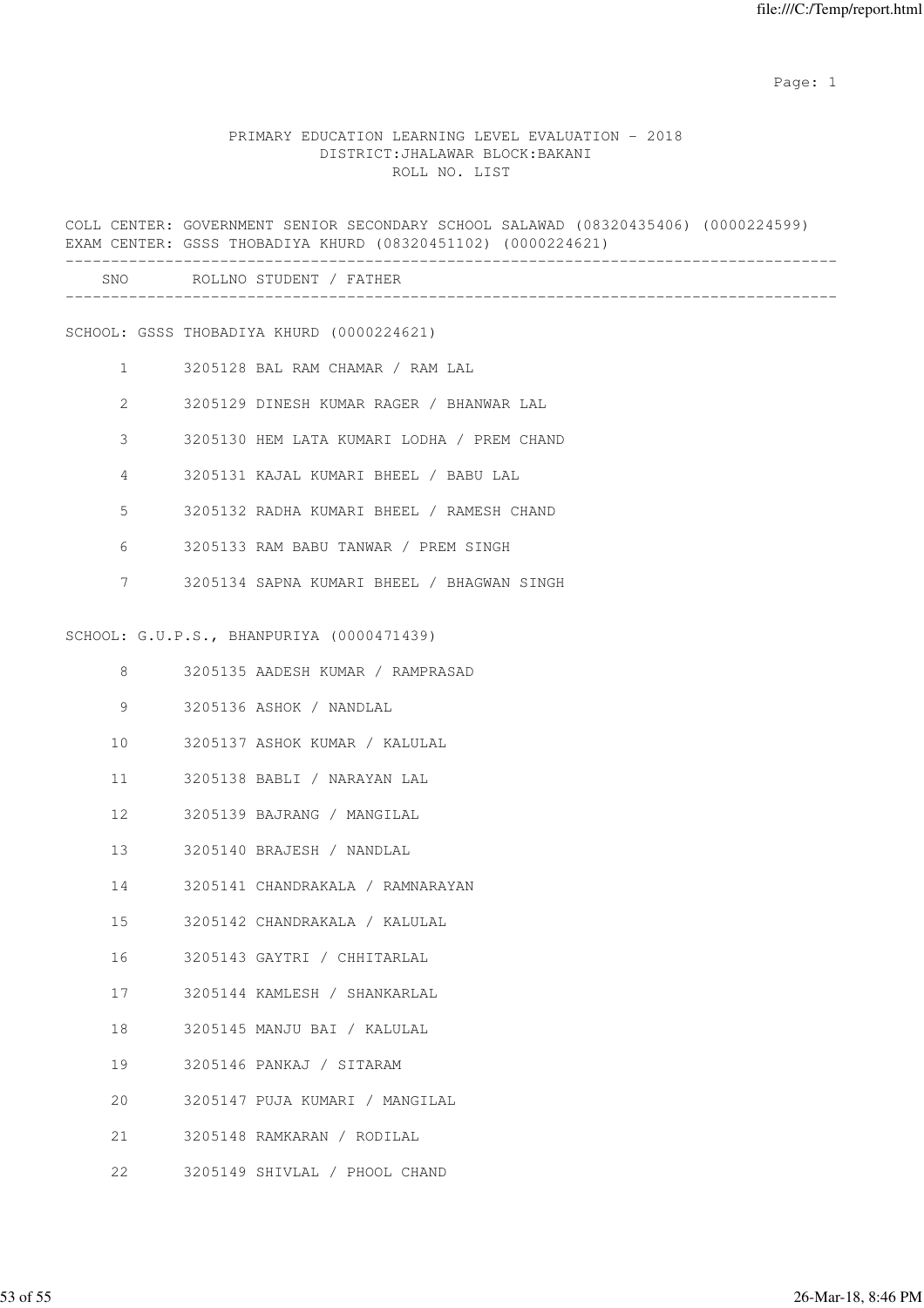# PRIMARY EDUCATION LEARNING LEVEL EVALUATION - 2018 DISTRICT:JHALAWAR BLOCK:BAKANI ROLL NO. LIST

COLL CENTER: GOVERNMENT SENIOR SECONDARY SCHOOL SALAWAD (08320435406) (0000224599) EXAM CENTER: GSSS THOBADIYA KHURD (08320451102) (0000224621)

|                                        |  | SNO ROLLNO STUDENT / FATHER                     |
|----------------------------------------|--|-------------------------------------------------|
|                                        |  | 23 3205150 SHYAMLAL / LAL CHAND                 |
|                                        |  | 24 3205151 SONI BAI / BANESINGH                 |
| 25                                     |  | 3205152 URMILA / BHAGWANSINGH                   |
| 26                                     |  | 3205153 URMILA / BANESINGH                      |
| 27                                     |  | 3205154 YASHWANT / RAMPRASAD                    |
|                                        |  | SCHOOL: G.U.P.S., UTKRISHAT DANTYA (0000474246) |
| 28                                     |  | 3205155 ANGURI BAI BHEEL / MOHAN LAL            |
| 29                                     |  | 3205156 ANIL KUMAR LODHA / KISHAN LAL           |
| 30                                     |  | 3205157 DHAPU BAI BHEEL / BHAGWAN SINGH         |
| 31                                     |  | 3205158 JAYANTA KUMARI CHAMAR / RAMESH CHAND    |
| 32                                     |  | 3205159 RACHNA KUMARI LODHA / MADAN LAL         |
| 33                                     |  | 3205160 SHALU KUMARI LODHA / SHIV LAL LODHA     |
| SCHOOL: G.P.S., RAMPURIYA (0000474256) |  |                                                 |
| 34                                     |  | 3205161 GOVIND / NANURAM                        |
| 35                                     |  | 3205162 REENA KUMARI / PRABHULAL                |
| 36                                     |  | 3205163 SUGAN BAI / ROSHAN SINGH                |
| 37                                     |  | 3205164 TEENA KUMARI / PRABHULAL                |

38 3205165 TEENA KUMARI / NARAYAN SINGH

SCHOOL: G.P.S.,RAMCHANDRAPURIYA (0000500415)

39 3205166 PAYAL KUMARI / MANOHARLAL